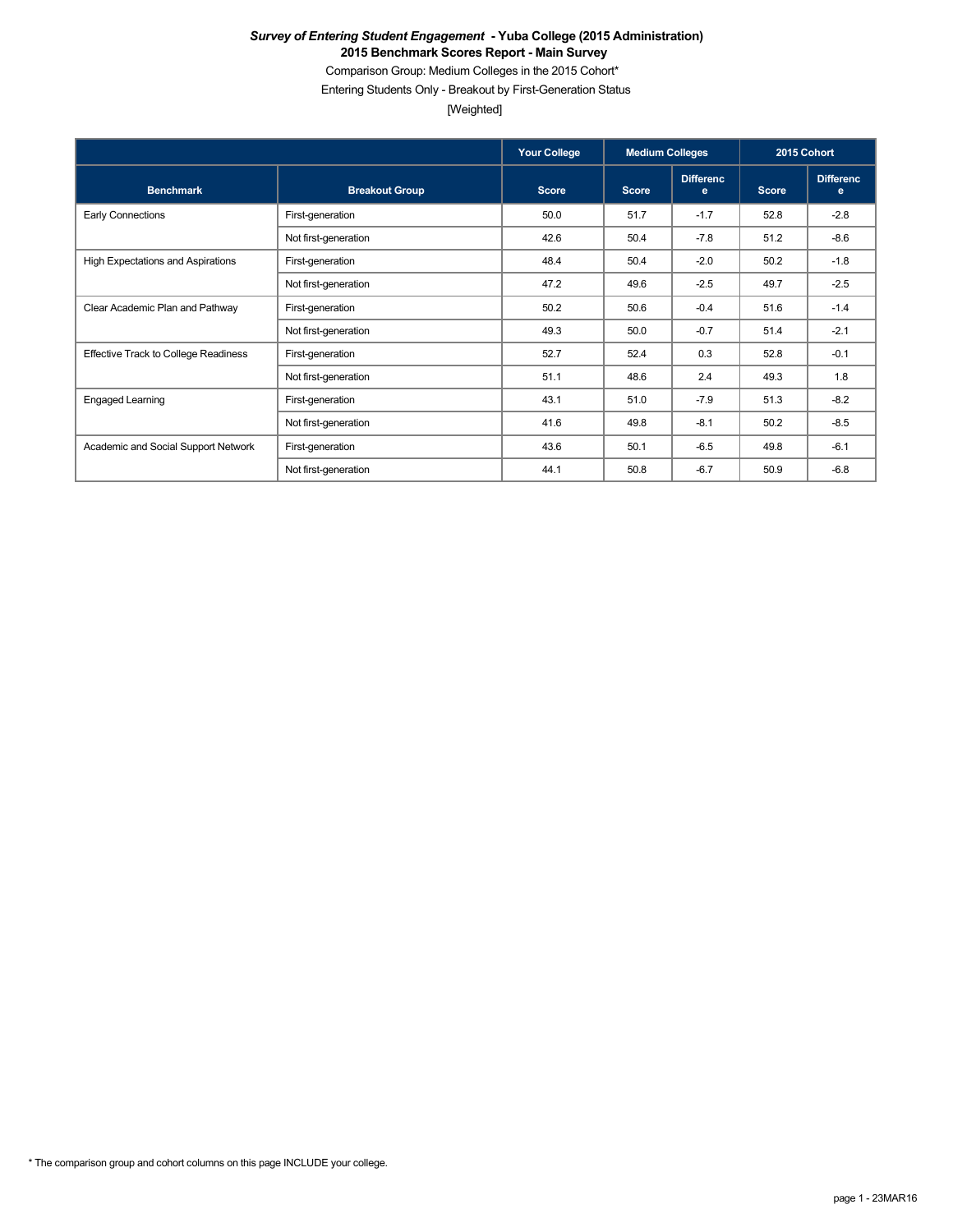

\* The comparison group and cohort bars on this page INCLUDE your college.

23MAR16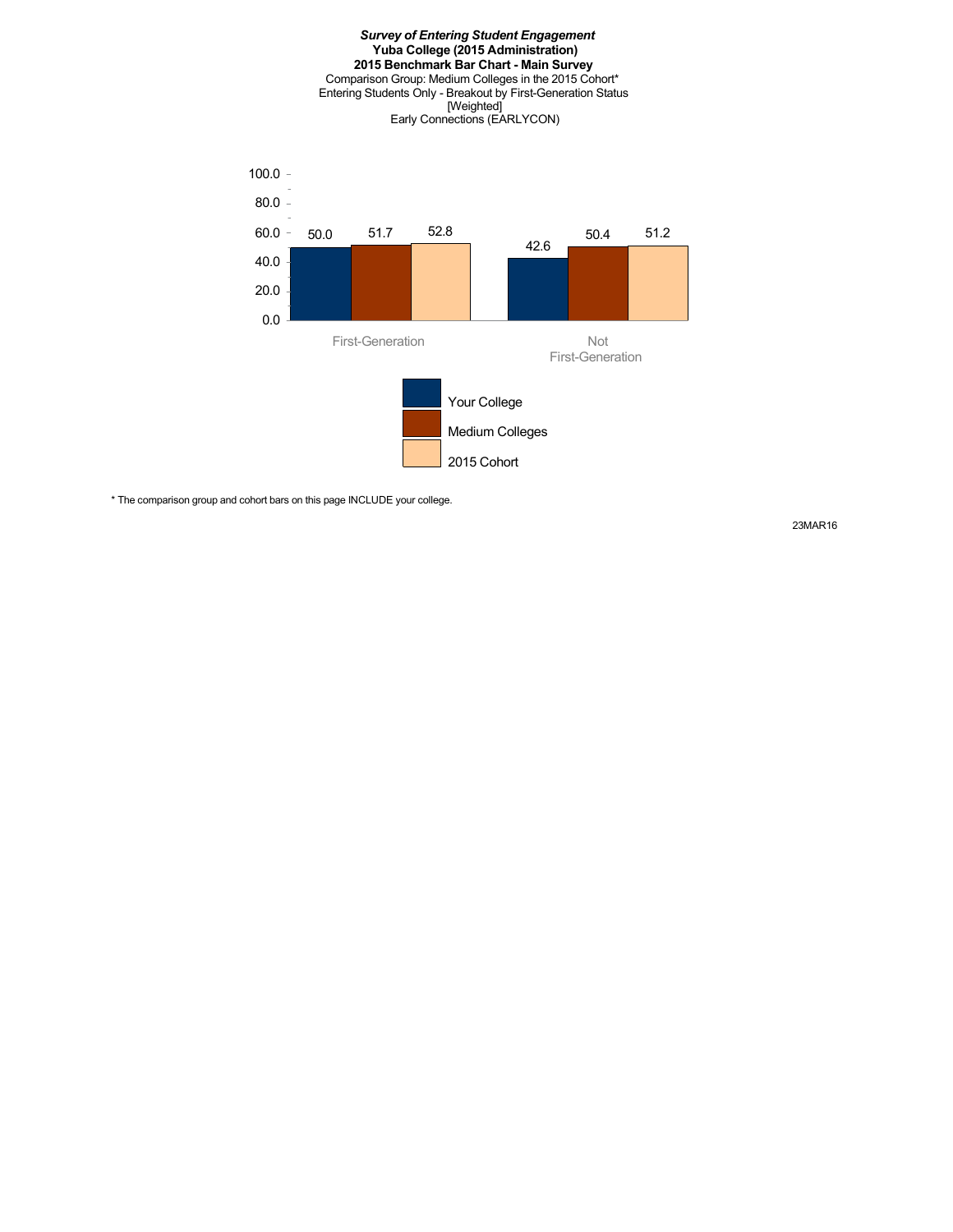Comparison Group: Medium Colleges in the 2015 Cohort\*

Entering Students Only - Breakout by First-Generation Status

[Weighted]

Early Connections (EARLYCON)

|                                                                                                                                                                      |                 |                       | Your<br>College | <b>Medium Colleges</b> |                         | 2015 Cohort |                         |
|----------------------------------------------------------------------------------------------------------------------------------------------------------------------|-----------------|-----------------------|-----------------|------------------------|-------------------------|-------------|-------------------------|
| <b>Item</b>                                                                                                                                                          | Variable        | <b>Breakout Group</b> | <b>Mean</b>     | <b>Mean</b>            | <b>Effect</b><br>Size** | <b>Mean</b> | <b>Effect</b><br>Size** |
| Item 18: Think about your experiences from the time of your decision to attend this college through the end of the first three weeks of your first semester/quarter. |                 |                       |                 |                        |                         |             |                         |
| 1 = Strongly disagree, $2$ = Disagree, $3$ = Neutral, $4$ = Agree, $5$ = Strongly agree                                                                              |                 |                       |                 |                        |                         |             |                         |
| 18a. The very first time I came to this college I felt<br>welcome [EARLYCON]                                                                                         | <b>WELCOME</b>  | First-generation      | 3.74            | 4.06                   | $-0.39**$               | 4.03        | $-0.35**$               |
|                                                                                                                                                                      |                 | Not first-generation  | 3.64            | 4.02                   | $-0.49**$               | 4.01        | $-0.47**$               |
| 18i. The college provided me with adequate<br>information about financial assistance                                                                                 | <b>FAINFO</b>   | First-generation      | 3.46            | 3.51                   |                         | 3.48        |                         |
| (scholarships, grants, loans, etc.) [EARLYCON]                                                                                                                       |                 | Not first-generation  | 3.35            | 3.45                   |                         | 3.46        |                         |
| 18j. A college staff member helped me determine<br>whether I qualified for financial assistance                                                                      | <b>QUALFA</b>   | First-generation      | 3.42            | 3.16                   |                         | 3.11        |                         |
| [EARLYCON]                                                                                                                                                           |                 | Not first-generation  | 3.11            | 3.03                   |                         | 3.02        |                         |
| 18p. At least one college staff member (other than<br>an instructor) learned my name [EARLYCON]                                                                      | <b>CSTAFNAM</b> | First-generation      | 3.31            | 3.33                   |                         | 3.30        |                         |
|                                                                                                                                                                      |                 | Not first-generation  | 3.18            | 3.28                   |                         | 3.28        |                         |
| One or more items in this benchmark are not suited to means calculations. Please see the Frequency Distribution that follows for these items.                        |                 |                       |                 |                        |                         |             |                         |

\* The comparison group and cohort columns on this page EXCLUDE your college.

\*\* T-test: 2-tailed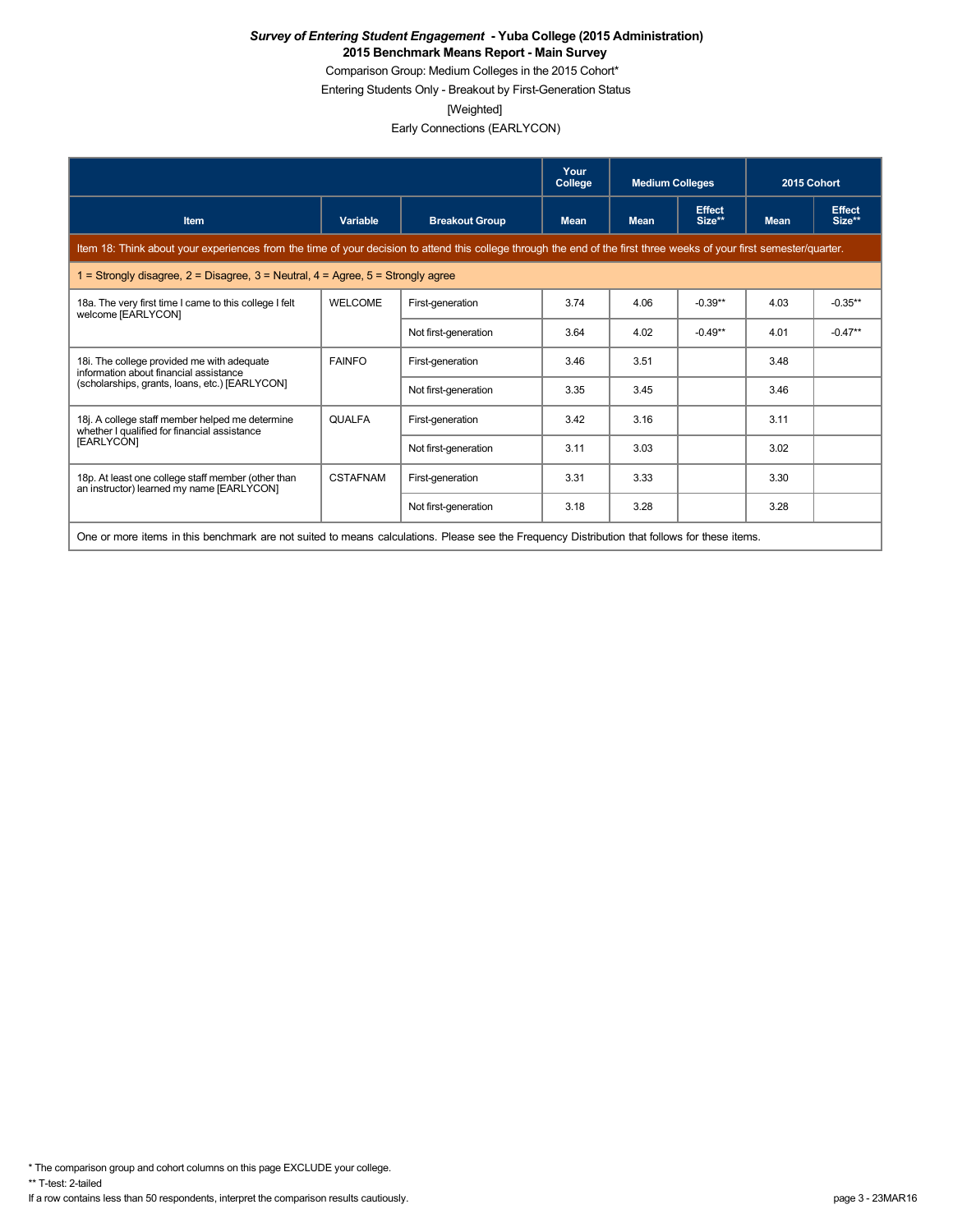**2015 Benchmark Frequency Distributions - Main Survey**

Comparison Group: Medium Colleges in the 2015 Cohort\* Entering Students Only - Breakout by First-Generation Status: First-Generation Students

[Weighted]

Early Connections (EARLYCON)

|                                                                                      |                 |                                                                                                                                                                      | <b>Your College</b> |                | <b>Medium Colleges</b> |         | 2015 Cohort |         |
|--------------------------------------------------------------------------------------|-----------------|----------------------------------------------------------------------------------------------------------------------------------------------------------------------|---------------------|----------------|------------------------|---------|-------------|---------|
| Item                                                                                 | Variable        | <b>Responses</b>                                                                                                                                                     | Count               | <b>Percent</b> | Count                  | Percent | Count       | Percent |
|                                                                                      |                 | Item 18: Think about your experiences from the time of your decision to attend this college through the end of the first three weeks of your first semester/quarter. |                     |                |                        |         |             |         |
| 18a. The very first time I came to this                                              | <b>WELCOME</b>  | Strongly disagree                                                                                                                                                    | 4                   | 3.2            | 43                     | 0.5     | 308         | 0.8     |
| college I felt welcome [EARLYCON]                                                    |                 | <b>Disagree</b>                                                                                                                                                      | $\overline{7}$      | 4.7            | 164                    | 1.9     | 778         | 1.9     |
|                                                                                      |                 | Neutral                                                                                                                                                              | 35                  | 25.1           | 1,804                  | 20.8    | 8,858       | 22.1    |
|                                                                                      |                 | Agree                                                                                                                                                                | 67                  | 48.5           | 3,921                  | 45.2    | 17,579      | 43.8    |
|                                                                                      |                 | Strongly agree                                                                                                                                                       | 26                  | 18.5           | 2,751                  | 31.7    | 12,620      | 31.4    |
|                                                                                      |                 | <b>Total</b>                                                                                                                                                         | 138                 | 100.0          | 8.682                  | 100.0   | 40.144      | 100.0   |
| 18i. The college provided me with adequate<br>information about financial assistance | <b>FAINFO</b>   | Strongly disagree                                                                                                                                                    | 8                   | 5.5            | 468                    | 5.4     | 2,610       | 6.5     |
| (scholarships, grants, loans, etc.)<br>[EARLYCON]                                    |                 | Disagree                                                                                                                                                             | 23                  | 16.6           | 1,235                  | 14.3    | 5,765       | 14.4    |
|                                                                                      |                 | Neutral                                                                                                                                                              | 36                  | 26.0           | 2.198                  | 25.4    | 9,877       | 24.7    |
|                                                                                      |                 | Agree                                                                                                                                                                | 41                  | 29.9           | 2,940                  | 34.0    | 13,350      | 33.3    |
|                                                                                      |                 | Strongly agree                                                                                                                                                       | 31                  | 22.1           | 1.813                  | 21.0    | 8.448       | 21.1    |
|                                                                                      |                 | <b>Total</b>                                                                                                                                                         | 138                 | 100.0          | 8,654                  | 100.0   | 40,050      | 100.0   |
| 18j. A college staff member helped me<br>determine whether I qualified for financial | <b>QUALFA</b>   | Strongly disagree                                                                                                                                                    | 9                   | 6.7            | 799                    | 9.2     | 4.177       | 10.5    |
| assistance [EARLYCON]                                                                |                 | <b>Disagree</b>                                                                                                                                                      | 24                  | 17.4           | 2.072                  | 24.0    | 9.803       | 24.5    |
|                                                                                      |                 | Neutral                                                                                                                                                              | 32                  | 22.9           | 2,201                  | 25.5    | 9,909       | 24.8    |
|                                                                                      |                 | Agree                                                                                                                                                                | 46                  | 33.2           | 2.093                  | 24.2    | 9,530       | 23.9    |
|                                                                                      |                 | Strongly agree                                                                                                                                                       | 27                  | 19.8           | 1,476                  | 17.1    | 6,532       | 16.3    |
|                                                                                      |                 | <b>Total</b>                                                                                                                                                         | 138                 | 100.0          | 8.642                  | 100.0   | 39.951      | 100.0   |
| 18p. At least one college staff member<br>(other than an instructor) learned my name | <b>CSTAFNAM</b> | Strongly disagree                                                                                                                                                    | 12                  | 8.7            | 1,021                  | 11.8    | 4,938       | 12.3    |
| [EARLYCON]                                                                           |                 | <b>Disagree</b>                                                                                                                                                      | 29                  | 20.9           | 1,697                  | 19.6    | 7,828       | 19.6    |
|                                                                                      |                 | Neutral                                                                                                                                                              | 29                  | 20.8           | 1,509                  | 17.5    | 7,213       | 18.0    |
|                                                                                      |                 | Agree                                                                                                                                                                | 41                  | 29.9           | 2,259                  | 26.1    | 10.254      | 25.6    |
|                                                                                      |                 | Strongly agree                                                                                                                                                       | 27                  | 19.7           | 2.154                  | 24.9    | 9,753       | 24.4    |
|                                                                                      |                 | <b>Total</b>                                                                                                                                                         | 138                 | 100.0          | 8,640                  | 100.0   | 39,986      | 100.0   |
| Item 23                                                                              |                 |                                                                                                                                                                      |                     |                |                        |         |             |         |
| 23. Was a specific person assigned to you                                            | <b>ASNPERS</b>  | Yes                                                                                                                                                                  | 35                  | 26.2           | 2,650                  | 32.2    | 11,725      | 30.9    |
| so you could see him/her each time you<br>needed information or assistance?          |                 | No                                                                                                                                                                   | 98                  | 73.8           | 5,576                  | 67.8    | 26,226      | 69.1    |
|                                                                                      |                 | <b>Total</b>                                                                                                                                                         | 133                 | 100.0          | 8,225                  | 100.0   | 37,951      | 100.0   |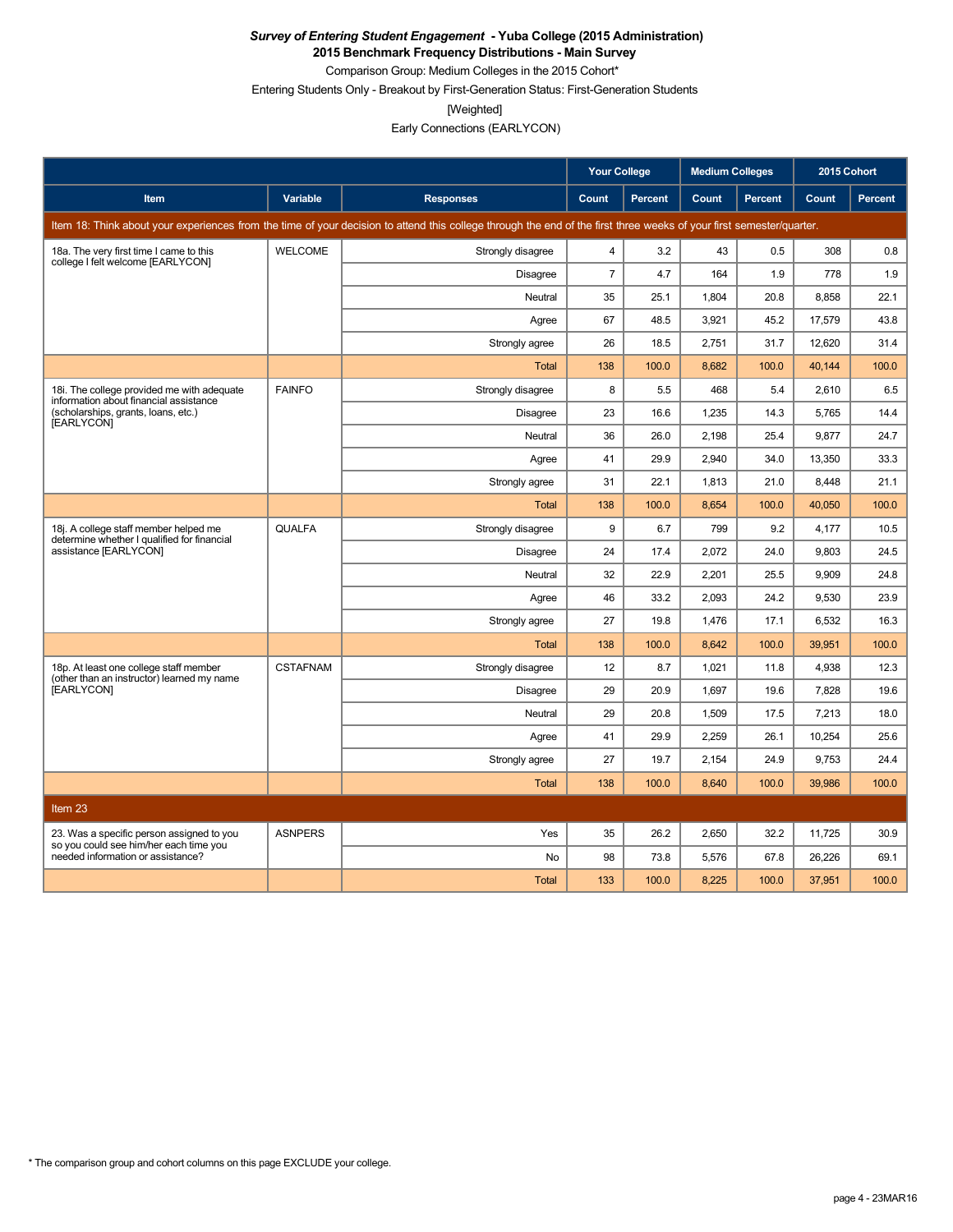**2015 Benchmark Frequency Distributions - Main Survey** Comparison Group: Medium Colleges in the 2015 Cohort\*

Entering Students Only - Breakout by First-Generation Status: Not First-Generation Students

[Weighted]

Early Connections (EARLYCON)

|                                                                                      |                 |                                                                                                                                                                      | <b>Your College</b> |                | <b>Medium Colleges</b> |                | 2015 Cohort |         |
|--------------------------------------------------------------------------------------|-----------------|----------------------------------------------------------------------------------------------------------------------------------------------------------------------|---------------------|----------------|------------------------|----------------|-------------|---------|
| <b>Item</b>                                                                          | Variable        | <b>Responses</b>                                                                                                                                                     | Count               | <b>Percent</b> | Count                  | <b>Percent</b> | Count       | Percent |
|                                                                                      |                 | Item 18: Think about your experiences from the time of your decision to attend this college through the end of the first three weeks of your first semester/quarter. |                     |                |                        |                |             |         |
| 18a. The very first time I came to this                                              | <b>WELCOME</b>  | Strongly disagree                                                                                                                                                    | $\overline{c}$      | 1.8            | 123                    | 1.0            | 396         | 0.7     |
| college I felt welcome [EARLYCON]                                                    |                 | Disagree                                                                                                                                                             | 9                   | 7.3            | 204                    | 1.6            | 1.045       | 1.9     |
|                                                                                      |                 | Neutral                                                                                                                                                              | 40                  | 33.1           | 2,612                  | 20.9           | 12,358      | 22.2    |
|                                                                                      |                 | Agree                                                                                                                                                                | 48                  | 40.0           | 5.874                  | 47.1           | 25,831      | 46.3    |
|                                                                                      |                 | Strongly agree                                                                                                                                                       | 21                  | 17.8           | 3,657                  | 29.3           | 16,116      | 28.9    |
|                                                                                      |                 | <b>Total</b>                                                                                                                                                         | 120                 | 100.0          | 12,470                 | 100.0          | 55,745      | 100.0   |
| 18i. The college provided me with adequate<br>information about financial assistance | <b>FAINFO</b>   | Strongly disagree                                                                                                                                                    | 10                  | 8.6            | 803                    | 6.5            | 3,486       | 6.3     |
| (scholarships, grants, loans, etc.)<br>[EARLYCON]                                    |                 | <b>Disagree</b>                                                                                                                                                      | 20                  | 16.9           | 1,709                  | 13.7           | 7,565       | 13.6    |
|                                                                                      |                 | Neutral                                                                                                                                                              | 26                  | 21.8           | 3,343                  | 26.9           | 15,076      | 27.1    |
|                                                                                      |                 | Agree                                                                                                                                                                | 44                  | 36.8           | 4,276                  | 34.4           | 19,053      | 34.2    |
|                                                                                      |                 | Strongly agree                                                                                                                                                       | 19                  | 16.0           | 2.309                  | 18.6           | 10.481      | 18.8    |
|                                                                                      |                 | <b>Total</b>                                                                                                                                                         | 120                 | 100.0          | 12,440                 | 100.0          | 55,662      | 100.0   |
| 18j. A college staff member helped me<br>determine whether I qualified for financial | <b>QUALFA</b>   | Strongly disagree                                                                                                                                                    | 11                  | 9.1            | 1,274                  | 10.2           | 5,951       | 10.7    |
| assistance [EARLYCON]                                                                |                 | <b>Disagree</b>                                                                                                                                                      | 32                  | 26.4           | 3,228                  | 26.0           | 14,467      | 26.0    |
|                                                                                      |                 | Neutral                                                                                                                                                              | 27                  | 22.7           | 3,454                  | 27.8           | 15,321      | 27.6    |
|                                                                                      |                 | Agree                                                                                                                                                                | 34                  | 28.1           | 2,819                  | 22.7           | 12,371      | 22.3    |
|                                                                                      |                 | Strongly agree                                                                                                                                                       | 16                  | 13.7           | 1,651                  | 13.3           | 7,436       | 13.4    |
|                                                                                      |                 | <b>Total</b>                                                                                                                                                         | 120                 | 100.0          | 12,426                 | 100.0          | 55,547      | 100.0   |
| 18p. At least one college staff member<br>(other than an instructor) learned my name | <b>CSTAFNAM</b> | Strongly disagree                                                                                                                                                    | 17                  | 14.1           | 1,479                  | 11.9           | 6,881       | 12.4    |
| [EARLYCON]                                                                           |                 | <b>Disagree</b>                                                                                                                                                      | 20                  | 16.7           | 2.646                  | 21.3           | 11.637      | 20.9    |
|                                                                                      |                 | Neutral                                                                                                                                                              | 25                  | 20.9           | 2,215                  | 17.8           | 9,743       | 17.5    |
|                                                                                      |                 | Agree                                                                                                                                                                | 40                  | 33.7           | 3.123                  | 25.1           | 13.977      | 25.1    |
|                                                                                      |                 | Strongly agree                                                                                                                                                       | 17                  | 14.6           | 2,976                  | 23.9           | 13,368      | 24.0    |
|                                                                                      |                 | <b>Total</b>                                                                                                                                                         | 120                 | 100.0          | 12.439                 | 100.0          | 55,606      | 100.0   |
| Item 23                                                                              |                 |                                                                                                                                                                      |                     |                |                        |                |             |         |
| 23. Was a specific person assigned to you<br>so you could see him/her each time you  | <b>ASNPERS</b>  | Yes                                                                                                                                                                  | 17                  | 14.3           | 4.014                  | 32.6           | 16,931      | 30.8    |
| needed information or assistance?                                                    |                 | <b>No</b>                                                                                                                                                            | 101                 | 85.7           | 8,308                  | 67.4           | 37,971      | 69.2    |
|                                                                                      |                 | <b>Total</b>                                                                                                                                                         | 117                 | 100.0          | 12,322                 | 100.0          | 54,903      | 100.0   |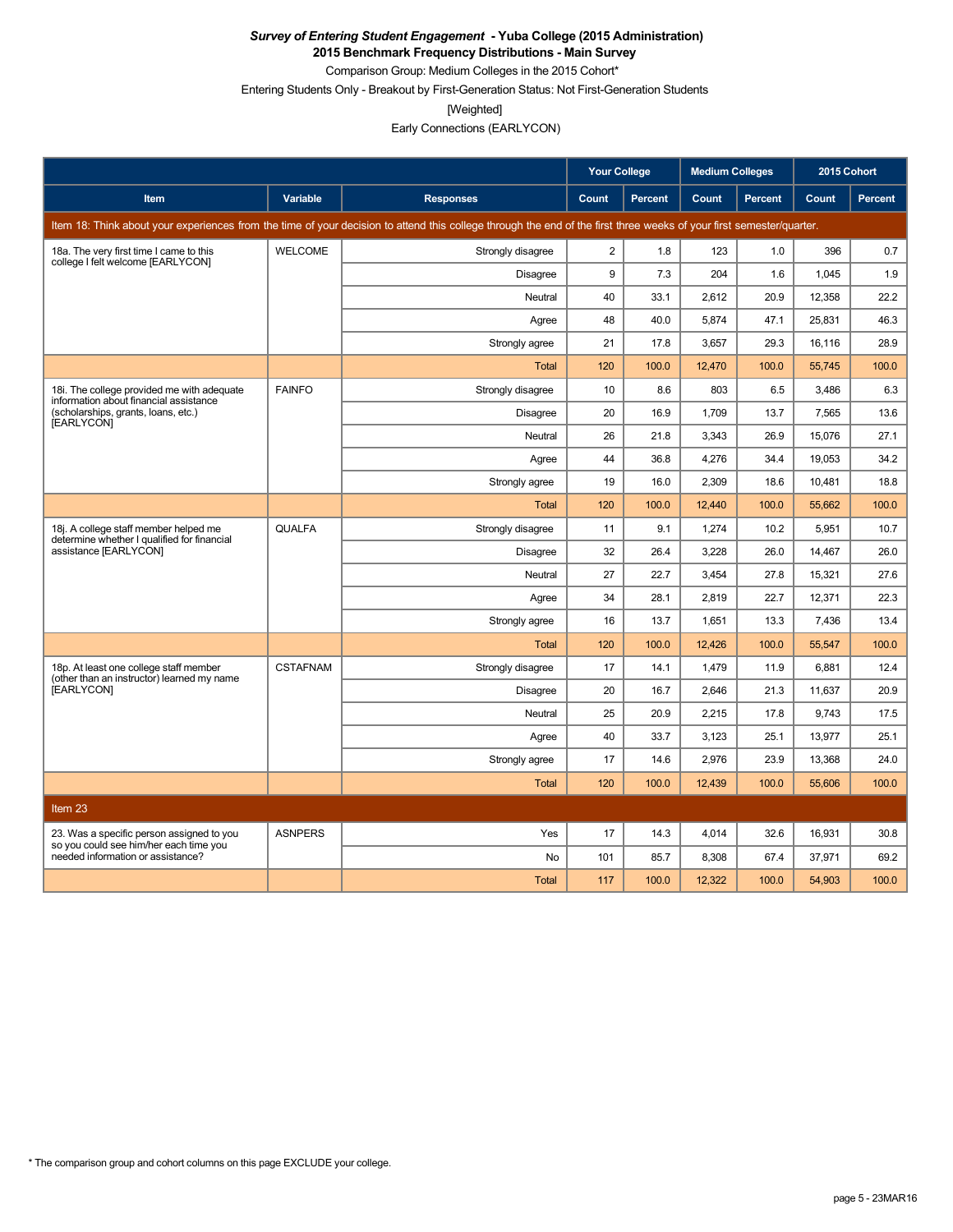#### *Survey of Entering Student Engagement* **Yuba College (2015 Administration) 2015 Benchmark Bar Chart - Main Survey** Comparison Group: Medium Colleges in the 2015 Cohort\* Entering Students Only - Breakout by First-Generation Status [Weighted] High Expectations and Aspirations (HIEXPECT)



\* The comparison group and cohort bars on this page INCLUDE your college.

23MAR16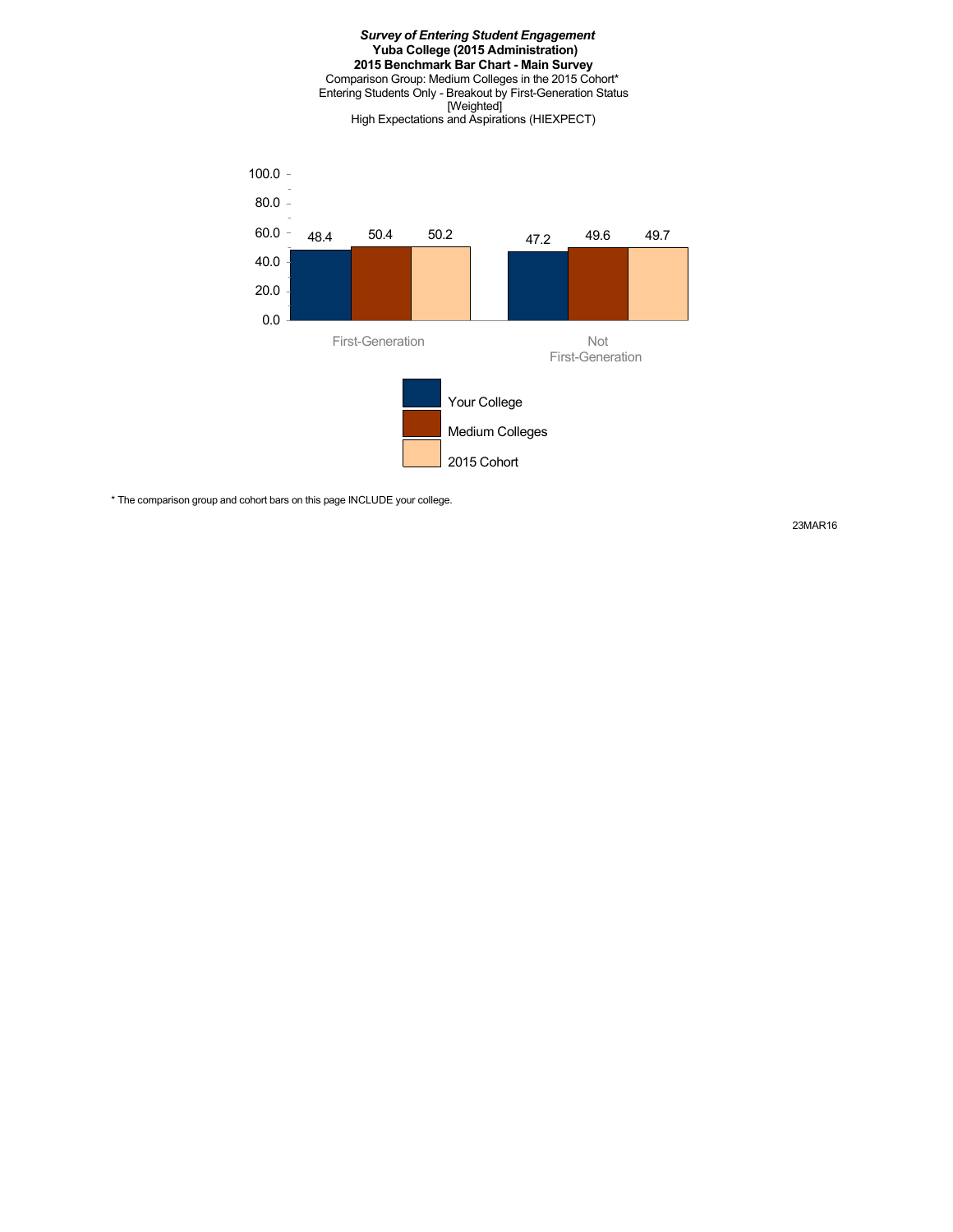Comparison Group: Medium Colleges in the 2015 Cohort\*

Entering Students Only - Breakout by First-Generation Status

[Weighted]

High Expectations and Aspirations (HIEXPECT)

|                                                                                                                                                                      |                 |                       | Your<br>College | <b>Medium Colleges</b> |                         | 2015 Cohort |                         |
|----------------------------------------------------------------------------------------------------------------------------------------------------------------------|-----------------|-----------------------|-----------------|------------------------|-------------------------|-------------|-------------------------|
| <b>Item</b>                                                                                                                                                          | Variable        | <b>Breakout Group</b> | <b>Mean</b>     | <b>Mean</b>            | <b>Effect</b><br>Size** | <b>Mean</b> | <b>Effect</b><br>Size** |
| Item 18: Think about your experiences from the time of your decision to attend this college through the end of the first three weeks of your first semester/quarter. |                 |                       |                 |                        |                         |             |                         |
| 1 = Strongly disagree, $2$ = Disagree, $3$ = Neutral, $4$ = Agree, $5$ = Strongly agree                                                                              |                 |                       |                 |                        |                         |             |                         |
| 18b. The instructors at this college want me to<br>succeed [HIEXPECT]                                                                                                | <b>WNTSCCD</b>  | First-generation      | 4.01            | 4.31                   | $-0.42**$               | 4.29        | $-0.39**$               |
|                                                                                                                                                                      |                 | Not first-generation  | 4.04            | 4.28                   | $-0.36**$               | 4.29        | $-0.38**$               |
| 18t. I have the motivation to do what it takes to<br>succeed in college [HIEXPECT]                                                                                   | <b>ITTAKES</b>  | First-generation      | 4.30            | 4.41                   |                         | 4.41        |                         |
|                                                                                                                                                                      |                 | Not first-generation  | 4.36            | 4.39                   |                         | 4.39        |                         |
| 18u. I am prepared academically to succeed in<br>college [HIEXPECT]                                                                                                  | <b>ACPRPRD</b>  | First-generation      | 4.27            | 4.25                   |                         | 4.26        |                         |
|                                                                                                                                                                      |                 | Not first-generation  | 4.36            | 4.28                   |                         | 4.30        |                         |
| Item 19: During the first three weeks of your first semester/quarter at this college, about how often did you do the following?                                      |                 |                       |                 |                        |                         |             |                         |
| 1 = Never, $2$ = Once, $3$ = Two or three times, $4$ = Four or more times                                                                                            |                 |                       |                 |                        |                         |             |                         |
| 19c. Turn in an assignment late [HIEXPECT]                                                                                                                           | <b>LATETURN</b> | First-generation      | 1.38            | 1.47                   |                         | 1.46        |                         |
|                                                                                                                                                                      |                 | Not first-generation  | 1.32            | 1.44                   |                         | 1.44        |                         |
| 19d. Not turn in an assignment [HIEXPECT]                                                                                                                            | <b>NOTTURN</b>  | First-generation      | 1.46            | 1.36                   |                         | 1.38        |                         |
|                                                                                                                                                                      |                 | Not first-generation  | 1.53            | 1.38                   |                         | 1.39        |                         |
| 19f. Come to class without completing readings or<br>assignments [HIEXPECT]                                                                                          | <b>NOTCOMPL</b> | First-generation      | 1.53            | 1.56                   |                         | 1.56        |                         |
|                                                                                                                                                                      |                 | Not first-generation  | 1.71            | 1.67                   |                         | 1.64        |                         |
| 19s. Skip class [HIEXPECT]                                                                                                                                           | <b>SKIPCL</b>   | First-generation      | 1.29            | 1.33                   |                         | 1.32        |                         |
|                                                                                                                                                                      |                 | Not first-generation  | 1.36            | 1.35                   |                         | 1.35        |                         |

\* The comparison group and cohort columns on this page EXCLUDE your college.

\*\* T-test: 2-tailed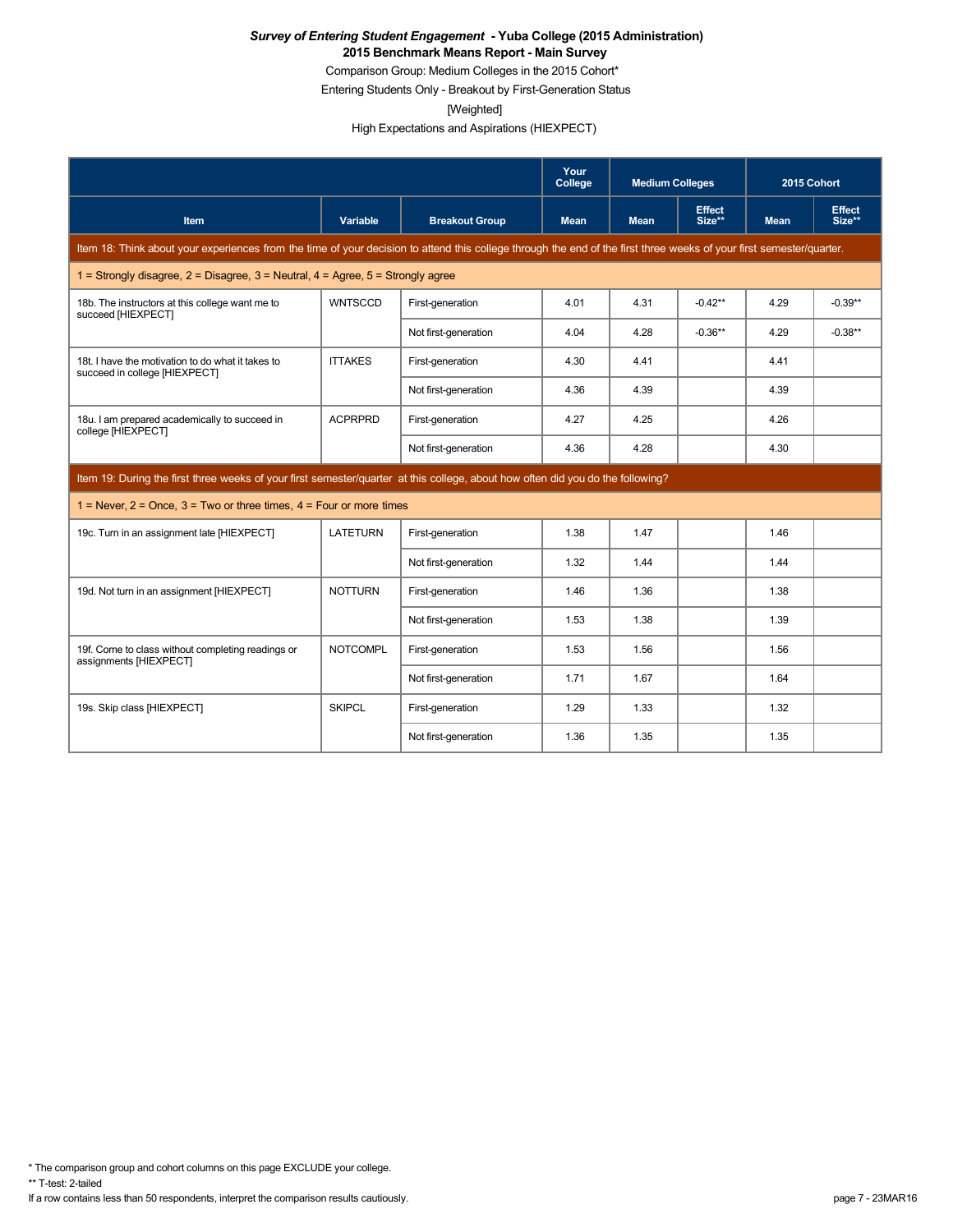**2015 Benchmark Frequency Distributions - Main Survey**

Comparison Group: Medium Colleges in the 2015 Cohort\*

Entering Students Only - Breakout by First-Generation Status: First-Generation Students

[Weighted]

High Expectations and Aspirations (HIEXPECT)

|                                                                                    |                 |                                                                                                                                                                      | <b>Your College</b> |         | <b>Medium Colleges</b> |                | 2015 Cohort |         |
|------------------------------------------------------------------------------------|-----------------|----------------------------------------------------------------------------------------------------------------------------------------------------------------------|---------------------|---------|------------------------|----------------|-------------|---------|
| Item                                                                               | Variable        | <b>Responses</b>                                                                                                                                                     | Count               | Percent | Count                  | <b>Percent</b> | Count       | Percent |
|                                                                                    |                 | Item 18: Think about your experiences from the time of your decision to attend this college through the end of the first three weeks of your first semester/quarter. |                     |         |                        |                |             |         |
| 18b. The instructors at this college want me<br>to succeed [HIEXPECT]              | <b>WNTSCCD</b>  | Strongly disagree                                                                                                                                                    | $\overline{c}$      | 1.6     | 16                     | 0.2            | 92          | 0.2     |
|                                                                                    |                 | Disagree                                                                                                                                                             | $\mathbf{1}$        | 0.4     | 51                     | 0.6            | 269         | 0.7     |
|                                                                                    |                 | Neutral                                                                                                                                                              | 33                  | 23.7    | 997                    | 11.6           | 4,735       | 11.9    |
|                                                                                    |                 | Agree                                                                                                                                                                | 60                  | 43.9    | 3,771                  | 43.8           | 17,795      | 44.6    |
|                                                                                    |                 | Strongly agree                                                                                                                                                       | 42                  | 30.4    | 3,775                  | 43.8           | 16,989      | 42.6    |
|                                                                                    |                 | Total                                                                                                                                                                | 138                 | 100.0   | 8,611                  | 100.0          | 39,879      | 100.0   |
| 18t. I have the motivation to do what it takes<br>to succeed in college [HIEXPECT] | <b>ITTAKES</b>  | Strongly disagree                                                                                                                                                    | 0                   | N/A     | 39                     | 0.5            | 202         | 0.5     |
|                                                                                    |                 | <b>Disagree</b>                                                                                                                                                      | 3                   | 2.0     | 127                    | 1.5            | 485         | 1.2     |
|                                                                                    |                 | Neutral                                                                                                                                                              | 19                  | 13.7    | 757                    | 8.8            | 3,777       | 9.5     |
|                                                                                    |                 | Agree                                                                                                                                                                | 49                  | 36.1    | 3,080                  | 35.6           | 13,924      | 34.9    |
|                                                                                    |                 | Strongly agree                                                                                                                                                       | 65                  | 48.2    | 4,639                  | 53.7           | 21,539      | 53.9    |
|                                                                                    |                 | <b>Total</b>                                                                                                                                                         | 136                 | 100.0   | 8,642                  | 100.0          | 39,928      | 100.0   |
| 18u. I am prepared academically to succeed<br>in college [HIEXPECT]                | <b>ACPRPRD</b>  | Strongly disagree                                                                                                                                                    | 0                   | N/A     | 54                     | 0.6            | 221         | 0.6     |
|                                                                                    |                 | <b>Disagree</b>                                                                                                                                                      | 4                   | 2.8     | 147                    | 1.7            | 641         | 1.6     |
|                                                                                    |                 | Neutral                                                                                                                                                              | 14                  | 10.4    | 1,267                  | 14.6           | 5,704       | 14.2    |
|                                                                                    |                 | Agree                                                                                                                                                                | 60                  | 44.0    | 3,309                  | 38.2           | 15,338      | 38.3    |
|                                                                                    |                 | Strongly agree                                                                                                                                                       | 58                  | 42.8    | 3,883                  | 44.8           | 18,151      | 45.3    |
|                                                                                    |                 | <b>Total</b>                                                                                                                                                         | 136                 | 100.0   | 8,660                  | 100.0          | 40,055      | 100.0   |
|                                                                                    |                 | Item 19: During the first three weeks of your first semester/quarter at this college, about how often did you do the following?                                      |                     |         |                        |                |             |         |
| 19c. Turn in an assignment late [HIEXPECT]                                         | <b>LATETURN</b> | Never                                                                                                                                                                | 92                  | 68.1    | 5,581                  | 64.0           | 25,913      | 64.6    |
|                                                                                    |                 | Once                                                                                                                                                                 | 35                  | 25.8    | 2,304                  | 26.4           | 10,462      | 26.1    |
|                                                                                    |                 | Two or three times                                                                                                                                                   | 8                   | 5.6     | 745                    | 8.5            | 3,285       | 8.2     |
|                                                                                    |                 | Four or more times                                                                                                                                                   | 1                   | 0.4     | 96                     | 1.1            | 466         | 1.2     |
|                                                                                    |                 | <b>Total</b>                                                                                                                                                         | 135                 | 100.0   | 8,726                  | 100.0          | 40,127      | 100.0   |
| 19d. Not turn in an assignment [HIEXPECT]                                          | <b>NOTTURN</b>  | Never                                                                                                                                                                | 90                  | 65.9    | 6,253                  | 73.0           | 28,400      | 71.9    |
|                                                                                    |                 | Once                                                                                                                                                                 | 33                  | 23.8    | 1,705                  | 19.9           | 7,946       | 20.1    |
|                                                                                    |                 | Two or three times                                                                                                                                                   | 12                  | $8.7\,$ | 478                    | $5.6\,$        | 2,482       | 6.3     |
|                                                                                    |                 | Four or more times                                                                                                                                                   | 2                   | 1.6     | 133                    | 1.6            | 654         | 1.7     |
|                                                                                    |                 | Total                                                                                                                                                                | 137                 | 100.0   | 8,569                  | 100.0          | 39,482      | 100.0   |
| 19f. Come to class without completing<br>readings or assignments [HIEXPECT]        | <b>NOTCOMPL</b> | Never                                                                                                                                                                | 81                  | 59.0    | 5,158                  | 59.2           | 23,682      | 59.0    |
|                                                                                    |                 | Once                                                                                                                                                                 | 41                  | 30.0    | 2,421                  | 27.8           | 11,304      | 28.1    |
|                                                                                    |                 | Two or three times                                                                                                                                                   | 14                  | 9.9     | 918                    | 10.5           | 4,172       | 10.4    |
|                                                                                    |                 | Four or more times                                                                                                                                                   | 2                   | $1.2$   | 223                    | 2.6            | 1,014       | 2.5     |
|                                                                                    |                 | Total                                                                                                                                                                | 138                 | 100.0   | 8,719                  | 100.0          | 40,172      | 100.0   |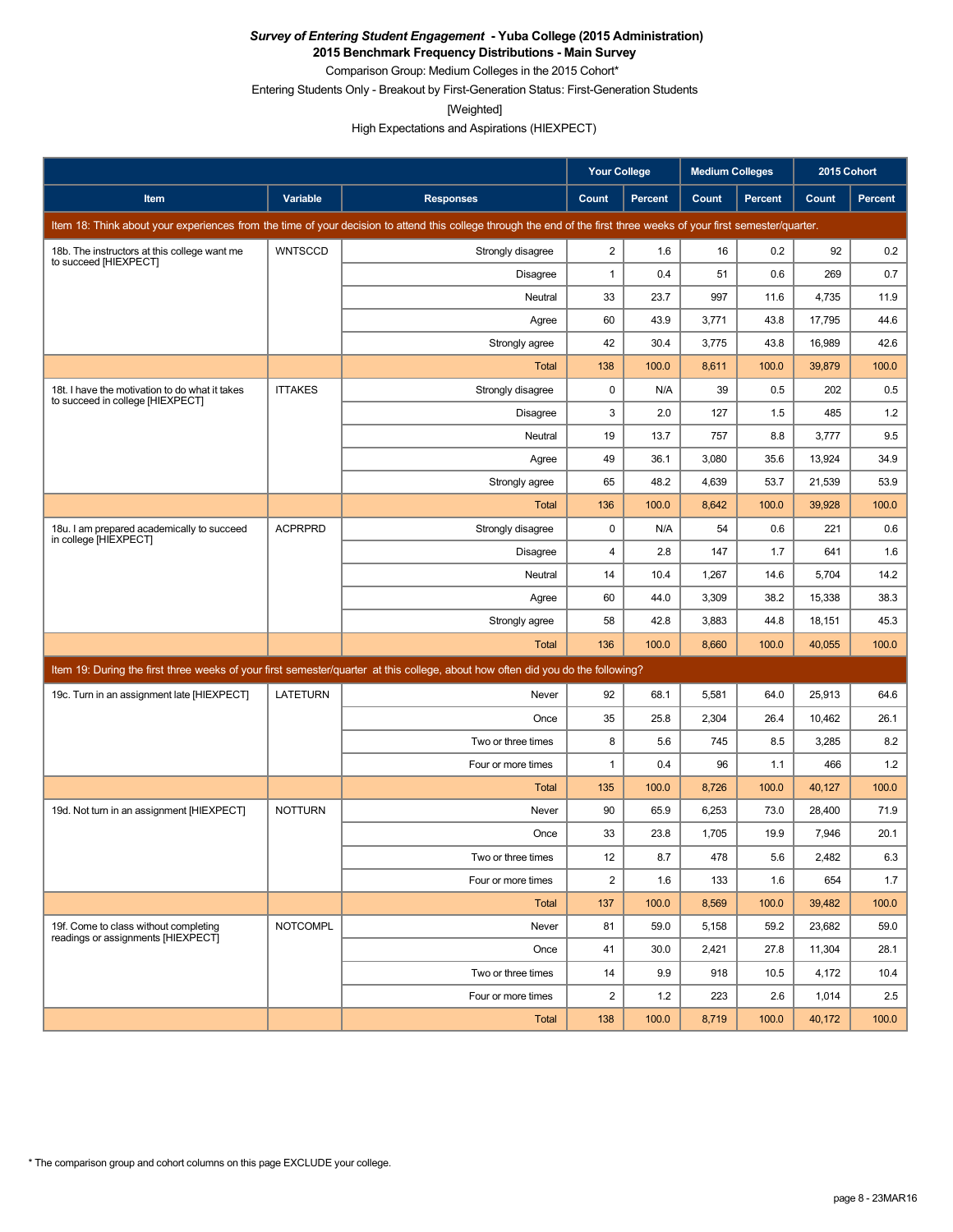**2015 Benchmark Frequency Distributions - Main Survey**

Comparison Group: Medium Colleges in the 2015 Cohort\*

Entering Students Only - Breakout by First-Generation Status: First-Generation Students

[Weighted]

High Expectations and Aspirations (HIEXPECT)

|                            |               |                                                                                                                                 | <b>Your College</b> |         | <b>Medium Colleges</b> |                | 2015 Cohort |         |
|----------------------------|---------------|---------------------------------------------------------------------------------------------------------------------------------|---------------------|---------|------------------------|----------------|-------------|---------|
| <b>Item</b>                | Variable      | <b>Responses</b>                                                                                                                | Count               | Percent | Count                  | <b>Percent</b> | Count       | Percent |
|                            |               | Item 19: During the first three weeks of your first semester/quarter at this college, about how often did you do the following? |                     |         |                        |                |             |         |
| 19s. Skip class [HIEXPECT] | <b>SKIPCL</b> | Never                                                                                                                           | 103                 | 76.3    | 6,590                  | 75.6           | 30,774      | 76.7    |
|                            |               | Once                                                                                                                            | 25                  | 18.5    | 1,468                  | 16.8           | 6,464       | 16.1    |
|                            |               | Two or three times                                                                                                              |                     | 4.8     | 546                    | 6.3            | 2,399       | 6.0     |
|                            |               | Four or more times                                                                                                              |                     | 0.4     | 111                    | 1.3            | 507         | 1.3     |
|                            |               | <b>Total</b>                                                                                                                    | 136                 | 100.0   | 8,715                  | 100.0          | 40,143      | 100.0   |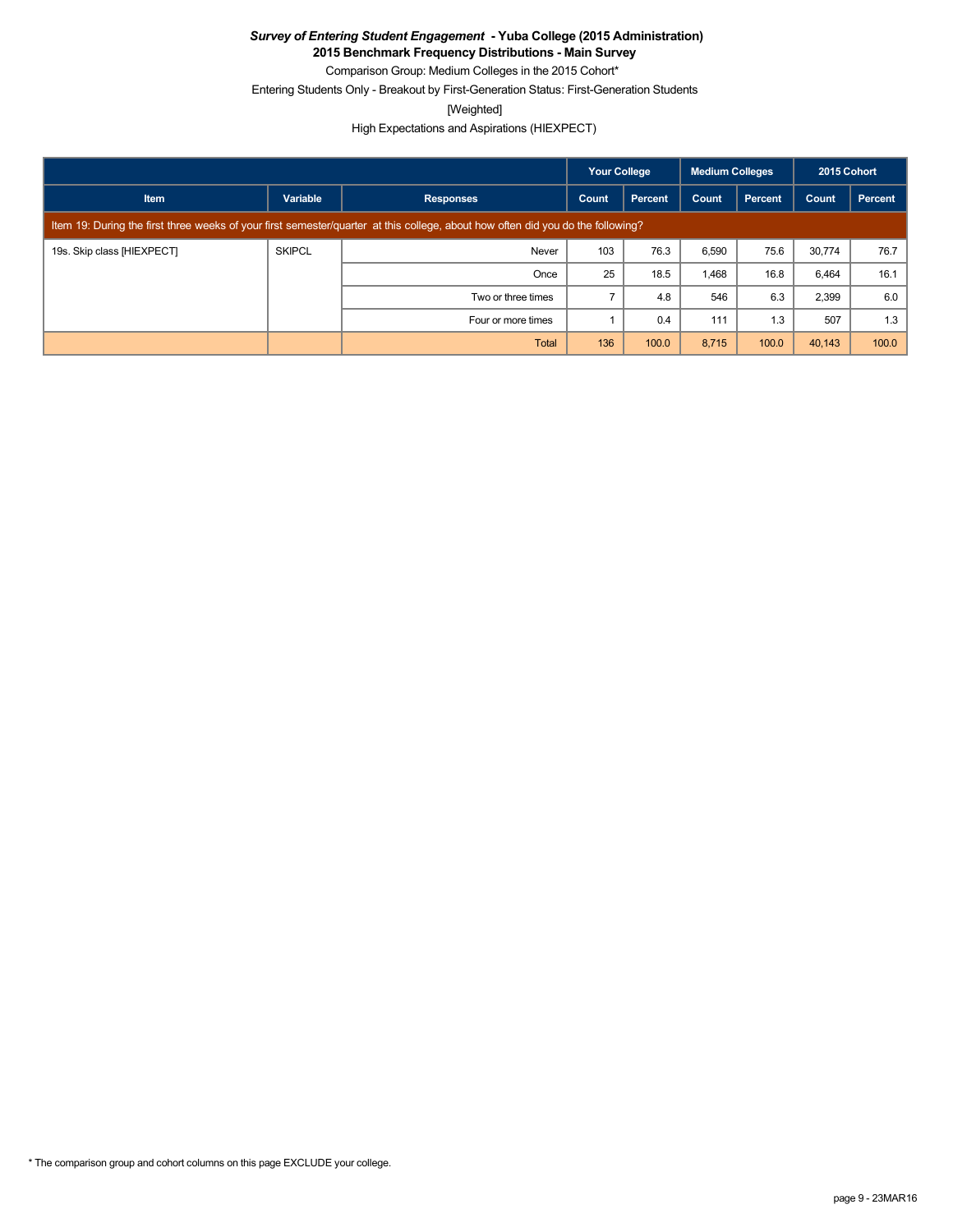**2015 Benchmark Frequency Distributions - Main Survey**

Comparison Group: Medium Colleges in the 2015 Cohort\*

Entering Students Only - Breakout by First-Generation Status: Not First-Generation Students

[Weighted]

High Expectations and Aspirations (HIEXPECT)

|                                                                                    |                 |                                                                                                                                                                      | Your College   |                | <b>Medium Colleges</b> |         | 2015 Cohort |         |
|------------------------------------------------------------------------------------|-----------------|----------------------------------------------------------------------------------------------------------------------------------------------------------------------|----------------|----------------|------------------------|---------|-------------|---------|
| <b>Item</b>                                                                        | Variable        | <b>Responses</b>                                                                                                                                                     | Count          | <b>Percent</b> | Count                  | Percent | Count       | Percent |
|                                                                                    |                 | Item 18: Think about your experiences from the time of your decision to attend this college through the end of the first three weeks of your first semester/quarter. |                |                |                        |         |             |         |
| 18b. The instructors at this college want me<br>to succeed [HIEXPECT]              | <b>WNTSCCD</b>  | Strongly disagree                                                                                                                                                    | 0              | N/A            | 19                     | 0.2     | 95          | 0.2     |
|                                                                                    |                 | Disagree                                                                                                                                                             | $\mathbf 0$    | N/A            | 80                     | 0.6     | 350         | 0.6     |
|                                                                                    |                 | Neutral                                                                                                                                                              | 28             | 23.2           | 1,401                  | 11.3    | 6,060       | 10.9    |
|                                                                                    |                 | Agree                                                                                                                                                                | 60             | 50.0           | 5,864                  | 47.3    | 26,078      | 47.0    |
|                                                                                    |                 | Strongly agree                                                                                                                                                       | 32             | 26.8           | 5,036                  | 40.6    | 22,899      | 41.3    |
|                                                                                    |                 | <b>Total</b>                                                                                                                                                         | 120            | 100.0          | 12,400                 | 100.0   | 55,482      | 100.0   |
| 18t. I have the motivation to do what it takes<br>to succeed in college [HIEXPECT] | <b>ITTAKES</b>  | Strongly disagree                                                                                                                                                    | 0              | N/A            | 44                     | 0.4     | 254         | 0.5     |
|                                                                                    |                 | <b>Disagree</b>                                                                                                                                                      | 1              | 0.5            | 171                    | 1.4     | 737         | 1.3     |
|                                                                                    |                 | Neutral                                                                                                                                                              | 9              | 7.3            | 1,115                  | 9.0     | 5,228       | 9.4     |
|                                                                                    |                 | Agree                                                                                                                                                                | 57             | 47.8           | 4,690                  | 37.8    | 20,299      | 36.5    |
|                                                                                    |                 | Strongly agree                                                                                                                                                       | 53             | 44.5           | 6,399                  | 51.5    | 29,029      | 52.3    |
|                                                                                    |                 | Total                                                                                                                                                                | 120            | 100.0          | 12,419                 | 100.0   | 55,549      | 100.0   |
| 18u. I am prepared academically to succeed<br>in college [HIEXPECT]                | <b>ACPRPRD</b>  | Strongly disagree                                                                                                                                                    | 0              | N/A            | 74                     | 0.6     | 286         | 0.5     |
|                                                                                    |                 | Disagree                                                                                                                                                             | 1              | 0.5            | 185                    | 1.5     | 815         | 1.5     |
|                                                                                    |                 | Neutral                                                                                                                                                              | 9              | 7.7            | 1,482                  | 11.9    | 6,664       | 12.0    |
|                                                                                    |                 | Agree                                                                                                                                                                | 57             | 47.3           | 5,126                  | 41.2    | 22,210      | 39.9    |
|                                                                                    |                 | Strongly agree                                                                                                                                                       | 53             | 44.5           | 5,576                  | 44.8    | 25,677      | 46.1    |
|                                                                                    |                 | Total                                                                                                                                                                | 120            | 100.0          | 12,443                 | 100.0   | 55,653      | 100.0   |
|                                                                                    |                 | Item 19: During the first three weeks of your first semester/quarter at this college, about how often did you do the following?                                      |                |                |                        |         |             |         |
| 19c. Turn in an assignment late [HIEXPECT]                                         | <b>LATETURN</b> | Never                                                                                                                                                                | 89             | 74.1           | 8,359                  | 66.7    | 37,111      | 66.4    |
|                                                                                    |                 | Once                                                                                                                                                                 | 25             | 20.9           | 3,001                  | 24.0    | 13,832      | 24.7    |
|                                                                                    |                 | Two or three times                                                                                                                                                   | 4              | 3.6            | 1,020                  | 8.1     | 4,352       | 7.8     |
|                                                                                    |                 | Four or more times                                                                                                                                                   | $\overline{c}$ | 1.4            | 144                    | 1.1     | 605         | 1.1     |
|                                                                                    |                 | Total                                                                                                                                                                | 120            | 100.0          | 12,524                 | 100.0   | 55,899      | 100.0   |
| 19d. Not turn in an assignment [HIEXPECT]                                          | <b>NOTTURN</b>  | Never                                                                                                                                                                | 72             | 62.5           | 8,904                  | 72.2    | 39,155      | 71.1    |
|                                                                                    |                 | Once                                                                                                                                                                 | 29             | 24.9           | 2,364                  | 19.2    | 11.155      | 20.3    |
|                                                                                    |                 | Two or three times                                                                                                                                                   | 12             | 10.4           | 859                    | $7.0\,$ | 3,799       | 6.9     |
|                                                                                    |                 | Four or more times                                                                                                                                                   | 3              | 2.3            | 208                    | 1.7     | 978         | 1.8     |
|                                                                                    |                 | Total                                                                                                                                                                | 116            | 100.0          | 12,335                 | 100.0   | 55,087      | 100.0   |
| 19f. Come to class without completing<br>readings or assignments [HIEXPECT]        | <b>NOTCOMPL</b> | Never                                                                                                                                                                | 56             | 47.0           | 6,732                  | 53.7    | 30,778      | 55.0    |
|                                                                                    |                 | Once                                                                                                                                                                 | 46             | 38.9           | 3,690                  | 29.4    | 16,499      | 29.5    |
|                                                                                    |                 | Two or three times                                                                                                                                                   | 12             | 10.0           | 1,679                  | 13.4    | 6,933       | 12.4    |
|                                                                                    |                 | Four or more times                                                                                                                                                   | 5              | 4.1            | 443                    | 3.5     | 1,739       | 3.1     |
|                                                                                    |                 | Total                                                                                                                                                                | 119            | 100.0          | 12,544                 | 100.0   | 55,949      | 100.0   |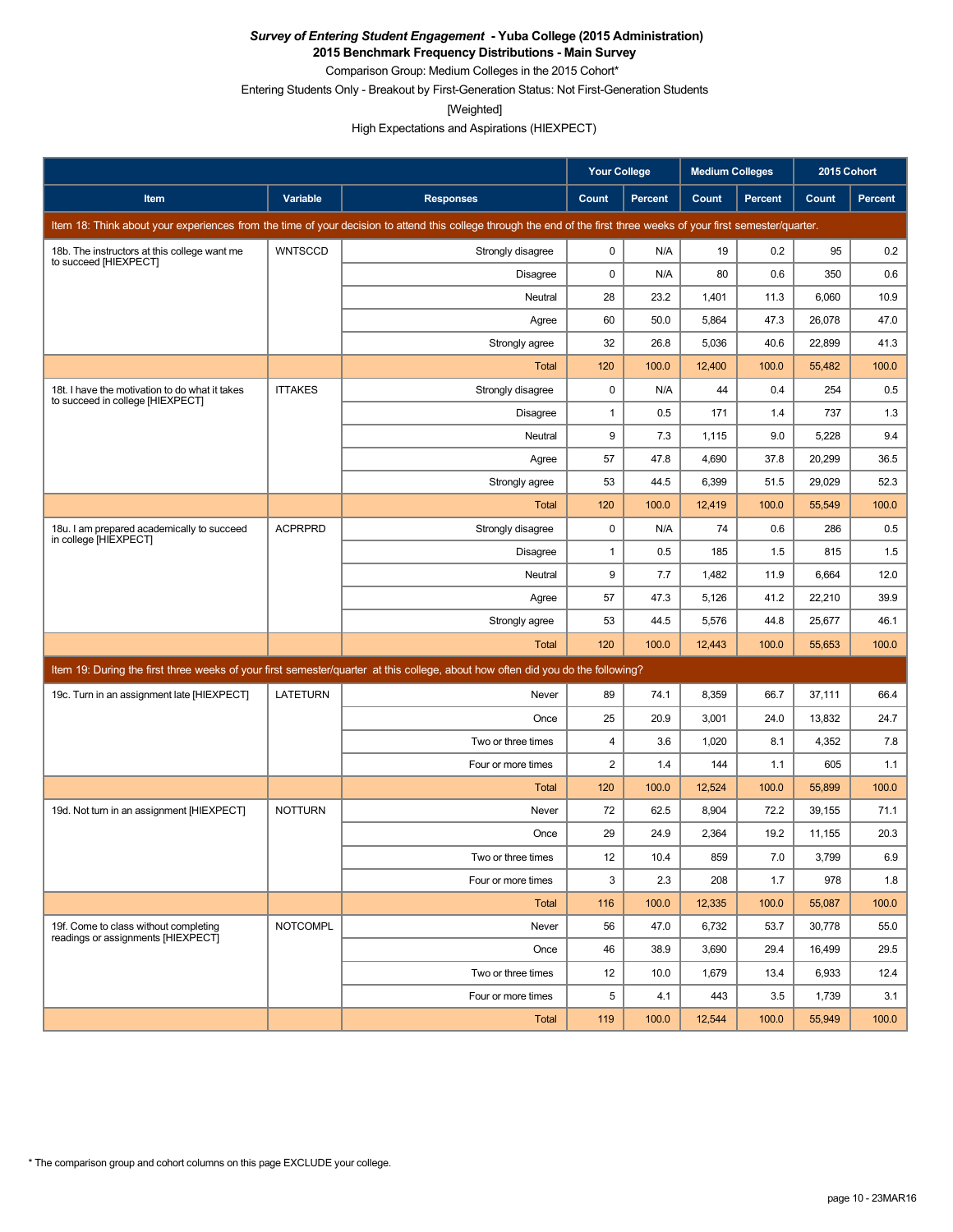**2015 Benchmark Frequency Distributions - Main Survey**

Comparison Group: Medium Colleges in the 2015 Cohort\* Entering Students Only - Breakout by First-Generation Status: Not First-Generation Students

[Weighted]

High Expectations and Aspirations (HIEXPECT)

|                            |               |                                                                                                                                 | <b>Your College</b> |                | <b>Medium Colleges</b> |                | 2015 Cohort |         |
|----------------------------|---------------|---------------------------------------------------------------------------------------------------------------------------------|---------------------|----------------|------------------------|----------------|-------------|---------|
| <b>Item</b>                | Variable      | <b>Responses</b>                                                                                                                | Count               | <b>Percent</b> | Count                  | <b>Percent</b> | Count       | Percent |
|                            |               | Item 19: During the first three weeks of your first semester/quarter at this college, about how often did you do the following? |                     |                |                        |                |             |         |
| 19s. Skip class [HIEXPECT] | <b>SKIPCL</b> | Never                                                                                                                           | 92                  | 77.3           | 9,372                  | 74.6           | 41,746      | 74.3    |
|                            |               | Once                                                                                                                            | 17                  | 14.1           | 2,174                  | 17.3           | 9,864       | 17.6    |
|                            |               | Two or three times                                                                                                              | 5                   | 4.1            | 865                    | 6.9            | 3,812       | 6.8     |
|                            |               | Four or more times                                                                                                              | 5                   | 4.6            | 158                    | 1.3            | 732         | 1.3     |
|                            |               | Total                                                                                                                           | 120                 | 100.0          | 12,569                 | 100.0          | 56,154      | 100.0   |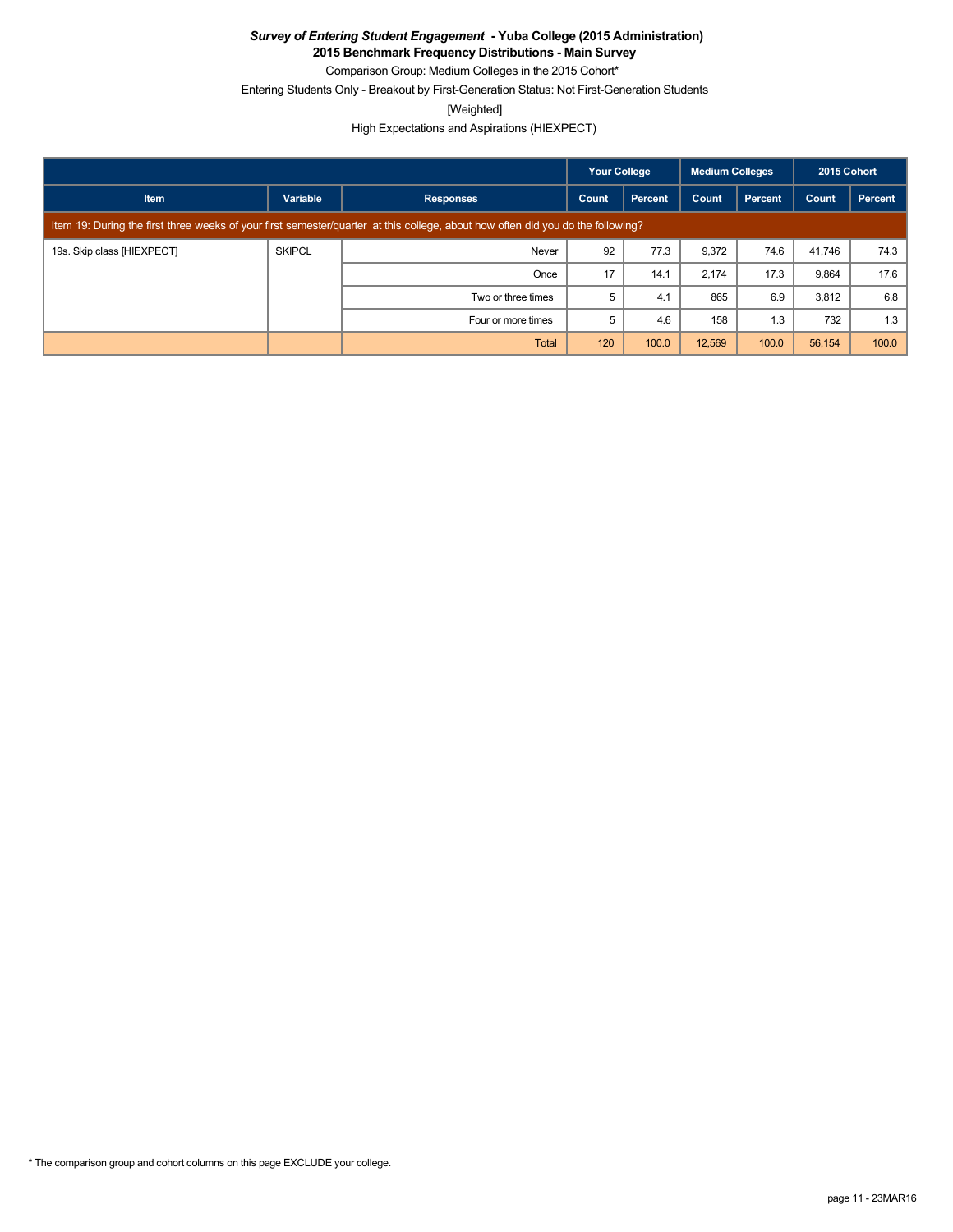#### *Survey of Entering Student Engagement* **Yuba College (2015 Administration) 2015 Benchmark Bar Chart - Main Survey** Comparison Group: Medium Colleges in the 2015 Cohort\* Entering Students Only - Breakout by First-Generation Status [Weighted] Clear Academic Plan and Pathway (ACADPLAN)



\* The comparison group and cohort bars on this page INCLUDE your college.

23MAR16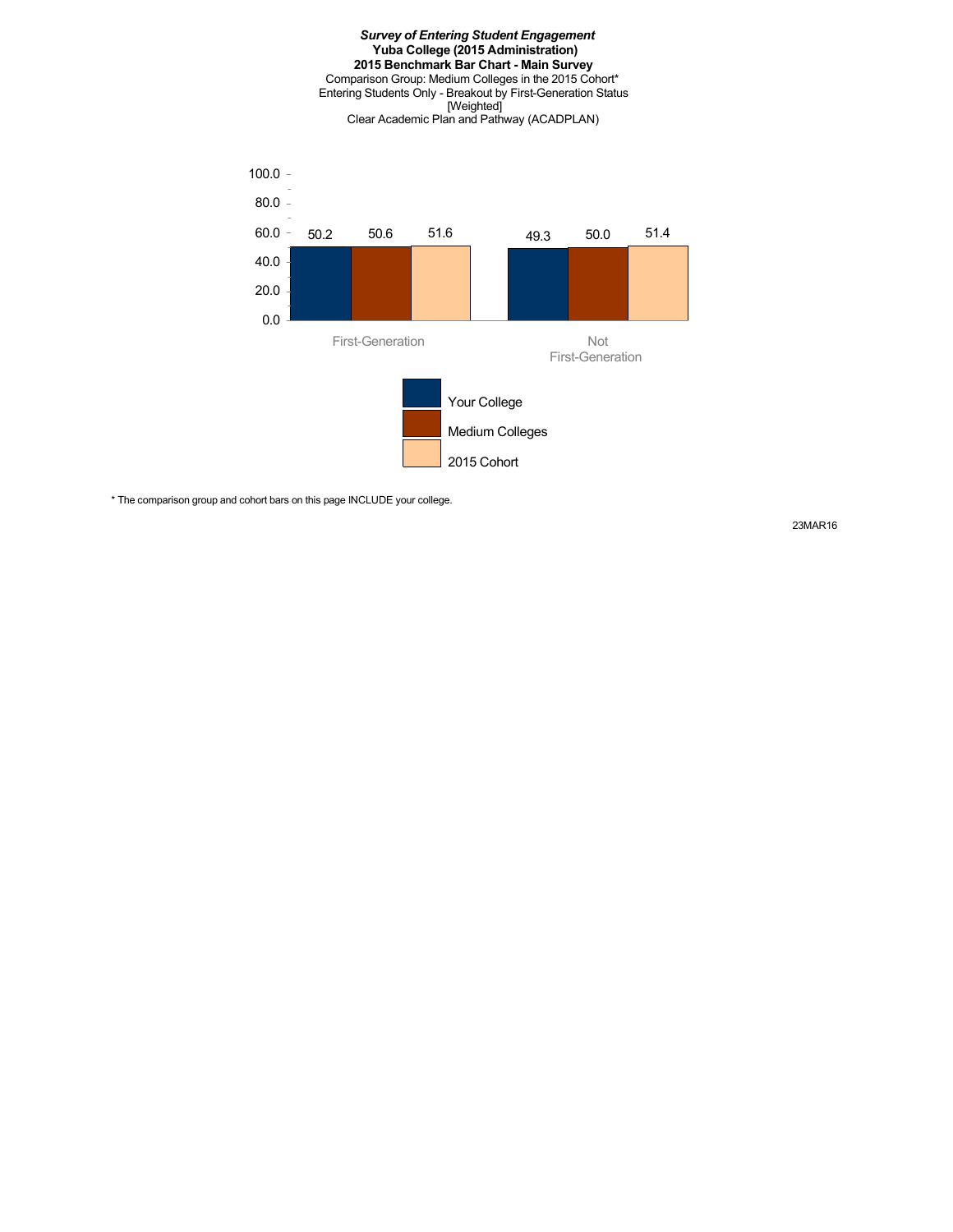Comparison Group: Medium Colleges in the 2015 Cohort\*

Entering Students Only - Breakout by First-Generation Status

[Weighted]

Clear Academic Plan and Pathway (ACADPLAN)

|                                                                                                                                                                      |                 |                       | Your<br>College | <b>Medium Colleges</b> |                         | 2015 Cohort |                         |
|----------------------------------------------------------------------------------------------------------------------------------------------------------------------|-----------------|-----------------------|-----------------|------------------------|-------------------------|-------------|-------------------------|
| <b>Item</b>                                                                                                                                                          | Variable        | <b>Breakout Group</b> | <b>Mean</b>     | <b>Mean</b>            | <b>Effect</b><br>Size** | <b>Mean</b> | <b>Effect</b><br>Size** |
| Item 18: Think about your experiences from the time of your decision to attend this college through the end of the first three weeks of your first semester/quarter. |                 |                       |                 |                        |                         |             |                         |
| 1 = Strongly disagree, $2$ = Disagree, $3$ = Neutral, $4$ = Agree, $5$ = Strongly agree                                                                              |                 |                       |                 |                        |                         |             |                         |
| 18d. I was able to meet with an academic advisor<br>at times convenient for me [ACADPLAN]                                                                            | <b>AACONTIM</b> | First-generation      | 3.66            | 3.80                   |                         | 3.79        |                         |
|                                                                                                                                                                      |                 | Not first-generation  | 3.64            | 3.76                   |                         | 3.79        |                         |
| 18e. An advisor helped me to select a course of<br>study, program, or major [ACADPLAN]                                                                               | <b>AASELMAJ</b> | First-generation      | 3.74            | 3.71                   |                         | 3.71        |                         |
|                                                                                                                                                                      |                 | Not first-generation  | 3.59            | 3.66                   |                         | 3.69        |                         |
| 18f. An advisor helped me to set academic goals<br>and to create a plan for achieving them                                                                           | <b>ACADGOAL</b> | First-generation      | 3.45            | 3.33                   |                         | 3.34        |                         |
| [ACADPLAN]                                                                                                                                                           |                 | Not first-generation  | 3.57            | 3.27                   |                         | 3.30        |                         |
| 18g. An advisor helped me to identify the courses<br>I needed to take during my first semester/quarter                                                               | CRSADV          | First-generation      | 4.00            | 3.94                   |                         | 3.91        |                         |
| [ACADPLAN]                                                                                                                                                           |                 | Not first-generation  | 3.96            | 3.88                   |                         | 3.90        |                         |
| 18h. A college staff member talked with me about<br>my commitments outside of school (work, children,                                                                | <b>OSCOMM</b>   | First-generation      | 2.79            | 2.95                   |                         | 2.91        |                         |
| dependents, etc.) to help me figure out how many<br>courses to take [ACADPLAN]                                                                                       |                 | Not first-generation  | 2.72            | 2.90                   |                         | 2.89        |                         |

\* The comparison group and cohort columns on this page EXCLUDE your college.

\*\* T-test: 2-tailed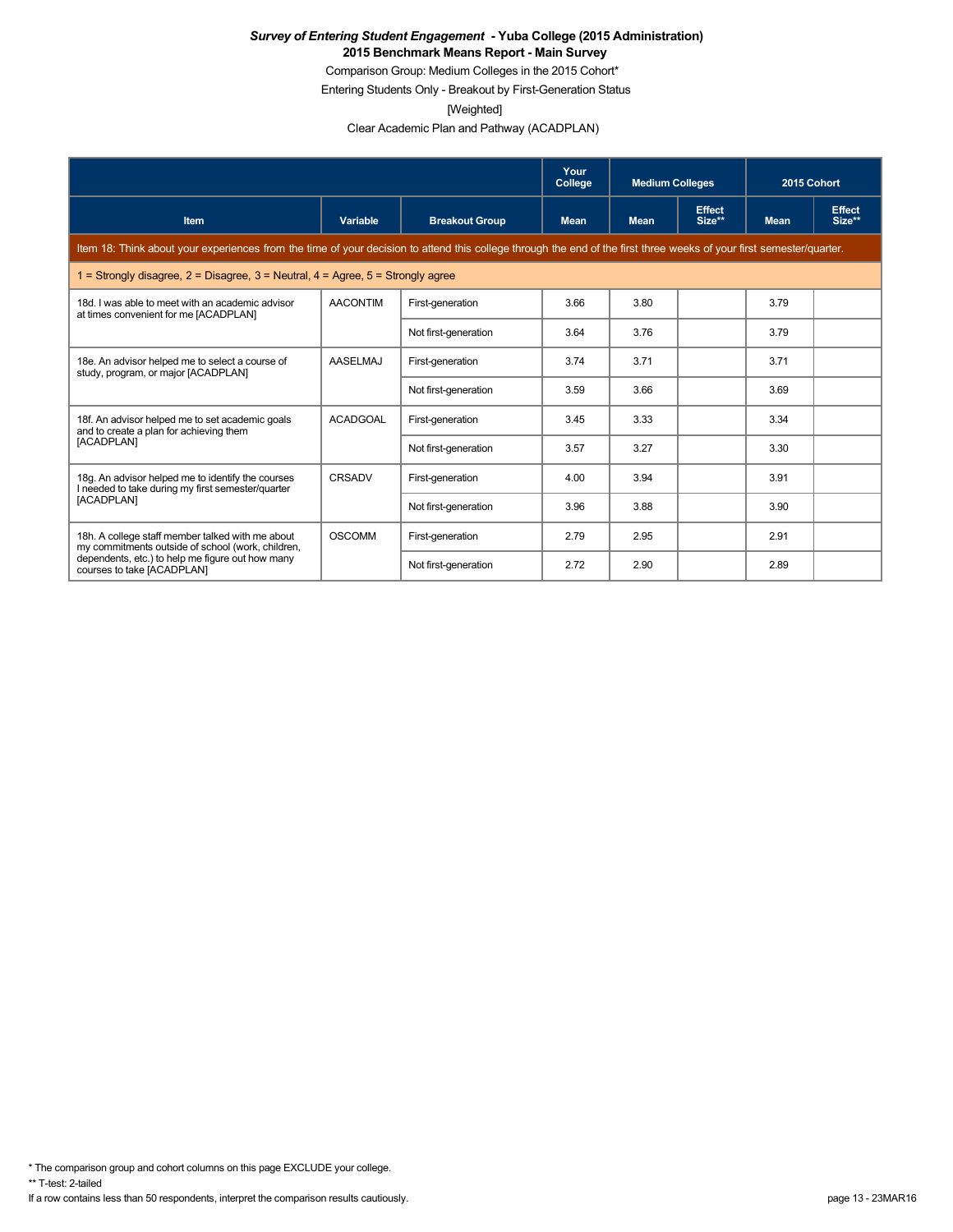**2015 Benchmark Frequency Distributions - Main Survey** Comparison Group: Medium Colleges in the 2015 Cohort\*

Entering Students Only - Breakout by First-Generation Status: First-Generation Students

[Weighted]

Clear Academic Plan and Pathway (ACADPLAN)

|                                                                                       |                 |                                                                                                                                                                      | <b>Your College</b> |                | <b>Medium Colleges</b> |         | 2015 Cohort |         |
|---------------------------------------------------------------------------------------|-----------------|----------------------------------------------------------------------------------------------------------------------------------------------------------------------|---------------------|----------------|------------------------|---------|-------------|---------|
| Item                                                                                  | Variable        | <b>Responses</b>                                                                                                                                                     | <b>Count</b>        | <b>Percent</b> | Count                  | Percent | Count       | Percent |
|                                                                                       |                 | Item 18: Think about your experiences from the time of your decision to attend this college through the end of the first three weeks of your first semester/quarter. |                     |                |                        |         |             |         |
| 18d. I was able to meet with an academic<br>advisor at times convenient for me        | <b>AACONTIM</b> | Strongly disagree                                                                                                                                                    | 3                   | 2.4            | 184                    | 2.1     | 1,011       | 2.5     |
| [ACADPLAN]                                                                            |                 | Disagree                                                                                                                                                             | 13                  | 9.6            | 607                    | 7.1     | 3,107       | 7.8     |
|                                                                                       |                 | Neutral                                                                                                                                                              | 40                  | 29.7           | 2,181                  | 25.4    | 9,829       | 24.7    |
|                                                                                       |                 | Agree                                                                                                                                                                | 49                  | 36.1           | 3,370                  | 39.3    | 15,238      | 38.3    |
|                                                                                       |                 | Strongly agree                                                                                                                                                       | 30                  | 22.1           | 2.240                  | 26.1    | 10,564      | 26.6    |
|                                                                                       |                 | Total                                                                                                                                                                | 136                 | 100.0          | 8,582                  | 100.0   | 39,749      | 100.0   |
| 18e. An advisor helped me to select a<br>course of study, program, or major           | <b>AASELMAJ</b> | Strongly disagree                                                                                                                                                    | $\overline{4}$      | 2.8            | 393                    | 4.5     | 1.987       | 5.0     |
| [ACADPLAN]                                                                            |                 | <b>Disagree</b>                                                                                                                                                      | 9                   | 6.3            | 1,153                  | 13.3    | 4,914       | 12.3    |
|                                                                                       |                 | Neutral                                                                                                                                                              | 39                  | 28.0           | 1,528                  | 17.7    | 7,445       | 18.6    |
|                                                                                       |                 | Agree                                                                                                                                                                | 55                  | 39.7           | 3,106                  | 35.9    | 13,954      | 34.9    |
|                                                                                       |                 | Strongly agree                                                                                                                                                       | 32                  | 23.2           | 2,468                  | 28.5    | 11,731      | 29.3    |
|                                                                                       |                 | <b>Total</b>                                                                                                                                                         | 138                 | 100.0          | 8,648                  | 100.0   | 40,030      | 100.0   |
| 18f. An advisor helped me to set academic<br>goals and to create a plan for achieving | <b>ACADGOAL</b> | Strongly disagree                                                                                                                                                    | 5                   | 3.9            | 489                    | 5.7     | 2,533       | 6.3     |
| them [ACADPLAN]                                                                       |                 | Disagree                                                                                                                                                             | 22                  | 15.8           | 1,713                  | 19.8    | 7,590       | 19.0    |
|                                                                                       |                 | Neutral                                                                                                                                                              | 41                  | 29.5           | 2,517                  | 29.1    | 11,408      | 28.5    |
|                                                                                       |                 | Agree                                                                                                                                                                | 45                  | 32.6           | 2,329                  | 26.9    | 10,666      | 26.7    |
|                                                                                       |                 | Strongly agree                                                                                                                                                       | 25                  | 18.1           | 1,604                  | 18.5    | 7,798       | 19.5    |
|                                                                                       |                 | Total                                                                                                                                                                | 138                 | 100.0          | 8,652                  | 100.0   | 39,994      | 100.0   |
| 18g. An advisor helped me to identify the<br>courses I needed to take during my first | CRSADV          | Strongly disagree                                                                                                                                                    | $\overline{4}$      | 2.8            | 254                    | 2.9     | 1,524       | 3.8     |
| semester/quarter [ACADPLAN]                                                           |                 | <b>Disagree</b>                                                                                                                                                      | 5                   | 3.5            | 716                    | 8.3     | 3,307       | 8.3     |
|                                                                                       |                 | Neutral                                                                                                                                                              | 19                  | 13.4           | 1,153                  | 13.3    | 5,766       | 14.4    |
|                                                                                       |                 | Agree                                                                                                                                                                | 72                  | 52.0           | 3,679                  | 42.5    | 16,286      | 40.7    |
|                                                                                       |                 | Strongly agree                                                                                                                                                       | 39                  | 28.3           | 2.853                  | 33.0    | 13,150      | 32.8    |
|                                                                                       |                 | Total                                                                                                                                                                | 138                 | 100.0          | 8.655                  | 100.0   | 40.032      | 100.0   |
| 18h. A college staff member talked with me<br>about my commitments outside of school  | <b>OSCOMM</b>   | Strongly disagree                                                                                                                                                    | 17                  | 12.2           | 983                    | 11.4    | 4,937       | 12.3    |
| (work, children, dependents, etc.) to help<br>me figure out how many courses to take  |                 | Disagree                                                                                                                                                             | 40                  | 28.7           | 2.549                  | 29.4    | 11,954      | 29.8    |
| [ACADPLAN]                                                                            |                 | Neutral                                                                                                                                                              | 48                  | 34.7           | 2,228                  | 25.7    | 10,118      | 25.3    |
|                                                                                       |                 | Agree                                                                                                                                                                | 23                  | 16.6           | 1,750                  | 20.2    | 7,961       | 19.9    |
|                                                                                       |                 | Strongly agree                                                                                                                                                       | 11                  | 7.8            | 1,146                  | 13.2    | 5,081       | 12.7    |
|                                                                                       |                 | <b>Total</b>                                                                                                                                                         | 138                 | 100.0          | 8,655                  | 100.0   | 40,051      | 100.0   |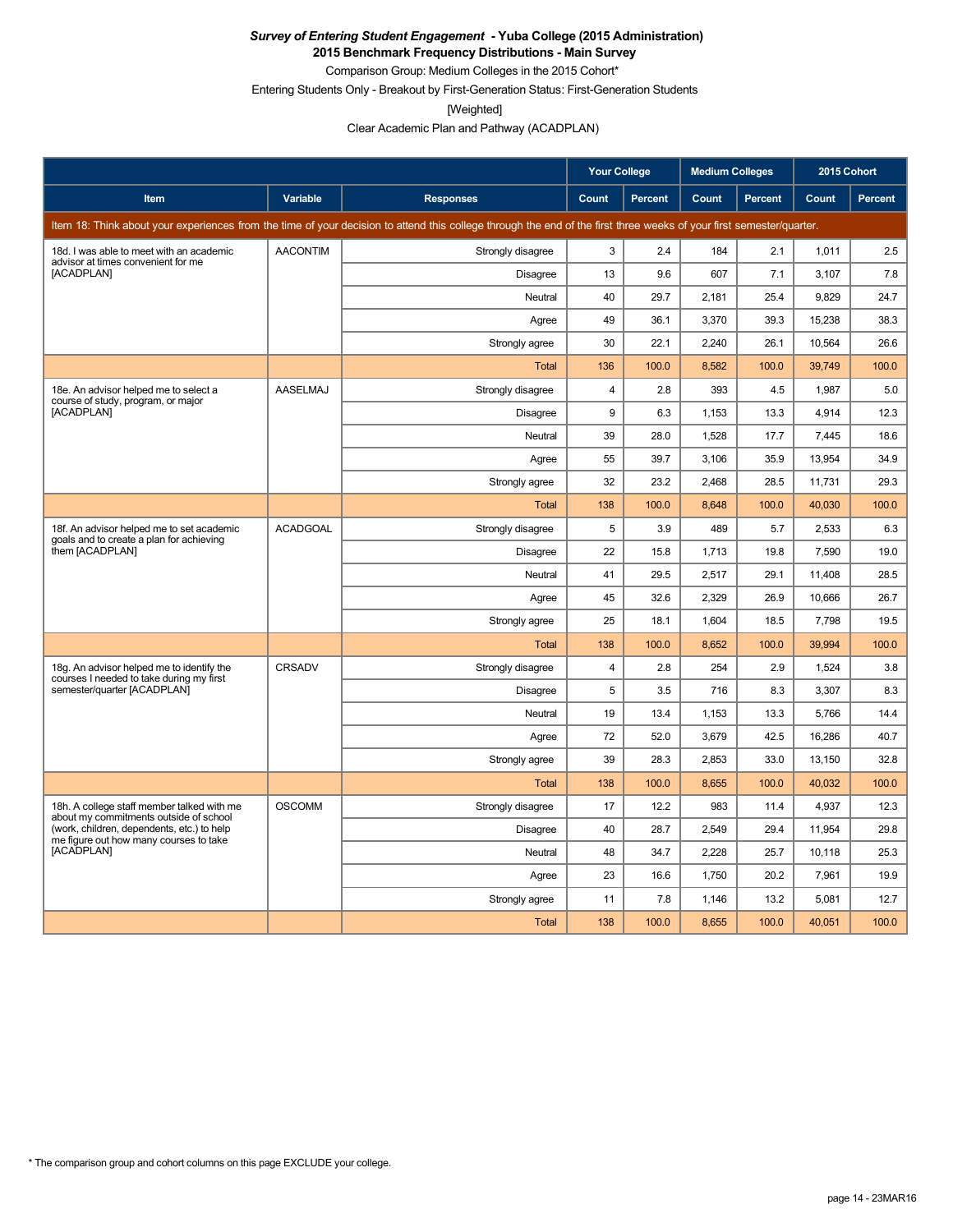**2015 Benchmark Frequency Distributions - Main Survey**

Comparison Group: Medium Colleges in the 2015 Cohort\*

Entering Students Only - Breakout by First-Generation Status: Not First-Generation Students

[Weighted]

Clear Academic Plan and Pathway (ACADPLAN)

|                                                                                       |                 |                                                                                                                                                                      | <b>Your College</b> |                | <b>Medium Colleges</b> |                | 2015 Cohort |         |
|---------------------------------------------------------------------------------------|-----------------|----------------------------------------------------------------------------------------------------------------------------------------------------------------------|---------------------|----------------|------------------------|----------------|-------------|---------|
| Item                                                                                  | Variable        | <b>Responses</b>                                                                                                                                                     | Count               | <b>Percent</b> | Count                  | <b>Percent</b> | Count       | Percent |
|                                                                                       |                 | Item 18: Think about your experiences from the time of your decision to attend this college through the end of the first three weeks of your first semester/quarter. |                     |                |                        |                |             |         |
| 18d. I was able to meet with an academic<br>advisor at times convenient for me        | <b>AACONTIM</b> | Strongly disagree                                                                                                                                                    | $\overline{4}$      | 3.2            | 335                    | 2.7            | 1,305       | 2.4     |
| [ACADPLAN]                                                                            |                 | <b>Disagree</b>                                                                                                                                                      | 5                   | 4.6            | 836                    | 6.8            | 3,723       | 6.7     |
|                                                                                       |                 | Neutral                                                                                                                                                              | 40                  | 33.4           | 3,220                  | 26.1           | 14,007      | 25.3    |
|                                                                                       |                 | Agree                                                                                                                                                                | 51                  | 42.5           | 4,967                  | 40.3           | 22,302      | 40.3    |
|                                                                                       |                 | Strongly agree                                                                                                                                                       | 20                  | 16.4           | 2,969                  | 24.1           | 13,949      | 25.2    |
|                                                                                       |                 | Total                                                                                                                                                                | 119                 | 100.0          | 12,328                 | 100.0          | 55,285      | 100.0   |
| 18e. An advisor helped me to select a<br>course of study, program, or major           | <b>AASELMAJ</b> | Strongly disagree                                                                                                                                                    | $\overline{7}$      | 5.9            | 661                    | 5.3            | 2,761       | 5.0     |
| [ACADPLAN]                                                                            |                 | Disagree                                                                                                                                                             | 20                  | 16.3           | 1,577                  | 12.7           | 6,959       | 12.5    |
|                                                                                       |                 | Neutral                                                                                                                                                              | 17                  | 14.1           | 2,438                  | 19.6           | 10,702      | 19.2    |
|                                                                                       |                 | Agree                                                                                                                                                                | 48                  | 40.5           | 4,400                  | 35.4           | 19,611      | 35.2    |
|                                                                                       |                 | Strongly agree                                                                                                                                                       | 28                  | 23.2           | 3,361                  | 27.0           | 15,615      | 28.1    |
|                                                                                       |                 | Total                                                                                                                                                                | 120                 | 100.0          | 12,437                 | 100.0          | 55,649      | 100.0   |
| 18f. An advisor helped me to set academic<br>goals and to create a plan for achieving | <b>ACADGOAL</b> | Strongly disagree                                                                                                                                                    | 5                   | 4.5            | 859                    | 6.9            | 3,586       | 6.5     |
| them [ACADPLAN]                                                                       |                 | Disagree                                                                                                                                                             | 24                  | 20.5           | 2,428                  | 19.6           | 10,778      | 19.4    |
|                                                                                       |                 | Neutral                                                                                                                                                              | 18                  | 15.0           | 3,763                  | 30.3           | 16,521      | 29.7    |
|                                                                                       |                 | Agree                                                                                                                                                                | 40                  | 33.6           | 3,265                  | 26.3           | 14,818      | 26.7    |
|                                                                                       |                 | Strongly agree                                                                                                                                                       | 32                  | 26.4           | 2,095                  | 16.9           | 9,843       | 17.7    |
|                                                                                       |                 | Total                                                                                                                                                                | 120                 | 100.0          | 12,410                 | 100.0          | 55,547      | 100.0   |
| 18g. An advisor helped me to identify the<br>courses I needed to take during my first | CRSADV          | Strongly disagree                                                                                                                                                    | 3                   | 2.3            | 526                    | 4.2            | 2,136       | 3.8     |
| semester/quarter [ACADPLAN]                                                           |                 | Disagree                                                                                                                                                             | 11                  | 9.6            | 1,013                  | 8.1            | 4,518       | 8.1     |
|                                                                                       |                 | Neutral                                                                                                                                                              | 17                  | 14.6           | 1,834                  | 14.7           | 7,989       | 14.4    |
|                                                                                       |                 | Agree                                                                                                                                                                | 45                  | 37.7           | 5,171                  | 41.6           | 23,111      | 41.5    |
|                                                                                       |                 | Strongly agree                                                                                                                                                       | 43                  | 36.0           | 3.892                  | 31.3           | 17.884      | 32.1    |
|                                                                                       |                 | Total                                                                                                                                                                | 120                 | 100.0          | 12,436                 | 100.0          | 55,639      | 100.0   |
| 18h. A college staff member talked with me<br>about my commitments outside of school  | <b>OSCOMM</b>   | Strongly disagree                                                                                                                                                    | 16                  | 13.3           | 1,467                  | 11.8           | 6,735       | 12.1    |
| (work, children, dependents, etc.) to help<br>me figure out how many courses to take  |                 | Disagree                                                                                                                                                             | 39                  | 32.8           | 3,690                  | 29.7           | 16,900      | 30.4    |
| [ACADPLAN]                                                                            |                 | Neutral                                                                                                                                                              | 35                  | 29.2           | 3,358                  | 27.0           | 14,429      | 25.9    |
|                                                                                       |                 | Agree                                                                                                                                                                | 22                  | 18.3           | 2,459                  | 19.8           | 10,813      | 19.4    |
|                                                                                       |                 | Strongly agree                                                                                                                                                       | 8                   | 6.4            | 1,455                  | 11.7           | 6,753       | 12.1    |
|                                                                                       |                 | Total                                                                                                                                                                | 119                 | 100.0          | 12,429                 | 100.0          | 55,630      | 100.0   |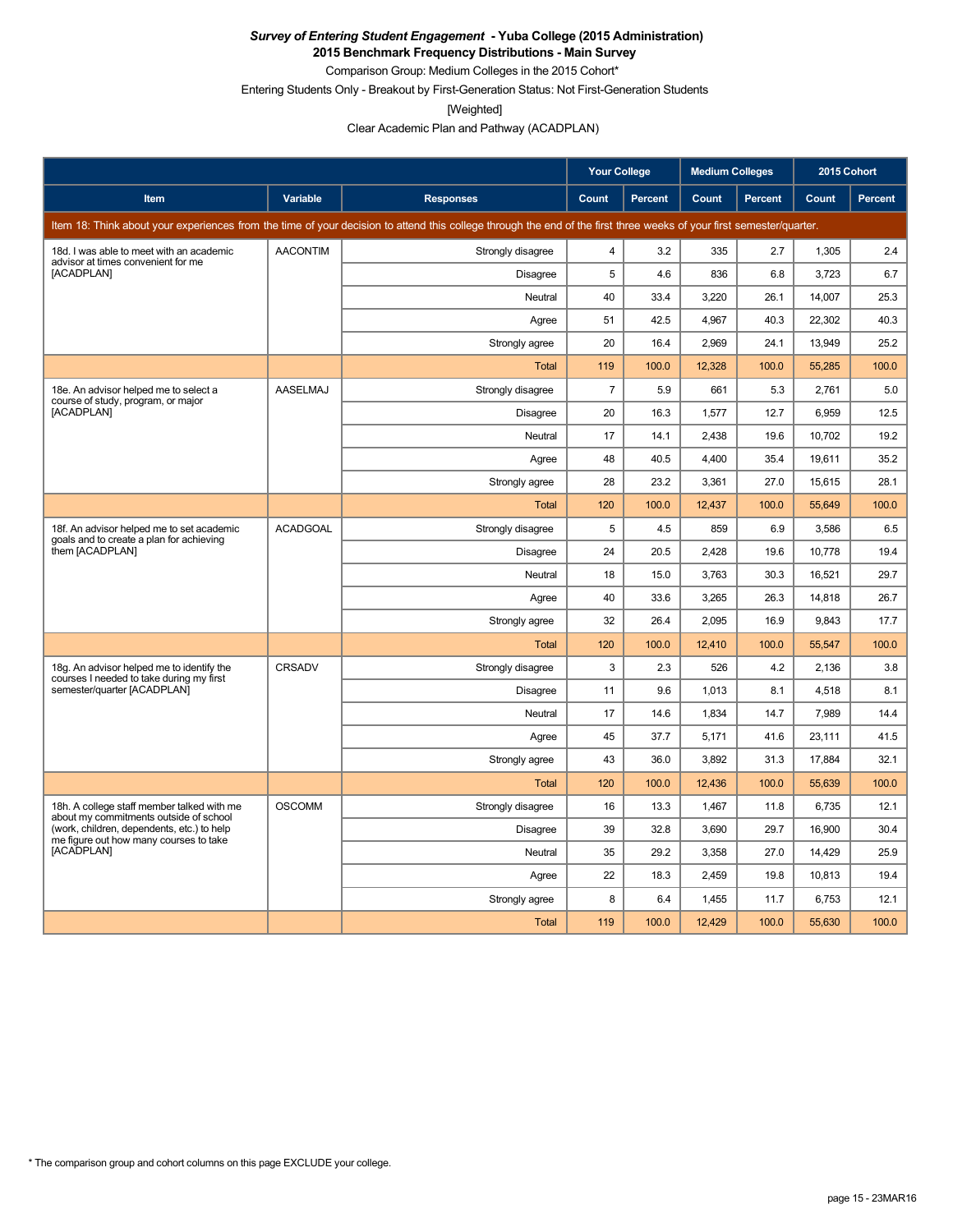#### *Survey of Entering Student Engagement* **Yuba College (2015 Administration) 2015 Benchmark Bar Chart - Main Survey** Comparison Group: Medium Colleges in the 2015 Cohort\* Entering Students Only - Breakout by First-Generation Status [Weighted] Effective Track to College Readiness (COLLREAD)



\* The comparison group and cohort bars on this page INCLUDE your college.

23MAR16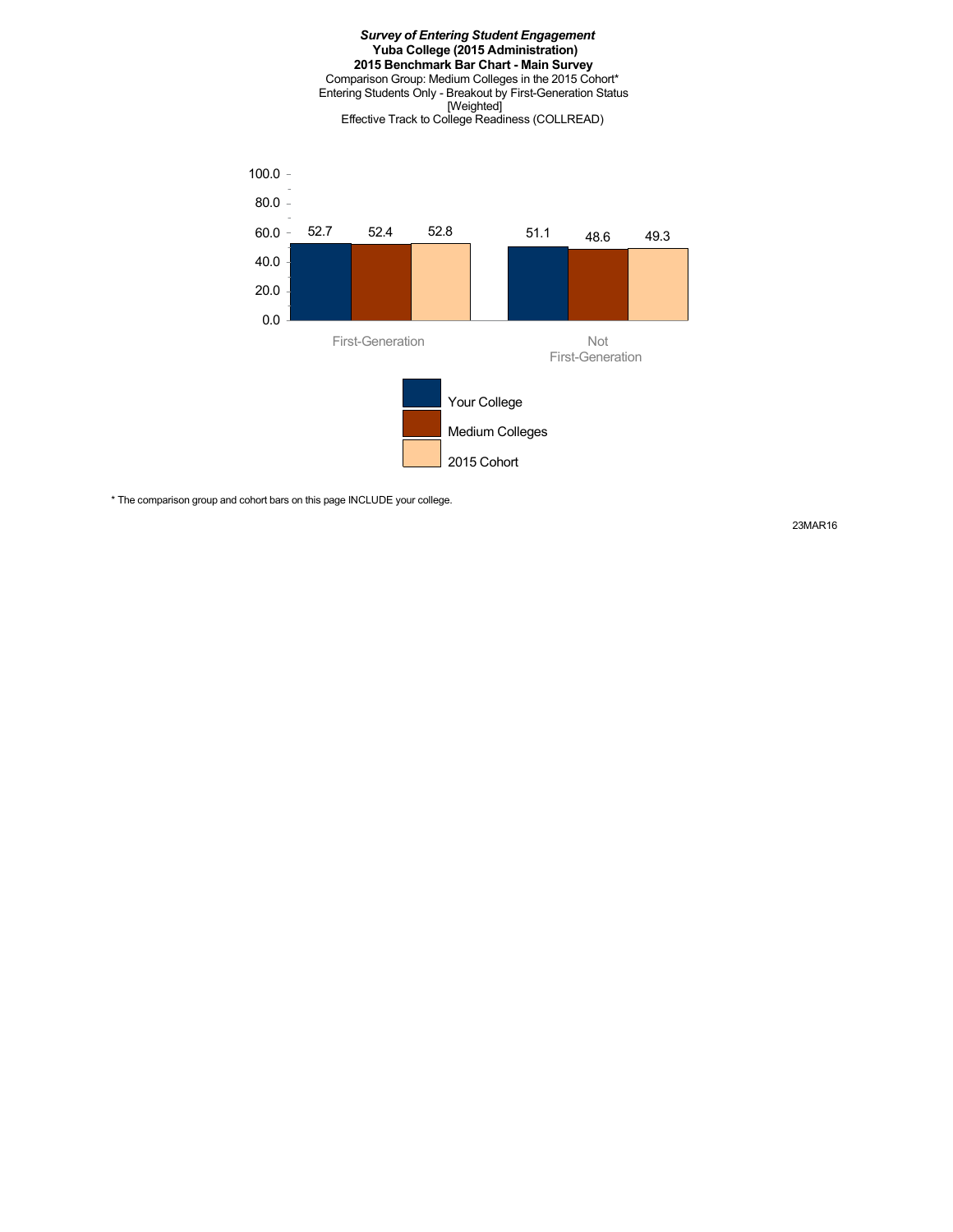Comparison Group: Medium Colleges in the 2015 Cohort\*

Entering Students Only - Breakout by First-Generation Status

[Weighted]

Effective Track to College Readiness (COLLREAD)

|                                                                                                                                                                                                                                        |                                                                                                                                               |                       | Your<br>College | <b>Medium Colleges</b> |                         | 2015 Cohort |                         |  |  |  |
|----------------------------------------------------------------------------------------------------------------------------------------------------------------------------------------------------------------------------------------|-----------------------------------------------------------------------------------------------------------------------------------------------|-----------------------|-----------------|------------------------|-------------------------|-------------|-------------------------|--|--|--|
| <b>Item</b>                                                                                                                                                                                                                            | Variable                                                                                                                                      | <b>Breakout Group</b> | <b>Mean</b>     | <b>Mean</b>            | <b>Effect</b><br>Size** | <b>Mean</b> | <b>Effect</b><br>Size** |  |  |  |
| Item 21: Think about your experiences from the time of your decision to attend this college through the end of the first three weeks of your first semester/quarter.<br>Within a class, or through another experience at this college: |                                                                                                                                               |                       |                 |                        |                         |             |                         |  |  |  |
| 1 = Strongly disagree, $2$ = Disagree, $3$ = Neutral, $4$ = Agree, $5$ = Strongly agree                                                                                                                                                |                                                                                                                                               |                       |                 |                        |                         |             |                         |  |  |  |
| 21a. I learned to improve my study skills (listening,<br>note taking, highlighting readings, working with                                                                                                                              | <b>LNDSTUDY</b>                                                                                                                               | First-generation      | 3.96            | 4.04                   |                         | 4.04        |                         |  |  |  |
| others, etc.) [COLLREAD]                                                                                                                                                                                                               |                                                                                                                                               | Not first-generation  | 3.93            | 3.91                   |                         | 3.95        |                         |  |  |  |
| 21b. I learned to understand my academic<br>strengths and weaknesses [COLLREAD]                                                                                                                                                        | <b>LNDACAWK</b>                                                                                                                               | First-generation      | 3.86            | 3.97                   |                         | 3.98        |                         |  |  |  |
|                                                                                                                                                                                                                                        |                                                                                                                                               | Not first-generation  | 3.65            | 3.87                   |                         | 3.91        | $-0.31**$               |  |  |  |
| 21c. I learned skills and strategies to improve my<br>test-taking ability [COLLREAD]                                                                                                                                                   | <b>LNDSKLLS</b>                                                                                                                               | First-generation      | 3.54            | 3.68                   |                         | 3.71        |                         |  |  |  |
|                                                                                                                                                                                                                                        |                                                                                                                                               | Not first-generation  | 3.35            | 3.54                   |                         | 3.59        |                         |  |  |  |
|                                                                                                                                                                                                                                        | One or more items in this benchmark are not suited to means calculations. Please see the Frequency Distribution that follows for these items. |                       |                 |                        |                         |             |                         |  |  |  |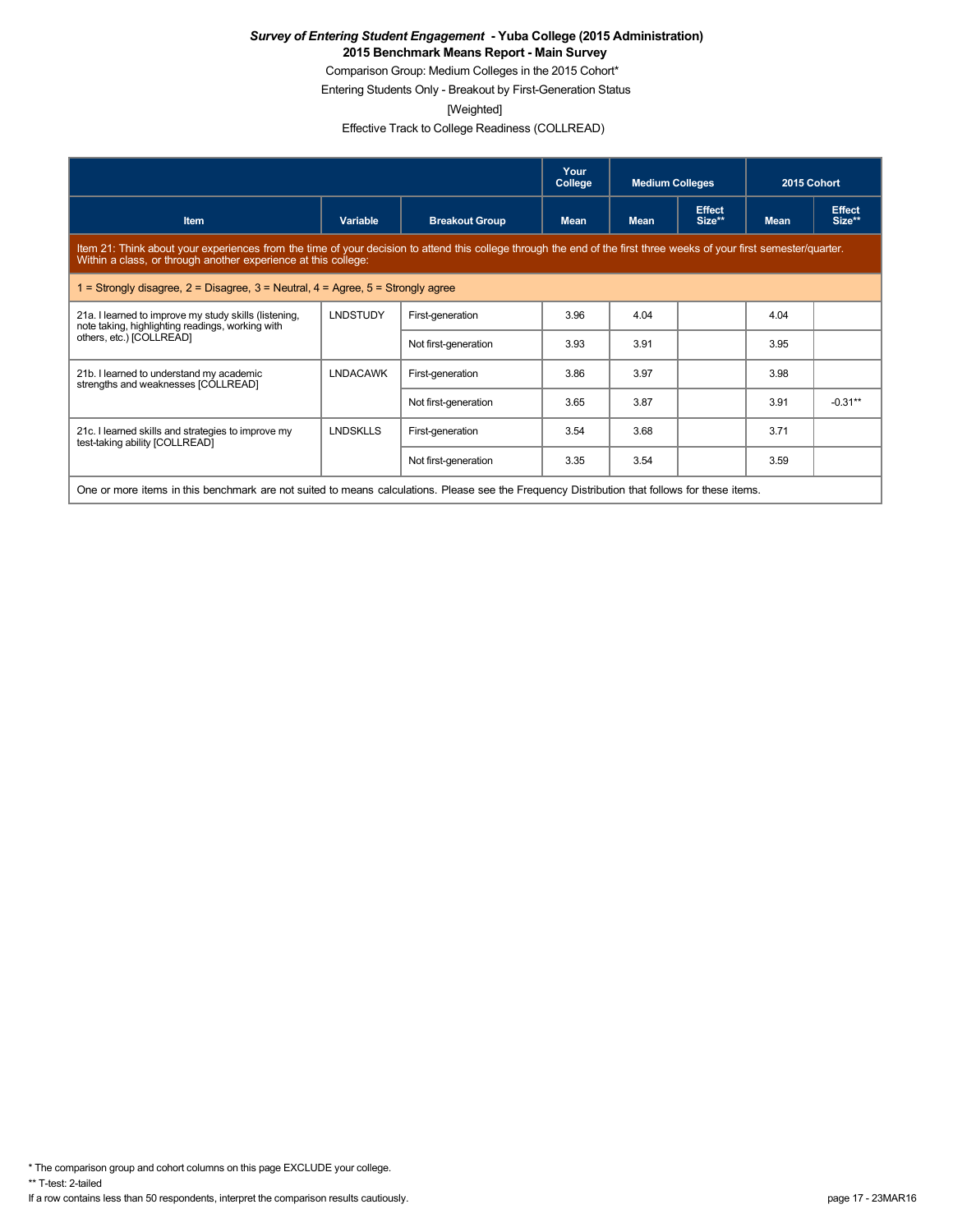**2015 Benchmark Frequency Distributions - Main Survey**

Comparison Group: Medium Colleges in the 2015 Cohort\*

Entering Students Only - Breakout by First-Generation Status: First-Generation Students

[Weighted]

Effective Track to College Readiness (COLLREAD)

|                                                                                                                           |                 |                                                                                                                                                                                      | <b>Your College</b> |                | <b>Medium Colleges</b> |                | 2015 Cohort |         |
|---------------------------------------------------------------------------------------------------------------------------|-----------------|--------------------------------------------------------------------------------------------------------------------------------------------------------------------------------------|---------------------|----------------|------------------------|----------------|-------------|---------|
| Item                                                                                                                      | Variable        | <b>Responses</b>                                                                                                                                                                     | Count               | <b>Percent</b> | Count                  | <b>Percent</b> | Count       | Percent |
|                                                                                                                           |                 | Item 12: Think about your experiences from the time of your decision to attend this college through the end of the first three weeks of your first semester/quarter.                 |                     |                |                        |                |             |         |
| 12a. Before I could register for classes, I<br>was required to take a placement test<br>(COMPASS, ASSET, ACCUPLACER, SAT, | <b>REQPTEST</b> | Yes                                                                                                                                                                                  | 119                 | 86.8           | 7,398                  | 86.0           | 33,626      | 84.4    |
| ACT, etc.) to assess my skills in reading,<br>writing, and/or math [COLLREAD]                                             |                 | No                                                                                                                                                                                   | 18                  | 13.2           | 1,209                  | 14.0           | 6,207       | 15.6    |
|                                                                                                                           |                 | <b>Total</b>                                                                                                                                                                         | 137                 | 100.0          | 8.607                  | 100.0          | 39,833      | 100.0   |
| 12b. I took a placement test (COMPASS,<br>ASSET, ACCUPLACER, SAT, ACT, etc.)                                              | <b>TKPTEST</b>  | Yes                                                                                                                                                                                  | 107                 | 85.5           | 7,404                  | 88.7           | 33,777      | 87.4    |
| [COLLREAD]                                                                                                                |                 | No                                                                                                                                                                                   | 18                  | 14.5           | 944                    | 11.3           | 4,891       | 12.6    |
|                                                                                                                           |                 | <b>Total</b>                                                                                                                                                                         | 125                 | 100.0          | 8,348                  | 100.0          | 38,668      | 100.0   |
| Item 14                                                                                                                   |                 |                                                                                                                                                                                      |                     |                |                        |                |             |         |
| 14. This college required me to enroll in<br>classes indicated by my placement test                                       | <b>REQCLASS</b> | Yes                                                                                                                                                                                  | 113                 | 83.8           | 6,274                  | 72.9           | 28.906      | 72.8    |
| scores during my first semester/quarter<br>[COLLREAD]                                                                     |                 | No                                                                                                                                                                                   | 22                  | 16.2           | 2,331                  | 27.1           | 10,783      | 27.2    |
|                                                                                                                           |                 | <b>Total</b>                                                                                                                                                                         | 135                 | 100.0          | 8.605                  | 100.0          | 39.689      | 100.0   |
| or through another experience at this college:                                                                            |                 | Item 21: Think about your experiences from the time of your decision to attend this college through the end of the first three weeks of your first semester/quarter. Within a class, |                     |                |                        |                |             |         |
| 21a. I learned to improve my study skills<br>(listening, note taking, highlighting readings,                              | <b>LNDSTUDY</b> | Strongly disagree                                                                                                                                                                    | $\mathbf{1}$        | 0.4            | 103                    | 1.2            | 543         | 1.4     |
| working with others, etc.) [COLLREAD]                                                                                     |                 | <b>Disagree</b>                                                                                                                                                                      | 8                   | 6.1            | 328                    | 3.8            | 1,433       | 3.6     |
|                                                                                                                           |                 | Neutral                                                                                                                                                                              | 27                  | 20.1           | 1,622                  | 18.8           | 7.499       | 18.9    |
|                                                                                                                           |                 | Agree                                                                                                                                                                                | 59                  | 44.0           | 3,646                  | 42.3           | 16,463      | 41.5    |
|                                                                                                                           |                 | Strongly agree                                                                                                                                                                       | 40                  | 29.4           | 2,928                  | 33.9           | 13,756      | 34.7    |
|                                                                                                                           |                 | <b>Total</b>                                                                                                                                                                         | 135                 | 100.0          | 8,627                  | 100.0          | 39,694      | 100.0   |
| 21b. I learned to understand my academic<br>strengths and weaknesses [COLLREAD]                                           | <b>LNDACAWK</b> | Strongly disagree                                                                                                                                                                    | $\mathbf 0$         | N/A            | 73                     | 0.8            | 432         | 1.1     |
|                                                                                                                           |                 | Disagree                                                                                                                                                                             | 9                   | 6.9            | 366                    | 4.2            | 1.394       | 3.5     |
|                                                                                                                           |                 | Neutral                                                                                                                                                                              | 29                  | 21.3           | 1,817                  | 21.1           | 8,540       | 21.5    |
|                                                                                                                           |                 | Agree                                                                                                                                                                                | 69                  | 50.8           | 3,825                  | 44.4           | 17,346      | 43.8    |
|                                                                                                                           |                 | Strongly agree                                                                                                                                                                       | 28                  | 20.9           | 2,544                  | 29.5           | 11,926      | 30.1    |
|                                                                                                                           |                 | Total                                                                                                                                                                                | 135                 | 100.0          | 8,625                  | 100.0          | 39,638      | 100.0   |
| 21c. I learned skills and strategies to<br>improve my test-taking ability [COLLREAD]                                      | <b>LNDSKLLS</b> | Strongly disagree                                                                                                                                                                    | 3                   | 2.0            | 218                    | 2.5            | 1,003       | 2.5     |
|                                                                                                                           |                 | <b>Disagree</b>                                                                                                                                                                      | 16                  | 11.8           | 837                    | 9.7            | 3.416       | 8.6     |
|                                                                                                                           |                 | Neutral                                                                                                                                                                              | 45                  | 33.6           | 2,568                  | 29.8           | 12,008      | 30.3    |
|                                                                                                                           |                 | Agree                                                                                                                                                                                | 48                  | 35.6           | 2.891                  | 33.5           | 13,047      | 32.9    |
|                                                                                                                           |                 | Strongly agree                                                                                                                                                                       | 23                  | 17.0           | 2,116                  | 24.5           | 10,179      | 25.7    |
|                                                                                                                           |                 | <b>Total</b>                                                                                                                                                                         | 134                 | 100.0          | 8.629                  | 100.0          | 39.653      | 100.0   |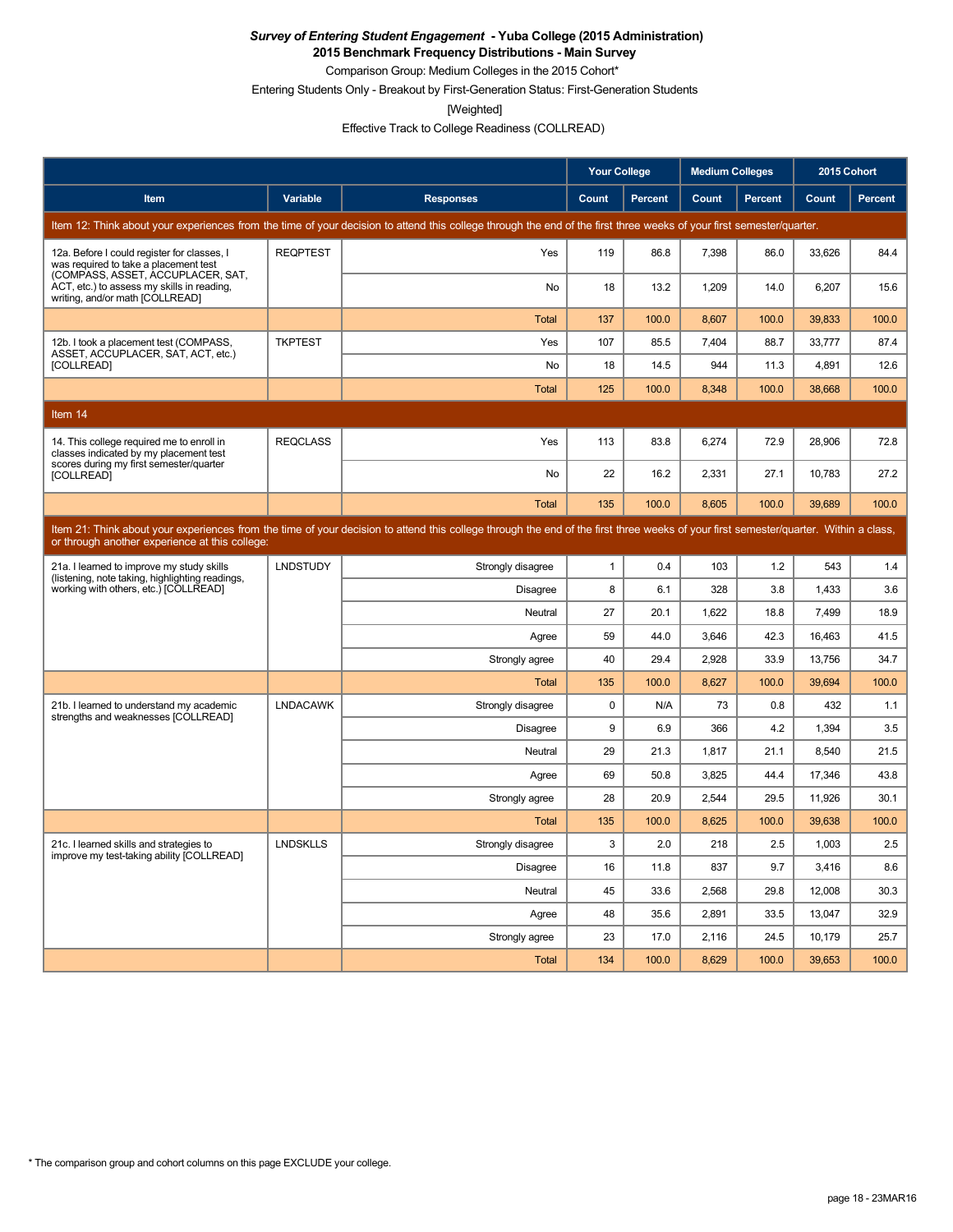**2015 Benchmark Frequency Distributions - Main Survey**

Comparison Group: Medium Colleges in the 2015 Cohort\*

Entering Students Only - Breakout by First-Generation Status: Not First-Generation Students

[Weighted]

Effective Track to College Readiness (COLLREAD)

|                                                                                                                           |                 |                                                                                                                                                                                      | <b>Your College</b> |                | <b>Medium Colleges</b> |                | 2015 Cohort |                |
|---------------------------------------------------------------------------------------------------------------------------|-----------------|--------------------------------------------------------------------------------------------------------------------------------------------------------------------------------------|---------------------|----------------|------------------------|----------------|-------------|----------------|
| Item                                                                                                                      | Variable        | <b>Responses</b>                                                                                                                                                                     | Count               | <b>Percent</b> | Count                  | <b>Percent</b> | Count       | <b>Percent</b> |
|                                                                                                                           |                 | Item 12: Think about your experiences from the time of your decision to attend this college through the end of the first three weeks of your first semester/quarter.                 |                     |                |                        |                |             |                |
| 12a. Before I could register for classes, I<br>was required to take a placement test<br>(COMPASS, ASSET, ACCUPLACER, SAT, | <b>REQPTEST</b> | Yes                                                                                                                                                                                  | 111                 | 93.6           | 10,228                 | 82.6           | 45,249      | 81.7           |
| ACT, etc.) to assess my skills in reading,<br>writing, and/or math [COLLREAD]                                             |                 | No                                                                                                                                                                                   | 8                   | 6.4            | 2,152                  | 17.4           | 10,106      | 18.3           |
|                                                                                                                           |                 | <b>Total</b>                                                                                                                                                                         | 119                 | 100.0          | 12,380                 | 100.0          | 55,354      | 100.0          |
| 12b. I took a placement test (COMPASS,<br>ASSET, ACCUPLACER, SAT, ACT, etc.)                                              | <b>TKPTEST</b>  | Yes                                                                                                                                                                                  | 102                 | 88.2           | 10.647                 | 87.9           | 47,121      | 87.0           |
| [COLLREAD]                                                                                                                |                 | No                                                                                                                                                                                   | 14                  | 11.8           | 1,465                  | 12.1           | 7,043       | 13.0           |
|                                                                                                                           |                 | <b>Total</b>                                                                                                                                                                         | 116                 | 100.0          | 12.113                 | 100.0          | 54.164      | 100.0          |
| Item 14                                                                                                                   |                 |                                                                                                                                                                                      |                     |                |                        |                |             |                |
| 14. This college required me to enroll in<br>classes indicated by my placement test                                       | <b>REQCLASS</b> | Yes                                                                                                                                                                                  | 88                  | 76.4           | 7.800                  | 63.1           | 35,225      | 63.8           |
| scores during my first semester/quarter<br>[COLLREAD]                                                                     |                 | No                                                                                                                                                                                   | 27                  | 23.6           | 4,553                  | 36.9           | 19,975      | 36.2           |
|                                                                                                                           |                 | <b>Total</b>                                                                                                                                                                         | 115                 | 100.0          | 12,354                 | 100.0          | 55,200      | 100.0          |
| or through another experience at this college:                                                                            |                 | Item 21: Think about your experiences from the time of your decision to attend this college through the end of the first three weeks of your first semester/quarter. Within a class, |                     |                |                        |                |             |                |
| 21a. I learned to improve my study skills<br>(listening, note taking, highlighting readings,                              | <b>LNDSTUDY</b> | Strongly disagree                                                                                                                                                                    | $\overline{2}$      | 1.8            | 303                    | 2.4            | 997         | 1.8            |
| working with others, etc.) [COLLREAD]                                                                                     |                 | <b>Disagree</b>                                                                                                                                                                      | $\overline{2}$      | 1.4            | 561                    | 4.5            | 2,411       | 4.3            |
|                                                                                                                           |                 | Neutral                                                                                                                                                                              | 33                  | 27.3           | 2,667                  | 21.2           | 11,874      | 21.2           |
|                                                                                                                           |                 | Agree                                                                                                                                                                                | 49                  | 41.4           | 5,463                  | 43.5           | 23,857      | 42.5           |
|                                                                                                                           |                 | Strongly agree                                                                                                                                                                       | 34                  | 28.2           | 3,573                  | 28.4           | 16,970      | 30.2           |
|                                                                                                                           |                 | <b>Total</b>                                                                                                                                                                         | 120                 | 100.0          | 12,568                 | 100.0          | 56,109      | 100.0          |
| 21b. I learned to understand my academic<br>strengths and weaknesses [COLLREAD]                                           | <b>LNDACAWK</b> | Strongly disagree                                                                                                                                                                    | $\overline{7}$      | 5.5            | 245                    | 2.0            | 792         | 1.4            |
|                                                                                                                           |                 | <b>Disagree</b>                                                                                                                                                                      | $\overline{4}$      | 3.2            | 545                    | 4.3            | 2,287       | 4.1            |
|                                                                                                                           |                 | Neutral                                                                                                                                                                              | 40                  | 33.7           | 2,953                  | 23.5           | 12,901      | 23.0           |
|                                                                                                                           |                 | Agree                                                                                                                                                                                | 43                  | 35.9           | 5,616                  | 44.7           | 25,015      | 44.6           |
|                                                                                                                           |                 | Strongly agree                                                                                                                                                                       | 26                  | 21.8           | 3,204                  | 25.5           | 15,073      | 26.9           |
|                                                                                                                           |                 | <b>Total</b>                                                                                                                                                                         | 120                 | 100.0          | 12,563                 | 100.0          | 56,067      | 100.0          |
| 21c. I learned skills and strategies to<br>improve my test-taking ability [COLLREAD]                                      | <b>LNDSKLLS</b> | Strongly disagree                                                                                                                                                                    | 9                   | 7.8            | 479                    | 3.8            | 1,709       | 3.0            |
|                                                                                                                           |                 | <b>Disagree</b>                                                                                                                                                                      | 11                  | 9.1            | 1,394                  | 11.1           | 6,041       | 10.8           |
|                                                                                                                           |                 | Neutral                                                                                                                                                                              | 47                  | 39.6           | 4,140                  | 33.0           | 18,191      | 32.4           |
|                                                                                                                           |                 | Agree                                                                                                                                                                                | 33                  | 27.2           | 4,001                  | 31.9           | 17,928      | 32.0           |
|                                                                                                                           |                 | Strongly agree                                                                                                                                                                       | 20                  | 16.3           | 2,544                  | 20.3           | 12,199      | 21.8           |
|                                                                                                                           |                 | <b>Total</b>                                                                                                                                                                         | 120                 | 100.0          | 12.559                 | 100.0          | 56.069      | 100.0          |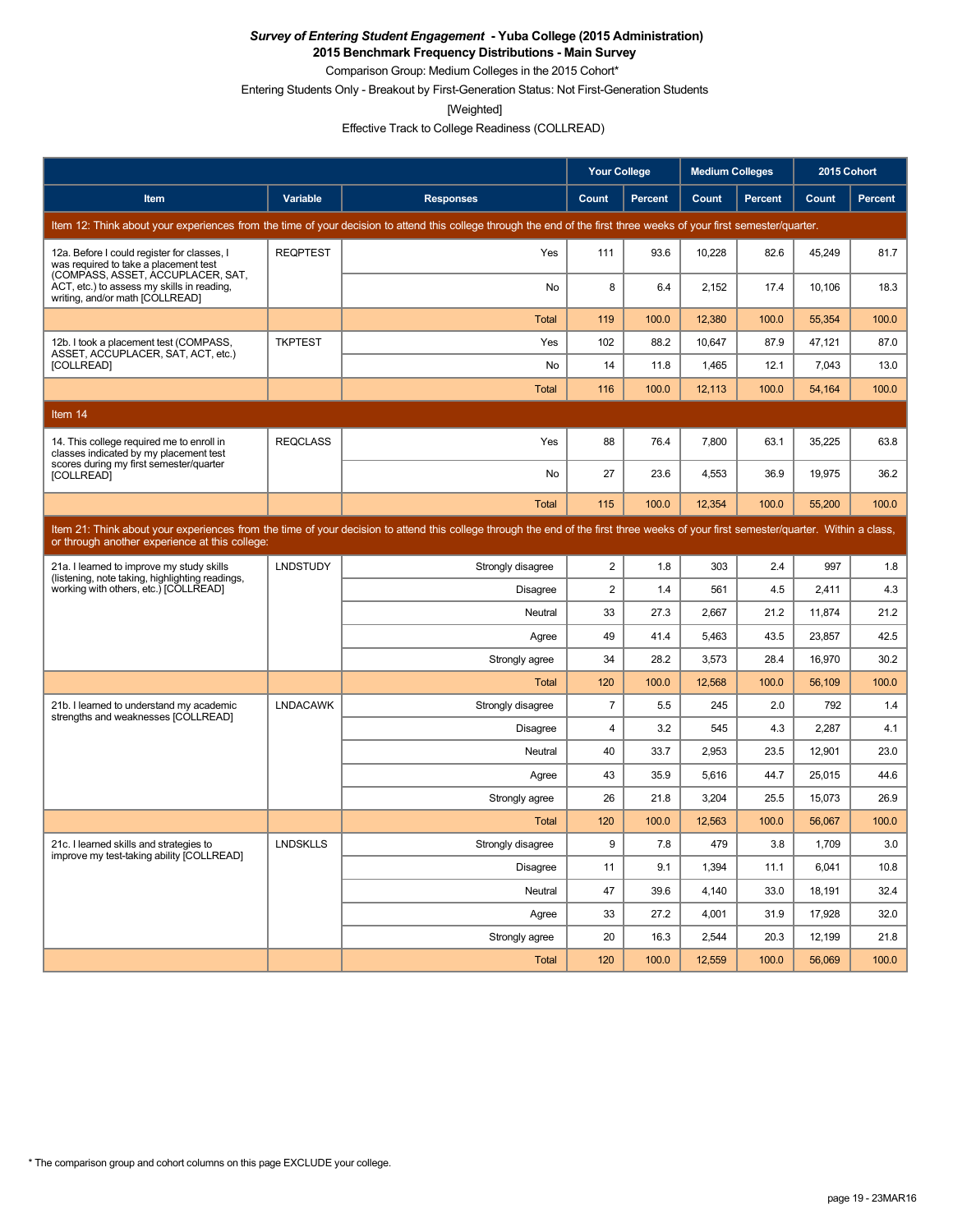

\* The comparison group and cohort bars on this page INCLUDE your college.

23MAR16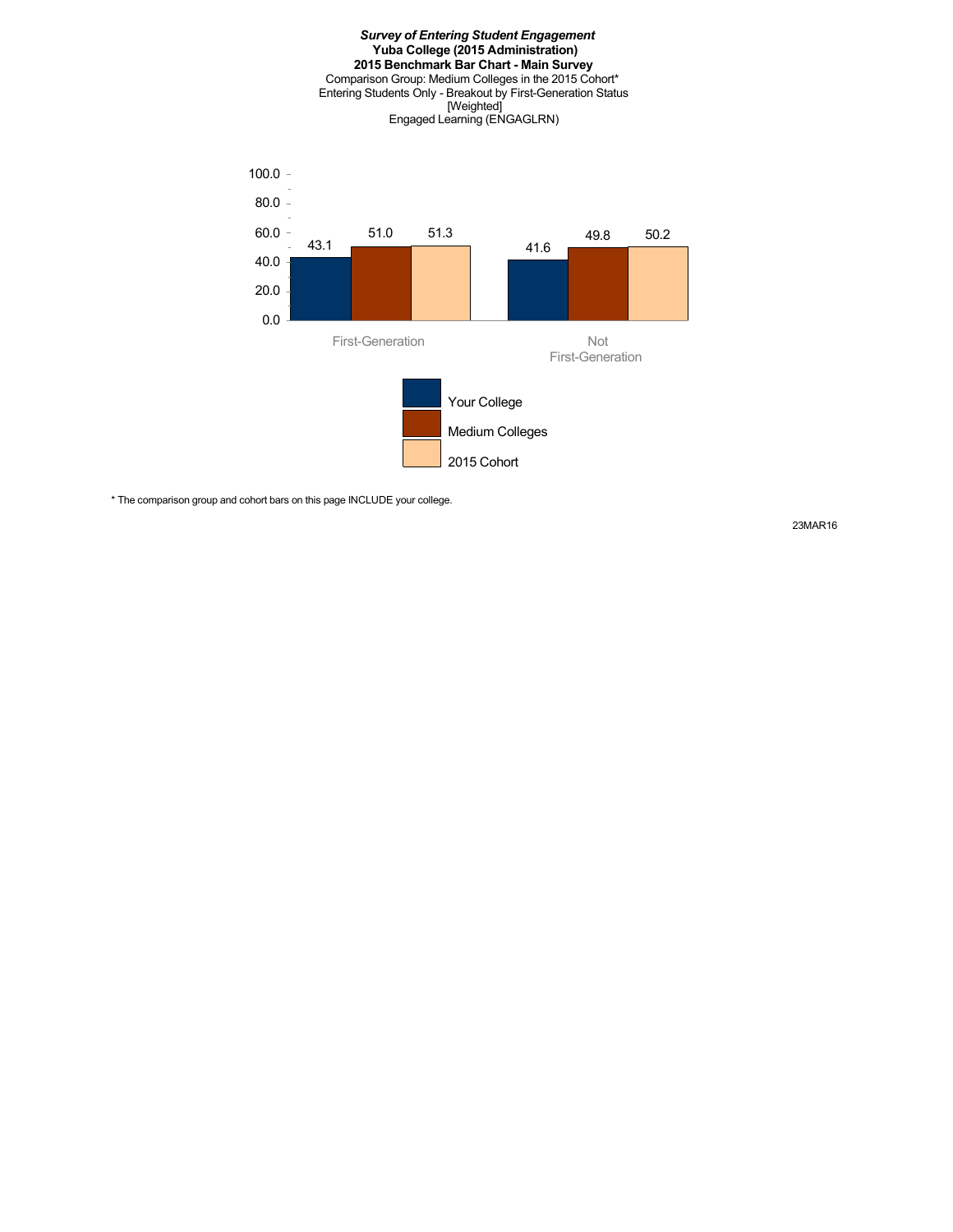Comparison Group: Medium Colleges in the 2015 Cohort\*

Entering Students Only - Breakout by First-Generation Status

[Weighted]

Engaged Learning (ENGAGLRN)

|                                                                                                                                 |                 |                       | Your<br>College | <b>Medium Colleges</b> |                         | 2015 Cohort |                         |
|---------------------------------------------------------------------------------------------------------------------------------|-----------------|-----------------------|-----------------|------------------------|-------------------------|-------------|-------------------------|
| Item                                                                                                                            | <b>Variable</b> | <b>Breakout Group</b> | <b>Mean</b>     | <b>Mean</b>            | <b>Effect</b><br>Size** | <b>Mean</b> | <b>Effect</b><br>Size** |
| Item 19: During the first three weeks of your first semester/quarter at this college, about how often did you do the following? |                 |                       |                 |                        |                         |             |                         |
| 1 = Never, $2 =$ Once, $3 =$ Two or three times, $4 =$ Four or more times                                                       |                 |                       |                 |                        |                         |             |                         |
| 19a. Ask questions in class or contribute to class<br>discussions [ENGAGLRN]                                                    | <b>ASKQUES</b>  | First-generation      | 2.43            | 2.81                   | $-0.44**$               | 2.78        | $-0.41**$               |
|                                                                                                                                 |                 | Not first-generation  | 2.79            | 2.86                   |                         | 2.85        |                         |
| 19b. Prepare at least two drafts of a paper or<br>assignment before turning it in [ENGAGLRN]                                    | <b>PREPDRFT</b> | First-generation      | 2.18            | 2.19                   |                         | 2.19        |                         |
|                                                                                                                                 |                 | Not first-generation  | 2.11            | 2.09                   |                         | 2.08        |                         |
| 19e. Participate in supplemental instruction (extra<br>class sessions with an instructor, tutor, or                             | <b>SUPINSTR</b> | First-generation      | 1.57            | 1.53                   |                         | 1.56        |                         |
| experienced student) [ENGAGLRN]                                                                                                 |                 | Not first-generation  | 1.48            | 1.48                   |                         | 1.50        |                         |
| 19g. Work with other students on a project or<br>assignment during class IENGAGLRN1                                             | <b>PINCLASS</b> | First-generation      | 2.59            | 2.50                   |                         | 2.47        |                         |
|                                                                                                                                 |                 | Not first-generation  | 2.52            | 2.54                   |                         | 2.50        |                         |
| 19h. Work with classmates outside of class on<br>class projects or assignments [ENGAGLRN]                                       | <b>PREPOUTC</b> | First-generation      | 1.52            | 1.57                   |                         | 1.58        |                         |
|                                                                                                                                 |                 | Not first-generation  | 1.48            | 1.60                   |                         | 1.60        |                         |
| 19. Participate in a required study group outside<br>of class [ENGAGLRN]                                                        | <b>GRPSTUDY</b> | First-generation      | 1.23            | 1.28                   |                         | 1.31        |                         |
|                                                                                                                                 |                 | Not first-generation  | 1.28            | 1.27                   |                         | 1.28        |                         |
| 19. Participate in a student-initiated (not required)<br>study group outside of class [ENGAGLRN]                                | <b>NRGSTUDY</b> | First-generation      | 1.19            | 1.28                   |                         | 1.30        |                         |
|                                                                                                                                 |                 | Not first-generation  | 1.38            | 1.30                   |                         | 1.30        |                         |
| 19k. Use an electronic tool (e-mail, text<br>messaging, Facebook, MySpace, class Web site,                                      | <b>USEINTMG</b> | First-generation      | 2.27            | 2.12                   |                         | 2.15        |                         |
| etc.) to communicate with another student about<br>coursework [ENGAGLRN]                                                        |                 | Not first-generation  | 2.03            | 2.13                   |                         | 2.15        |                         |
| 19. Use an electronic tool (e-mail, text messaging,<br>Facebook, MySpace, class Web site, etc.) to                              | <b>MAILFAC</b>  | First-generation      | 1.86            | 2.31                   | $-0.44**$               | 2.25        | $-0.38**$               |
| communicate with an instructor about coursework<br>[ENGAGLRN]                                                                   |                 | Not first-generation  | 1.85            | 2.30                   | $-0.45**$               | 2.27        | $-0.42**$               |
| 19m. Discuss an assignment or grade with an<br>instructor [ENGAGLRN]                                                            | <b>FACASSN</b>  | First-generation      | 1.83            | 2.10                   | $-0.29**$               | 2.07        |                         |
|                                                                                                                                 |                 | Not first-generation  | 1.92            | 2.08                   |                         | 2.07        |                         |
| 19n. Ask for help from an instructor regarding<br>questions or problems related to a class                                      | <b>CLASSREL</b> | First-generation      | 2.14            | 2.37                   |                         | 2.35        |                         |
| [ENGAGLRN]                                                                                                                      |                 | Not first-generation  | 2.15            | 2.33                   |                         | 2.34        |                         |
| 19o. Receive prompt written or oral feedback from<br>instructors on your performance [ENGAGLRN]                                 | <b>FEEDBACK</b> | First-generation      | 2.21            | 2.37                   |                         | 2.35        |                         |
|                                                                                                                                 |                 | Not first-generation  | 2.20            | 2.37                   |                         | 2.37        |                         |
| 19q. Discuss ideas from your readings or classes<br>with instructors outside of class [ENGAGLRN]                                | <b>FACIDOC</b>  | First-generation      | 1.35            | 1.58                   |                         | 1.60        |                         |
|                                                                                                                                 |                 | Not first-generation  | 1.40            | 1.55                   |                         | 1.57        |                         |

\* The comparison group and cohort columns on this page EXCLUDE your college.

\*\* T-test: 2-tailed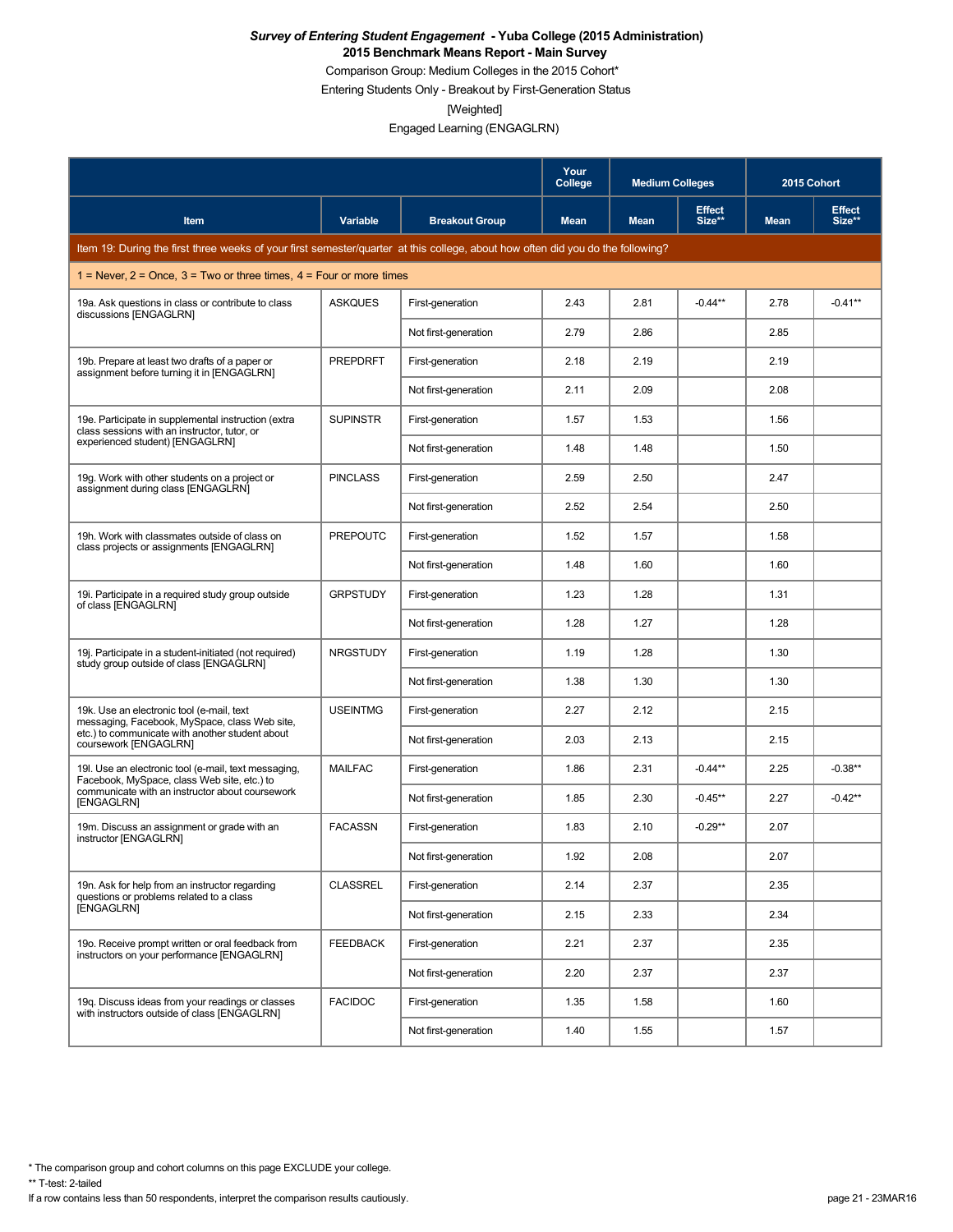Comparison Group: Medium Colleges in the 2015 Cohort\*

Entering Students Only - Breakout by First-Generation Status

[Weighted]

Engaged Learning (ENGAGLRN)

|                                                                                                                                                                                                                         |                 |                       | Your<br>College | <b>Medium Colleges</b> |                         | 2015 Cohort |                         |  |  |
|-------------------------------------------------------------------------------------------------------------------------------------------------------------------------------------------------------------------------|-----------------|-----------------------|-----------------|------------------------|-------------------------|-------------|-------------------------|--|--|
| <b>Item</b>                                                                                                                                                                                                             | Variable        | <b>Breakout Group</b> | <b>Mean</b>     | <b>Mean</b>            | <b>Effect</b><br>Size** | <b>Mean</b> | <b>Effect</b><br>Size** |  |  |
| Item 20.2: Think about your experiences from the time of your decision to attend this college through the end of the first three weeks of your first semester/quarter.<br>How often did you use the following services? |                 |                       |                 |                        |                         |             |                         |  |  |
| 1 = Never, $2$ = Once, $3$ = Two or three times, $4$ = Four or more times                                                                                                                                               |                 |                       |                 |                        |                         |             |                         |  |  |
| 20.2d. Face-to-face tutoring [ENGAGLRN]                                                                                                                                                                                 | <b>FFTUSE</b>   | First-generation      | 1.39            | 1.29                   |                         | 1.32        |                         |  |  |
|                                                                                                                                                                                                                         |                 | Not first-generation  | 1.25            | 1.25                   |                         | 1.27        |                         |  |  |
| 20.2f. Writing, math, or other skill lab<br>[ENGAGLRN]                                                                                                                                                                  | <b>SKLABUSE</b> | First-generation      | 1.40            | 1.81                   | $-0.37**$               | 1.75        | $-0.33**$               |  |  |
|                                                                                                                                                                                                                         |                 | Not first-generation  | 1.37            | 1.69                   | $-0.31***$              | 1.67        |                         |  |  |
| 20.2h. Computer lab [ENGAGLRN]                                                                                                                                                                                          | <b>COMLBUSE</b> | First-generation      | 1.77            | 2.16                   | $-0.33**$               | 2.12        | $-0.30**$               |  |  |
|                                                                                                                                                                                                                         |                 | Not first-generation  | 1.44            | 2.06                   | $-0.56**$               | 2.05        | $-0.56**$               |  |  |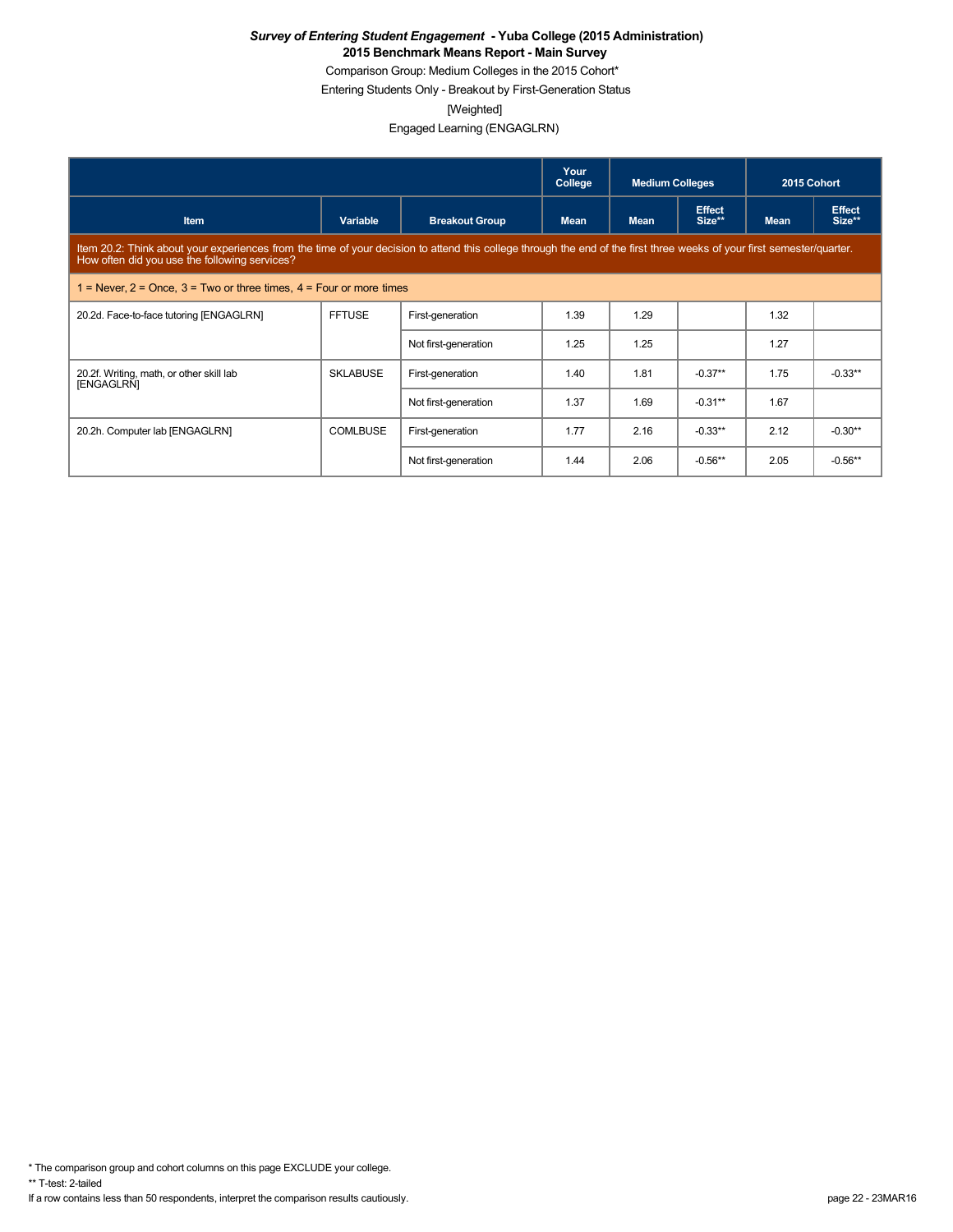**2015 Benchmark Frequency Distributions - Main Survey**

Comparison Group: Medium Colleges in the 2015 Cohort\*

Entering Students Only - Breakout by First-Generation Status: First-Generation Students

[Weighted]

|                                                                                           |                 |                                                                                                                                 | <b>Your College</b> |                | <b>Medium Colleges</b> |                | 2015 Cohort |                |
|-------------------------------------------------------------------------------------------|-----------------|---------------------------------------------------------------------------------------------------------------------------------|---------------------|----------------|------------------------|----------------|-------------|----------------|
| Item                                                                                      | Variable        | <b>Responses</b>                                                                                                                | Count               | <b>Percent</b> | Count                  | <b>Percent</b> | Count       | <b>Percent</b> |
|                                                                                           |                 | Item 19: During the first three weeks of your first semester/quarter at this college, about how often did you do the following? |                     |                |                        |                |             |                |
| 19a. Ask questions in class or contribute to<br>class discussions [ENGAGLRN]              | <b>ASKQUES</b>  | Never                                                                                                                           | 28                  | 20.7           | 764                    | 8.7            | 3,538       | 8.8            |
|                                                                                           |                 | Once                                                                                                                            | 41                  | 29.8           | 2,035                  | 23.2           | 10,008      | 24.8           |
|                                                                                           |                 | Two or three times                                                                                                              | 48                  | 35.1           | 4,089                  | 46.6           | 18,570      | 46.0           |
|                                                                                           |                 | Four or more times                                                                                                              | 20                  | 14.4           | 1,878                  | 21.4           | 8,262       | 20.5           |
|                                                                                           |                 | Total                                                                                                                           | 137                 | 100.0          | 8,766                  | 100.0          | 40,378      | 100.0          |
| 19b. Prepare at least two drafts of a paper<br>or assignment before turning it in         | <b>PREPDRFT</b> | Never                                                                                                                           | 29                  | 21.6           | 2,279                  | 26.2           | 10,523      | 26.3           |
| [ENGAGLRN]                                                                                |                 | Once                                                                                                                            | 60                  | 44.3           | 3,110                  | 35.7           | 14,402      | 35.9           |
|                                                                                           |                 | Two or three times                                                                                                              | 39                  | 28.5           | 2,698                  | 31.0           | 12,224      | 30.5           |
|                                                                                           |                 | Four or more times                                                                                                              | 8                   | 5.6            | 615                    | 7.1            | 2,914       | 7.3            |
|                                                                                           |                 | Total                                                                                                                           | 136                 | 100.0          | 8,702                  | 100.0          | 40,063      | 100.0          |
| 19e. Participate in supplemental instruction<br>(extra class sessions with an instructor, | <b>SUPINSTR</b> | Never                                                                                                                           | 95                  | 68.8           | 5,874                  | 67.1           | 26,342      | 65.3           |
| tutor, or experienced student) [ENGAGLRN]                                                 |                 | Once                                                                                                                            | 16                  | 11.4           | 1,477                  | 16.9           | 7,135       | 17.7           |
|                                                                                           |                 | Two or three times                                                                                                              | 19                  | 13.8           | 1,029                  | 11.8           | 4,902       | 12.2           |
|                                                                                           |                 | Four or more times                                                                                                              | 8                   | 5.9            | 379                    | 4.3            | 1,931       | 4.8            |
|                                                                                           |                 | Total                                                                                                                           | 138                 | 100.0          | 8,760                  | 100.0          | 40,309      | 100.0          |
| 19g. Work with other students on a project<br>or assignment during class [ENGAGLRN]       | <b>PINCLASS</b> | Never                                                                                                                           | 20                  | 14.8           | 1,738                  | 19.9           | 8,389       | 20.8           |
|                                                                                           |                 | Once                                                                                                                            | 39                  | 28.4           | 2,247                  | 25.7           | 10,563      | 26.2           |
|                                                                                           |                 | Two or three times                                                                                                              | 54                  | 39.6           | 3,424                  | 39.1           | 15,446      | 38.3           |
|                                                                                           |                 | Four or more times                                                                                                              | 23                  | 17.2           | 1,340                  | 15.3           | 5,899       | 14.6           |
|                                                                                           |                 | Total                                                                                                                           | 136                 | 100.0          | 8,749                  | 100.0          | 40,296      | 100.0          |
| 19h. Work with classmates outside of class<br>on class projects or assignments            | <b>PREPOUTC</b> | Never                                                                                                                           | 88                  | 65.8           | 5,678                  | 65.1           | 25,485      | 63.5           |
| [ENGAGLRN]                                                                                |                 | Once                                                                                                                            | 28                  | 20.8           | 1,551                  | 17.8           | 7,640       | 19.0           |
|                                                                                           |                 | Two or three times                                                                                                              | 12                  | 8.9            | 1,086                  | 12.5           | 5,172       | 12.9           |
|                                                                                           |                 | Four or more times                                                                                                              | 6                   | 4.5            | 403                    | 4.6            | 1,820       | 4.5            |
|                                                                                           |                 | Total                                                                                                                           | 133                 | 100.0          | 8,718                  | 100.0          | 40,118      | 100.0          |
| 19i. Participate in a required study group<br>outside of class [ENGAGLRN]                 | <b>GRPSTUDY</b> | Never                                                                                                                           | 114                 | 84.1           | 7,201                  | 82.4           | 32,296      | 80.2           |
|                                                                                           |                 | Once                                                                                                                            | 14                  | 10.0           | 826                    | 9.5            | 4,325       | 10.7           |
|                                                                                           |                 | Two or three times                                                                                                              | $\overline{7}$      | 4.8            | 508                    | 5.8            | 2,585       | 6.4            |
|                                                                                           |                 | Four or more times                                                                                                              | 2                   | 1.2            | 200                    | 2.3            | 1,040       | 2.6            |
|                                                                                           |                 | Total                                                                                                                           | 136                 | 100.0          | 8,735                  | 100.0          | 40,246      | 100.0          |
| 19j. Participate in a student-initiated (not<br>required) study group outside of class    | <b>NRGSTUDY</b> | Never                                                                                                                           | 121                 | 88.9           | 7,151                  | 81.9           | 32,473      | 81.0           |
| [ENGAGLRN]                                                                                |                 | Once                                                                                                                            | 5                   | 4.0            | 894                    | 10.2           | 4,246       | 10.6           |
|                                                                                           |                 | Two or three times                                                                                                              | 8                   | 6.0            | 470                    | 5.4            | 2,385       | 6.0            |
|                                                                                           |                 | Four or more times                                                                                                              | 2                   | 1.2            | 217                    | 2.5            | 976         | 2.4            |
|                                                                                           |                 | Total                                                                                                                           | 136                 | 100.0          | 8,732                  | 100.0          | 40,080      | 100.0          |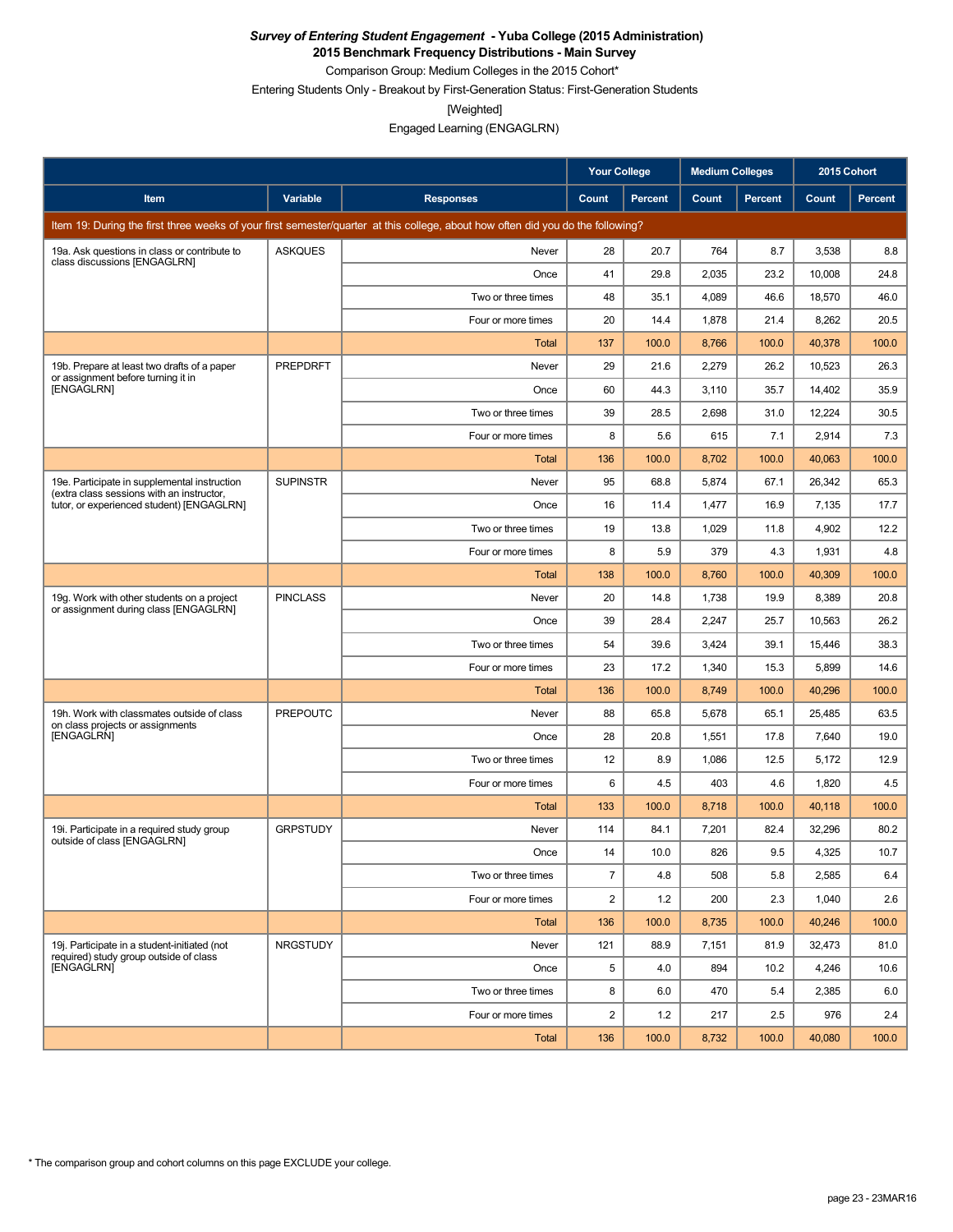**2015 Benchmark Frequency Distributions - Main Survey**

Comparison Group: Medium Colleges in the 2015 Cohort\*

Entering Students Only - Breakout by First-Generation Status: First-Generation Students

[Weighted]

|                                                                                                                           |                 |                                                                                                                                                                                      | <b>Your College</b> |                | <b>Medium Colleges</b> |                | 2015 Cohort  |         |
|---------------------------------------------------------------------------------------------------------------------------|-----------------|--------------------------------------------------------------------------------------------------------------------------------------------------------------------------------------|---------------------|----------------|------------------------|----------------|--------------|---------|
| Item                                                                                                                      | Variable        | <b>Responses</b>                                                                                                                                                                     | Count               | <b>Percent</b> | Count                  | <b>Percent</b> | <b>Count</b> | Percent |
|                                                                                                                           |                 | Item 19: During the first three weeks of your first semester/quarter at this college, about how often did you do the following?                                                      |                     |                |                        |                |              |         |
| 19k. Use an electronic tool (e-mail, text                                                                                 | <b>USEINTMG</b> | Never                                                                                                                                                                                | 50                  | 36.8           | 3,627                  | 41.5           | 16,117       | 40.0    |
| messaging, Facebook, MySpace, class Web<br>site, etc.) to communicate with another<br>student about coursework [ENGAGLRN] |                 | Once                                                                                                                                                                                 | 29                  | 21.2           | 1,855                  | 21.2           | 8,819        | 21.9    |
|                                                                                                                           |                 | Two or three times                                                                                                                                                                   | 27                  | 20.0           | 1,840                  | 21.0           | 8,727        | 21.7    |
|                                                                                                                           |                 | Four or more times                                                                                                                                                                   | 30                  | 22.0           | 1,424                  | 16.3           | 6,616        | 16.4    |
|                                                                                                                           |                 | Total                                                                                                                                                                                | 136                 | 100.0          | 8,747                  | 100.0          | 40,279       | 100.0   |
| 19. Use an electronic tool (e-mail, text<br>messaging, Facebook, MySpace, class Web                                       | <b>MAILFAC</b>  | Never                                                                                                                                                                                | 63                  | 46.2           | 2,533                  | 29.1           | 12,691       | 31.7    |
| site, etc.) to communicate with an instructor<br>about coursework [ENGAGLRN]                                              |                 | Once                                                                                                                                                                                 | 43                  | 31.7           | 2,325                  | 26.7           | 10,603       | 26.5    |
|                                                                                                                           |                 | Two or three times                                                                                                                                                                   | 17                  | 12.4           | 2,470                  | 28.4           | 10,835       | 27.0    |
|                                                                                                                           |                 | Four or more times                                                                                                                                                                   | 13                  | 9.6            | 1,370                  | 15.8           | 5,955        | 14.9    |
|                                                                                                                           |                 | <b>Total</b>                                                                                                                                                                         | 136                 | 100.0          | 8,698                  | 100.0          | 40,084       | 100.0   |
| 19m. Discuss an assignment or grade with<br>an instructor [ENGAGLRN]                                                      | <b>FACASSN</b>  | Never                                                                                                                                                                                | 73                  | 53.9           | 2,719                  | 31.1           | 13,138       | 32.7    |
|                                                                                                                           |                 | Once                                                                                                                                                                                 | 24                  | 17.6           | 3,070                  | 35.1           | 13,879       | 34.5    |
|                                                                                                                           |                 | Two or three times                                                                                                                                                                   | 27                  | 19.6           | 2,298                  | 26.3           | 10,226       | 25.5    |
|                                                                                                                           |                 | Four or more times                                                                                                                                                                   | 12                  | 8.9            | 649                    | 7.4            | 2,928        | 7.3     |
|                                                                                                                           |                 | <b>Total</b>                                                                                                                                                                         | 136                 | 100.0          | 8,735                  | 100.0          | 40,171       | 100.0   |
| 19n. Ask for help from an instructor<br>regarding questions or problems related to                                        | <b>CLASSREL</b> | Never                                                                                                                                                                                | 44                  | 32.2           | 1,896                  | 21.7           | 9,017        | 22.4    |
| a class [ENGAGLRN]                                                                                                        |                 | Once                                                                                                                                                                                 | 41                  | 30.1           | 2,803                  | 32.1           | 12,812       | 31.9    |
|                                                                                                                           |                 | Two or three times                                                                                                                                                                   | 39                  | 28.9           | 2,907                  | 33.3           | 13,540       | 33.7    |
|                                                                                                                           |                 | Four or more times                                                                                                                                                                   | 12                  | 8.9            | 1,113                  | 12.8           | 4,806        | 12.0    |
|                                                                                                                           |                 | <b>Total</b>                                                                                                                                                                         | 136                 | 100.0          | 8,718                  | 100.0          | 40,175       | 100.0   |
| 19o. Receive prompt written or oral<br>feedback from instructors on your                                                  | <b>FEEDBACK</b> | Never                                                                                                                                                                                | 37                  | 27.3           | 2,033                  | 23.3           | 9,744        | 24.3    |
| performance [ENGAGLRN]                                                                                                    |                 | Once                                                                                                                                                                                 | 45                  | 33.3           | 2,600                  | 29.8           | 11,838       | 29.5    |
|                                                                                                                           |                 | Two or three times                                                                                                                                                                   | 41                  | 30.1           | 2,936                  | 33.6           | 13,386       | 33.3    |
|                                                                                                                           |                 | Four or more times                                                                                                                                                                   | 13                  | 9.3            | 1,160                  | 13.3           | 5,209        | 13.0    |
|                                                                                                                           |                 | <b>Total</b>                                                                                                                                                                         | 136                 | 100.0          | 8,729                  | 100.0          | 40,176       | 100.0   |
| 19g. Discuss ideas from your readings or<br>classes with instructors outside of class                                     | <b>FACIDOC</b>  | Never                                                                                                                                                                                | 105                 | 77.5           | 5,585                  | 64.0           | 25,302       | 63.0    |
| [ENGAGLRN]                                                                                                                |                 | Once                                                                                                                                                                                 | 17                  | 12.8           | 1,693                  | 19.4           | 7,820        | 19.5    |
|                                                                                                                           |                 | Two or three times                                                                                                                                                                   | 9                   | 6.8            | 988                    | 11.3           | 5,017        | 12.5    |
|                                                                                                                           |                 | Four or more times                                                                                                                                                                   | $\overline{4}$      | 2.8            | 456                    | 5.2            | 2,038        | 5.1     |
|                                                                                                                           |                 | Total                                                                                                                                                                                | 136                 | 100.0          | 8,722                  | 100.0          | 40,178       | 100.0   |
| you use the following services?                                                                                           |                 | Item 20.2: Think about your experiences from the time of your decision to attend this college through the end of the first three weeks of your first semester/quarter. How often did |                     |                |                        |                |              |         |
| 20.2d. Face-to-face tutoring [ENGAGLRN]                                                                                   | <b>FFTUSE</b>   | Never                                                                                                                                                                                | 105                 | 78.8           | 6,825                  | 82.1           | 30,886       | 81.0    |
|                                                                                                                           |                 | Once                                                                                                                                                                                 | 13                  | 9.4            | 801                    | 9.6            | 3,670        | 9.6     |
|                                                                                                                           |                 | Two or three times                                                                                                                                                                   | 8                   | 5.7            | 404                    | 4.9            | 2,188        | 5.7     |
|                                                                                                                           |                 | Four or more times                                                                                                                                                                   | 8                   | 6.1            | 279                    | 3.4            | 1,372        | 3.6     |
|                                                                                                                           |                 | Total                                                                                                                                                                                | 133                 | 100.0          | 8,308                  | 100.0          | 38,116       | 100.0   |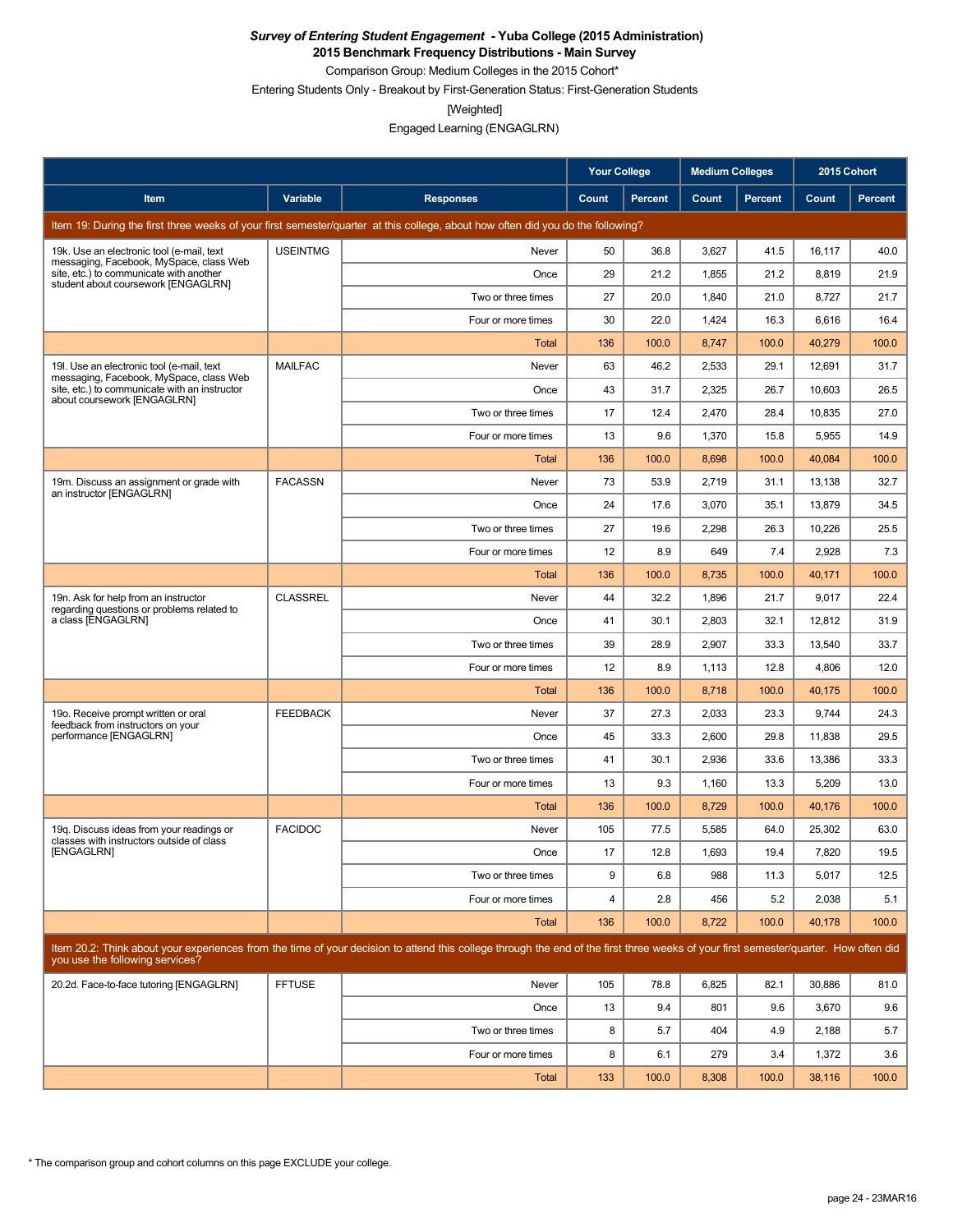**2015 Benchmark Frequency Distributions - Main Survey**

Comparison Group: Medium Colleges in the 2015 Cohort\* Entering Students Only - Breakout by First-Generation Status: First-Generation Students

[Weighted]

|                                                        |                 |                                                                                                                                                                                      | <b>Your College</b> |                | <b>Medium Colleges</b> |         | 2015 Cohort |                |
|--------------------------------------------------------|-----------------|--------------------------------------------------------------------------------------------------------------------------------------------------------------------------------------|---------------------|----------------|------------------------|---------|-------------|----------------|
| <b>Item</b>                                            | Variable        | <b>Responses</b>                                                                                                                                                                     | Count               | <b>Percent</b> | Count                  | Percent | Count       | <b>Percent</b> |
| you use the following services?                        |                 | Item 20.2: Think about your experiences from the time of your decision to attend this college through the end of the first three weeks of your first semester/quarter. How often did |                     |                |                        |         |             |                |
| 20.2f. Writing, math, or other skill lab<br>[ENGAGLRN] | <b>SKLABUSE</b> | Never                                                                                                                                                                                | 102                 | 77.6           | 4,997                  | 60.8    | 23,668      | 62.6           |
|                                                        |                 | Once                                                                                                                                                                                 | 12                  | 9.1            | 1,009                  | 12.3    | 4,876       | 12.9           |
|                                                        |                 | Two or three times                                                                                                                                                                   | 12                  | 9.1            | 957                    | 11.6    | 4,194       | 11.1           |
|                                                        |                 | Four or more times                                                                                                                                                                   | 5                   | 4.1            | 1,253                  | 15.3    | 5,074       | 13.4           |
|                                                        |                 | Total                                                                                                                                                                                | 131                 | 100.0          | 8,215                  | 100.0   | 37,812      | 100.0          |
| 20.2h. Computer lab [ENGAGLRN]                         | <b>COMLBUSE</b> | Never                                                                                                                                                                                | 67                  | 52.6           | 3,625                  | 43.6    | 17,242      | 45.1           |
|                                                        |                 | Once                                                                                                                                                                                 | 33                  | 25.7           | 1,439                  | 17.3    | 6,570       | 17.2           |
|                                                        |                 | Two or three times                                                                                                                                                                   | 17                  | 13.6           | 1,539                  | 18.5    | 6,887       | 18.0           |
|                                                        |                 | Four or more times                                                                                                                                                                   | 10 <sup>1</sup>     | 8.1            | 1,715                  | 20.6    | 7,519       | 19.7           |
|                                                        |                 | <b>Total</b>                                                                                                                                                                         | 127                 | 100.0          | 8,318                  | 100.0   | 38,218      | 100.0          |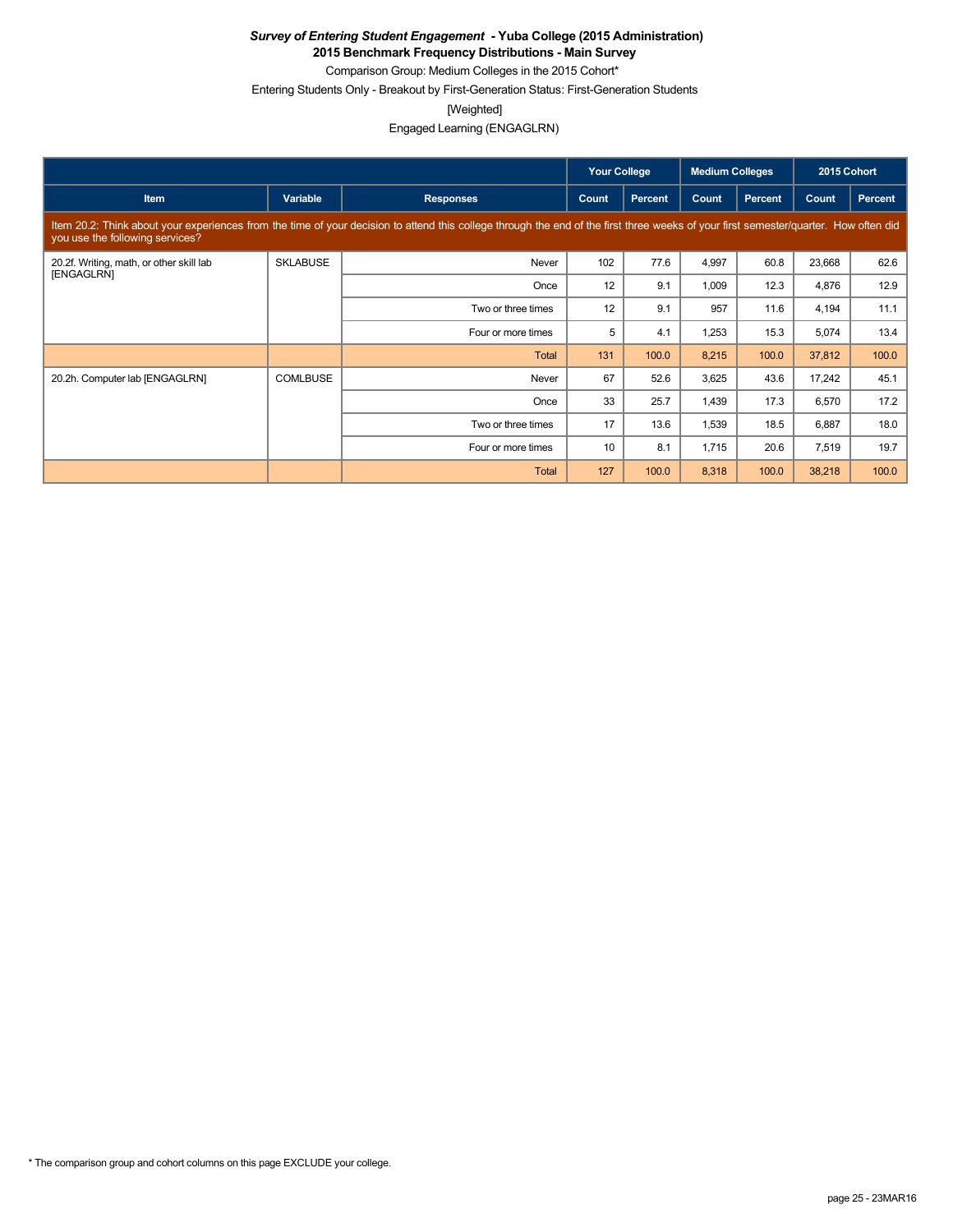**2015 Benchmark Frequency Distributions - Main Survey**

Comparison Group: Medium Colleges in the 2015 Cohort\*

Entering Students Only - Breakout by First-Generation Status: Not First-Generation Students

[Weighted]

|                                                                                           |                 |                                                                                                                                 | Your College   |                | <b>Medium Colleges</b> |                | 2015 Cohort |         |
|-------------------------------------------------------------------------------------------|-----------------|---------------------------------------------------------------------------------------------------------------------------------|----------------|----------------|------------------------|----------------|-------------|---------|
| Item                                                                                      | Variable        | <b>Responses</b>                                                                                                                | Count          | <b>Percent</b> | Count                  | <b>Percent</b> | Count       | Percent |
|                                                                                           |                 | Item 19: During the first three weeks of your first semester/quarter at this college, about how often did you do the following? |                |                |                        |                |             |         |
| 19a. Ask questions in class or contribute to<br>class discussions [ENGAGLRN]              | <b>ASKQUES</b>  | Never                                                                                                                           | $\overline{7}$ | 5.9            | 1,035                  | 8.2            | 4,543       | 8.1     |
|                                                                                           |                 | Once                                                                                                                            | 33             | 27.3           | 2,702                  | 21.5           | 12,415      | 22.1    |
|                                                                                           |                 | Two or three times                                                                                                              | 59             | 49.2           | 5,861                  | 46.6           | 26,141      | 46.6    |
|                                                                                           |                 | Four or more times                                                                                                              | 21             | 17.7           | 2,973                  | 23.7           | 13,006      | 23.2    |
|                                                                                           |                 | Total                                                                                                                           | 120            | 100.0          | 12,570                 | 100.0          | 56,105      | 100.0   |
| 19b. Prepare at least two drafts of a paper<br>or assignment before turning it in         | <b>PREPDRFT</b> | Never                                                                                                                           | 34             | 28.6           | 3,868                  | 31.0           | 17,324      | 31.1    |
| [ENGAGLRN]                                                                                |                 | Once                                                                                                                            | 44             | 36.9           | 4,434                  | 35.5           | 19,891      | 35.7    |
|                                                                                           |                 | Two or three times                                                                                                              | 35             | 29.1           | 3,386                  | 27.1           | 15,072      | 27.0    |
|                                                                                           |                 | Four or more times                                                                                                              | $\overline{7}$ | 5.4            | 787                    | 6.3            | 3,444       | 6.2     |
|                                                                                           |                 | <b>Total</b>                                                                                                                    | 120            | 100.0          | 12,475                 | 100.0          | 55,731      | 100.0   |
| 19e. Participate in supplemental instruction<br>(extra class sessions with an instructor. | <b>SUPINSTR</b> | Never                                                                                                                           | 85             | 71.5           | 8,882                  | 70.7           | 38,786      | 69.2    |
| tutor, or experienced student) [ENGAGLRN]                                                 |                 | Once                                                                                                                            | 15             | 12.9           | 1,875                  | 14.9           | 8,835       | 15.8    |
|                                                                                           |                 | Two or three times                                                                                                              | 14             | 11.5           | 1,268                  | 10.1           | 5,904       | 10.5    |
|                                                                                           |                 | Four or more times                                                                                                              | 5              | 4.1            | 536                    | 4.3            | 2,558       | 4.6     |
|                                                                                           |                 | <b>Total</b>                                                                                                                    | 119            | 100.0          | 12,562                 | 100.0          | 56,082      | 100.0   |
| 19g. Work with other students on a project<br>or assignment during class [ENGAGLRN]       | <b>PINCLASS</b> | Never                                                                                                                           | 24             | 20.1           | 2,319                  | 18.4           | 11,037      | 19.7    |
|                                                                                           |                 | Once                                                                                                                            | 35             | 29.1           | 3,220                  | 25.6           | 14,463      | 25.8    |
|                                                                                           |                 | Two or three times                                                                                                              | 35             | 29.5           | 5,009                  | 39.8           | 21,999      | 39.2    |
|                                                                                           |                 | Four or more times                                                                                                              | 25             | 21.3           | 2,023                  | 16.1           | 8,590       | 15.3    |
|                                                                                           |                 | Total                                                                                                                           | 120            | 100.0          | 12,571                 | 100.0          | 56,089      | 100.0   |
| 19h. Work with classmates outside of class<br>on class projects or assignments            | <b>PREPOUTC</b> | Never                                                                                                                           | 86             | 71.9           | 7,871                  | 63.0           | 35,236      | 63.1    |
| [ENGAGLRN]                                                                                |                 | Once                                                                                                                            | 16             | 13.2           | 2,394                  | 19.2           | 10,632      | 19.1    |
|                                                                                           |                 | Two or three times                                                                                                              | 12             | 10.4           | 1,628                  | 13.0           | 7,194       | 12.9    |
|                                                                                           |                 | Four or more times                                                                                                              | 5              | 4.5            | 601                    | 4.8            | 2,750       | 4.9     |
|                                                                                           |                 | Total                                                                                                                           | 120            | 100.0          | 12,494                 | 100.0          | 55,812      | 100.0   |
| 19i. Participate in a required study group<br>outside of class [ENGAGLRN]                 | <b>GRPSTUDY</b> | Never                                                                                                                           | 98             | 82.2           | 10,497                 | 83.5           | 46.388      | 82.7    |
|                                                                                           |                 | Once                                                                                                                            | 14             | 11.4           | 1,071                  | 8.5            | 5,253       | 9.4     |
|                                                                                           |                 | Two or three times                                                                                                              | 3              | 2.3            | 731                    | 5.8            | 3,099       | 5.5     |
|                                                                                           |                 | Four or more times                                                                                                              | 5              | 4.1            | 276                    | 2.2            | 1,373       | 2.4     |
|                                                                                           |                 | Total                                                                                                                           | 120            | 100.0          | 12,576                 | 100.0          | 56,113      | 100.0   |
| 19i. Participate in a student-initiated (not<br>required) study group outside of class    | <b>NRGSTUDY</b> | Never                                                                                                                           | 93             | 78.1           | 10,207                 | 81.5           | 45,297      | 81.0    |
| [ENGAGLRN]                                                                                |                 | Once                                                                                                                            | 14             | 11.9           | 1,251                  | 10.0           | 5,809       | 10.4    |
|                                                                                           |                 | Two or three times                                                                                                              | 4              | 3.6            | 755                    | 6.0            | 3,322       | 5.9     |
|                                                                                           |                 | Four or more times                                                                                                              | 8              | 6.4            | 315                    | 2.5            | 1,483       | 2.7     |
|                                                                                           |                 | <b>Total</b>                                                                                                                    | 119            | 100.0          | 12,528                 | 100.0          | 55,911      | 100.0   |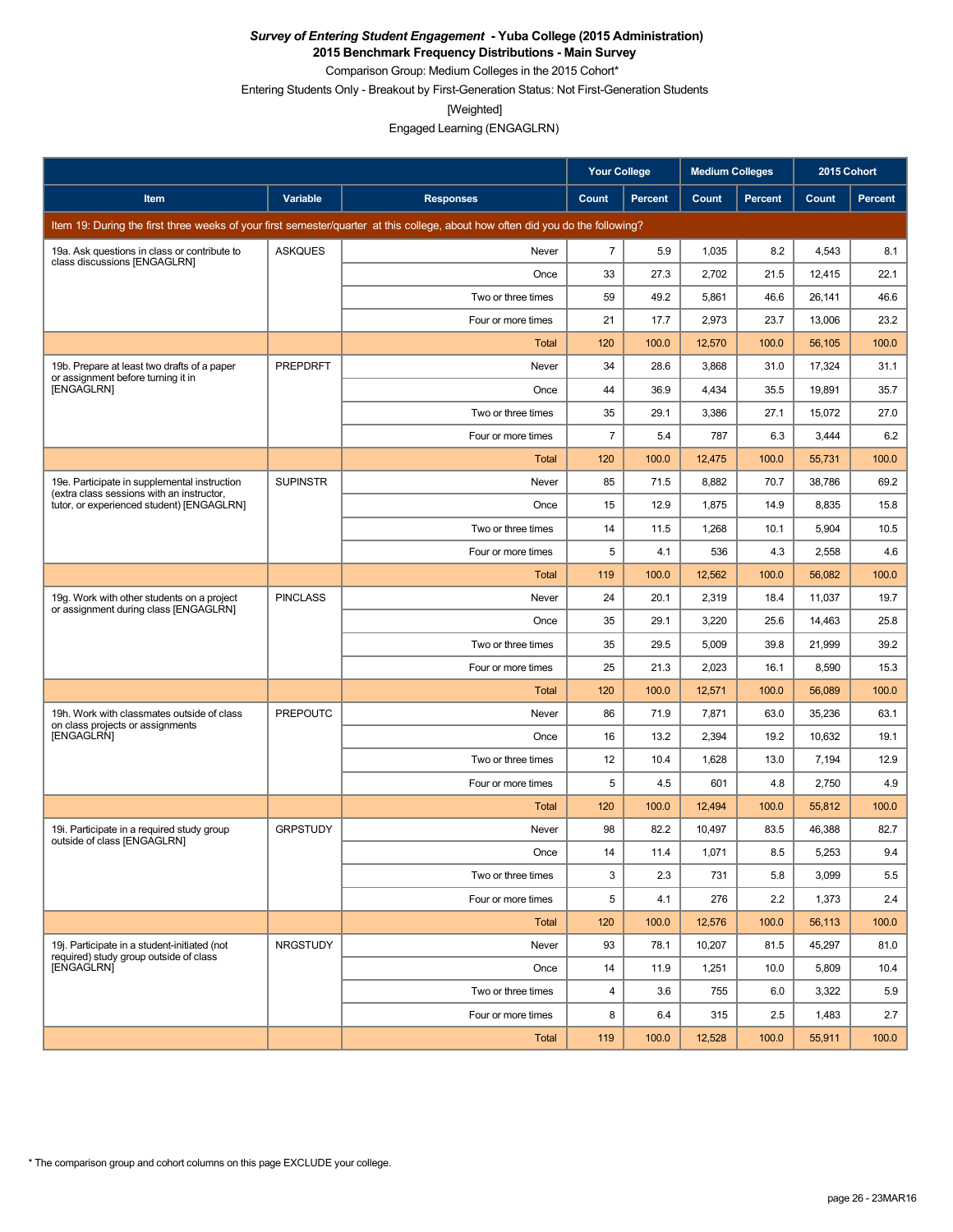**2015 Benchmark Frequency Distributions - Main Survey**

Comparison Group: Medium Colleges in the 2015 Cohort\*

Entering Students Only - Breakout by First-Generation Status: Not First-Generation Students

[Weighted]

|                                                                                                                           |                 |                                                                                                                                                                                      | <b>Your College</b> |                | <b>Medium Colleges</b> |                | 2015 Cohort |         |
|---------------------------------------------------------------------------------------------------------------------------|-----------------|--------------------------------------------------------------------------------------------------------------------------------------------------------------------------------------|---------------------|----------------|------------------------|----------------|-------------|---------|
| Item                                                                                                                      | Variable        | <b>Responses</b>                                                                                                                                                                     | Count               | <b>Percent</b> | Count                  | <b>Percent</b> | Count       | Percent |
|                                                                                                                           |                 | Item 19: During the first three weeks of your first semester/quarter at this college, about how often did you do the following?                                                      |                     |                |                        |                |             |         |
| 19k. Use an electronic tool (e-mail, text                                                                                 | <b>USEINTMG</b> | Never                                                                                                                                                                                | 56                  | 46.5           | 5,117                  | 40.7           | 22,301      | 39.7    |
| messaging, Facebook, MySpace, class Web<br>site, etc.) to communicate with another<br>student about coursework [ENGAGLRN] |                 | Once                                                                                                                                                                                 | 23                  | 19.1           | 2,729                  | 21.7           | 12,330      | 22.0    |
|                                                                                                                           |                 | Two or three times                                                                                                                                                                   | 23                  | 19.0           | 2,676                  | 21.3           | 12,192      | 21.7    |
|                                                                                                                           |                 | Four or more times                                                                                                                                                                   | 18                  | 15.4           | 2,059                  | 16.4           | 9,337       | 16.6    |
|                                                                                                                           |                 | Total                                                                                                                                                                                | 120                 | 100.0          | 12,581                 | 100.0          | 56,160      | 100.0   |
| 19I. Use an electronic tool (e-mail, text<br>messaging, Facebook, MySpace, class Web                                      | <b>MAILFAC</b>  | Never                                                                                                                                                                                | 55                  | 45.9           | 3,738                  | 29.8           | 17,180      | 30.7    |
| site, etc.) to communicate with an instructor<br>about coursework [ENGAGLRN]                                              |                 | Once                                                                                                                                                                                 | 38                  | 31.4           | 3,263                  | 26.0           | 15,072      | 26.9    |
|                                                                                                                           |                 | Two or three times                                                                                                                                                                   | 17                  | 14.6           | 3,592                  | 28.7           | 15,308      | 27.4    |
|                                                                                                                           |                 | Four or more times                                                                                                                                                                   | 10                  | 8.1            | 1,939                  | 15.5           | 8,404       | 15.0    |
|                                                                                                                           |                 | Total                                                                                                                                                                                | 120                 | 100.0          | 12,532                 | 100.0          | 55,964      | 100.0   |
| 19m. Discuss an assignment or grade with<br>an instructor [ENGAGLRN]                                                      | <b>FACASSN</b>  | Never                                                                                                                                                                                | 49                  | 41.3           | 4,022                  | 32.0           | 18,115      | 32.3    |
|                                                                                                                           |                 | Once                                                                                                                                                                                 | 39                  | 32.3           | 4,473                  | 35.6           | 19,805      | 35.3    |
|                                                                                                                           |                 | Two or three times                                                                                                                                                                   | 23                  | 19.0           | 3,168                  | 25.2           | 14,164      | 25.2    |
|                                                                                                                           |                 | Four or more times                                                                                                                                                                   | 9                   | 7.3            | 908                    | 7.2            | 4,020       | 7.2     |
|                                                                                                                           |                 | Total                                                                                                                                                                                | 120                 | 100.0          | 12,571                 | 100.0          | 56,104      | 100.0   |
| 19n. Ask for help from an instructor<br>regarding questions or problems related to                                        | <b>CLASSREL</b> | Never                                                                                                                                                                                | 38                  | 31.8           | 2,897                  | 23.0           | 12,860      | 22.9    |
| a class [ENGAGLRN]                                                                                                        |                 | Once                                                                                                                                                                                 | 38                  | 31.4           | 4,099                  | 32.6           | 17,755      | 31.6    |
|                                                                                                                           |                 | Two or three times                                                                                                                                                                   | 32                  | 26.3           | 4,123                  | 32.8           | 18,812      | 33.5    |
|                                                                                                                           |                 | Four or more times                                                                                                                                                                   | 13                  | 10.5           | 1,458                  | 11.6           | 6,677       | 11.9    |
|                                                                                                                           |                 | Total                                                                                                                                                                                | 120                 | 100.0          | 12,577                 | 100.0          | 56,104      | 100.0   |
| 19o. Receive prompt written or oral<br>feedback from instructors on your                                                  | <b>FEEDBACK</b> | Never                                                                                                                                                                                | 41                  | 34.1           | 2,970                  | 23.7           | 13,390      | 23.9    |
| performance [ENGAGLRN]                                                                                                    |                 | Once                                                                                                                                                                                 | 30                  | 25.0           | 3.631                  | 28.9           | 16,225      | 28.9    |
|                                                                                                                           |                 | Two or three times                                                                                                                                                                   | 33                  | 27.2           | 4,284                  | 34.2           | 18,907      | 33.7    |
|                                                                                                                           |                 | Four or more times                                                                                                                                                                   | 16                  | 13.6           | 1,660                  | 13.2           | 7,576       | 13.5    |
|                                                                                                                           |                 | Total                                                                                                                                                                                | 120                 | 100.0          | 12,545                 | 100.0          | 56,098      | 100.0   |
| 19g. Discuss ideas from your readings or<br>classes with instructors outside of class                                     | <b>FACIDOC</b>  | Never                                                                                                                                                                                | 88                  | 73.2           | 8,204                  | 65.3           | 36,224      | 64.6    |
| [ENGAGLRN]                                                                                                                |                 | Once                                                                                                                                                                                 | 21                  | 17.3           | 2,387                  | 19.0           | 10,649      | 19.0    |
|                                                                                                                           |                 | Two or three times                                                                                                                                                                   | $\overline{7}$      | 5.4            | 1,411                  | 11.2           | 6,557       | 11.7    |
|                                                                                                                           |                 | Four or more times                                                                                                                                                                   | 5                   | 4.1            | 554                    | 4.4            | 2,644       | 4.7     |
|                                                                                                                           |                 | Total                                                                                                                                                                                | 120                 | 100.0          | 12,556                 | 100.0          | 56,073      | 100.0   |
| you use the following services?                                                                                           |                 | Item 20.2: Think about your experiences from the time of your decision to attend this college through the end of the first three weeks of your first semester/quarter. How often did |                     |                |                        |                |             |         |
| 20.2d. Face-to-face tutoring [ENGAGLRN]                                                                                   | <b>FFTUSE</b>   | Never                                                                                                                                                                                | 99                  | 84.6           | 10,238                 | 84.5           | 45,447      | 83.6    |
|                                                                                                                           |                 | Once                                                                                                                                                                                 | 12                  | 10.3           | 1,018                  | 8.4            | 4,740       | 8.7     |
|                                                                                                                           |                 | Two or three times                                                                                                                                                                   | $\mathbf{1}$        | 0.9            | 525                    | 4.3            | 2,554       | 4.7     |
|                                                                                                                           |                 | Four or more times                                                                                                                                                                   | 5                   | 4.2            | 332                    | 2.7            | 1,617       | 3.0     |
|                                                                                                                           |                 | Total                                                                                                                                                                                | 117                 | 100.0          | 12,113                 | 100.0          | 54,359      | 100.0   |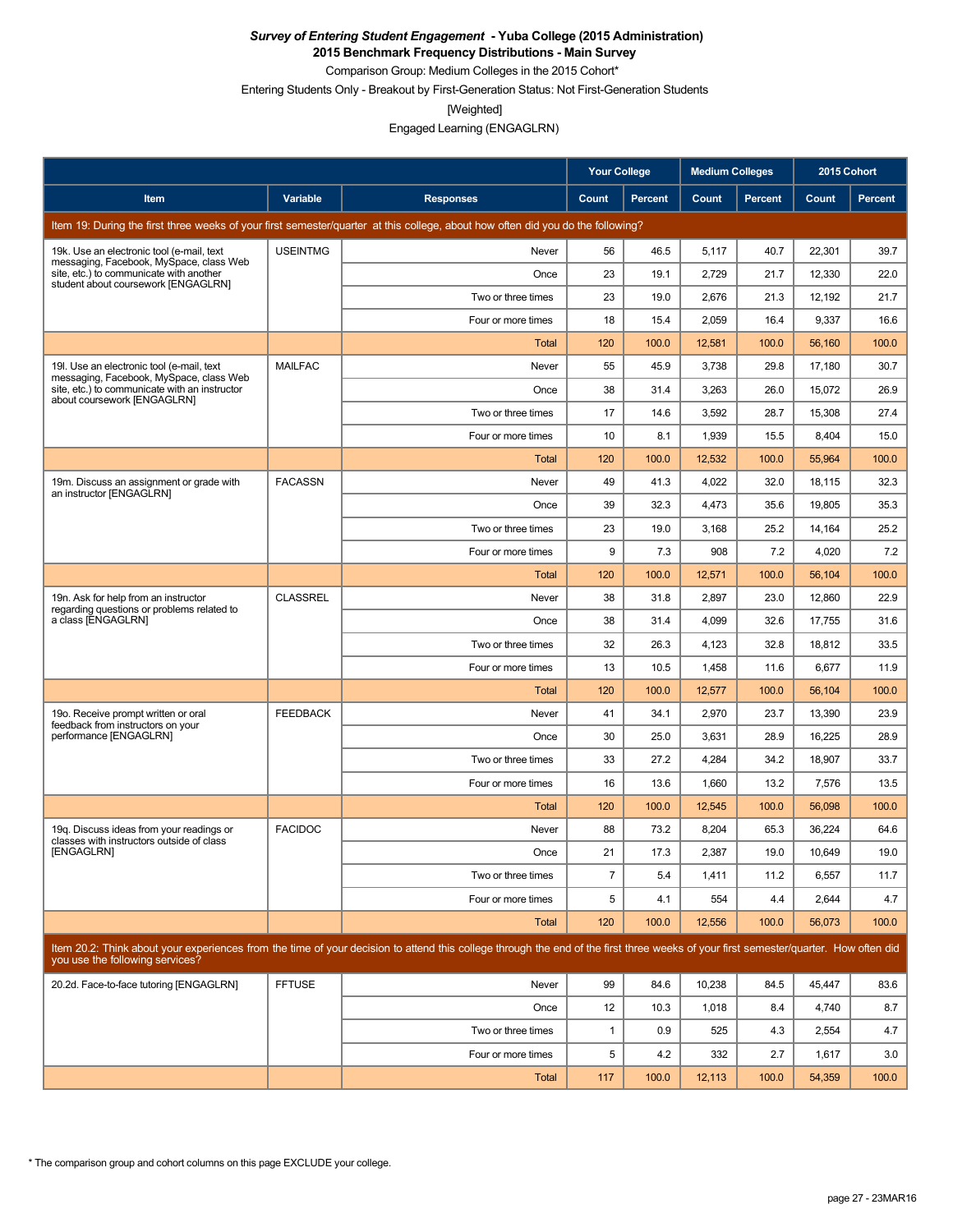**2015 Benchmark Frequency Distributions - Main Survey**

Comparison Group: Medium Colleges in the 2015 Cohort\* Entering Students Only - Breakout by First-Generation Status: Not First-Generation Students

[Weighted]

Engaged Learning (ENGAGLRN)

|                                                        |                 |                                                                                                                                                                                      | <b>Your College</b> |                | <b>Medium Colleges</b> |         | 2015 Cohort |                |
|--------------------------------------------------------|-----------------|--------------------------------------------------------------------------------------------------------------------------------------------------------------------------------------|---------------------|----------------|------------------------|---------|-------------|----------------|
| <b>Item</b>                                            | Variable        | <b>Responses</b>                                                                                                                                                                     | Count               | <b>Percent</b> | Count                  | Percent | Count       | <b>Percent</b> |
| you use the following services?                        |                 | Item 20.2: Think about your experiences from the time of your decision to attend this college through the end of the first three weeks of your first semester/quarter. How often did |                     |                |                        |         |             |                |
| 20.2f. Writing, math, or other skill lab<br>[ENGAGLRN] | <b>SKLABUSE</b> | Never                                                                                                                                                                                | 93                  | 79.5           | 8,061                  | 66.9    | 36,061      | 66.7           |
|                                                        |                 | Once                                                                                                                                                                                 | 9                   | 7.4            | 1,280                  | 10.6    | 6,256       | 11.6           |
|                                                        |                 | Two or three times                                                                                                                                                                   | 11                  | 9.3            | 1,062                  | 8.8     | 5,180       | 9.6            |
|                                                        |                 | Four or more times                                                                                                                                                                   | $\overline{4}$      | 3.7            | 1,640                  | 13.6    | 6,587       | 12.2           |
|                                                        |                 | Total                                                                                                                                                                                | 117                 | 100.0          | 12,043                 | 100.0   | 54,084      | 100.0          |
| 20.2h. Computer lab [ENGAGLRN]                         | <b>COMLBUSE</b> | Never                                                                                                                                                                                | 85                  | 74.2           | 5,785                  | 47.3    | 25,763      | 47.2           |
|                                                        |                 | Once                                                                                                                                                                                 | 15                  | 13.2           | 2,166                  | 17.7    | 9,816       | 18.0           |
|                                                        |                 | Two or three times                                                                                                                                                                   | 9                   | 7.5            | 2,052                  | 16.8    | 9,211       | 16.9           |
|                                                        |                 | Four or more times                                                                                                                                                                   | 6                   | 5.1            | 2,215                  | 18.1    | 9,762       | 17.9           |
|                                                        |                 | <b>Total</b>                                                                                                                                                                         | 115                 | 100.0          | 12,219                 | 100.0   | 54,551      | 100.0          |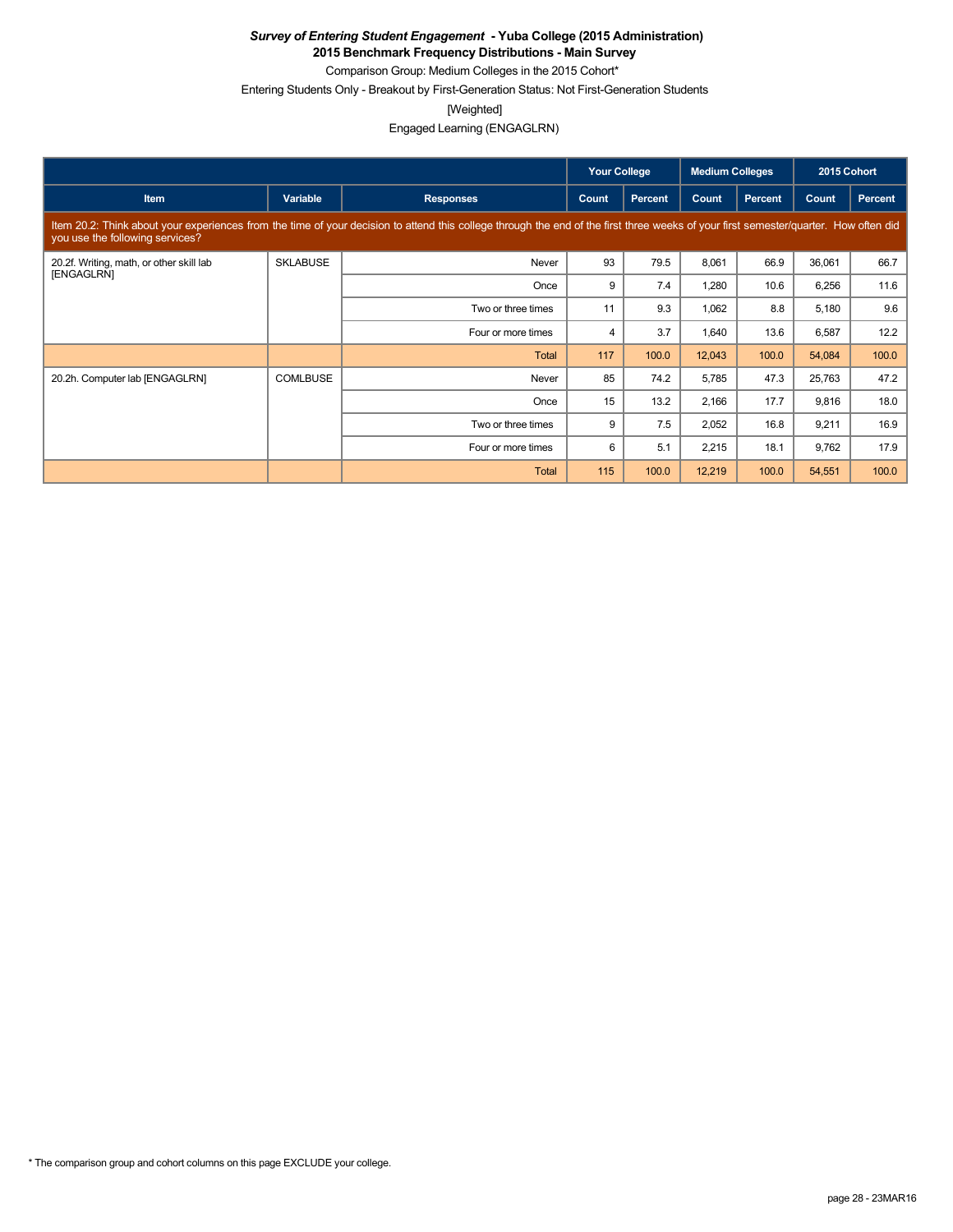#### *Survey of Entering Student Engagement* **Yuba College (2015 Administration) 2015 Benchmark Bar Chart - Main Survey** Comparison Group: Medium Colleges in the 2015 Cohort\* Entering Students Only - Breakout by First-Generation Status [Weighted] Academic and Social Support (ACSOCSUP)



\* The comparison group and cohort bars on this page INCLUDE your college.

23MAR16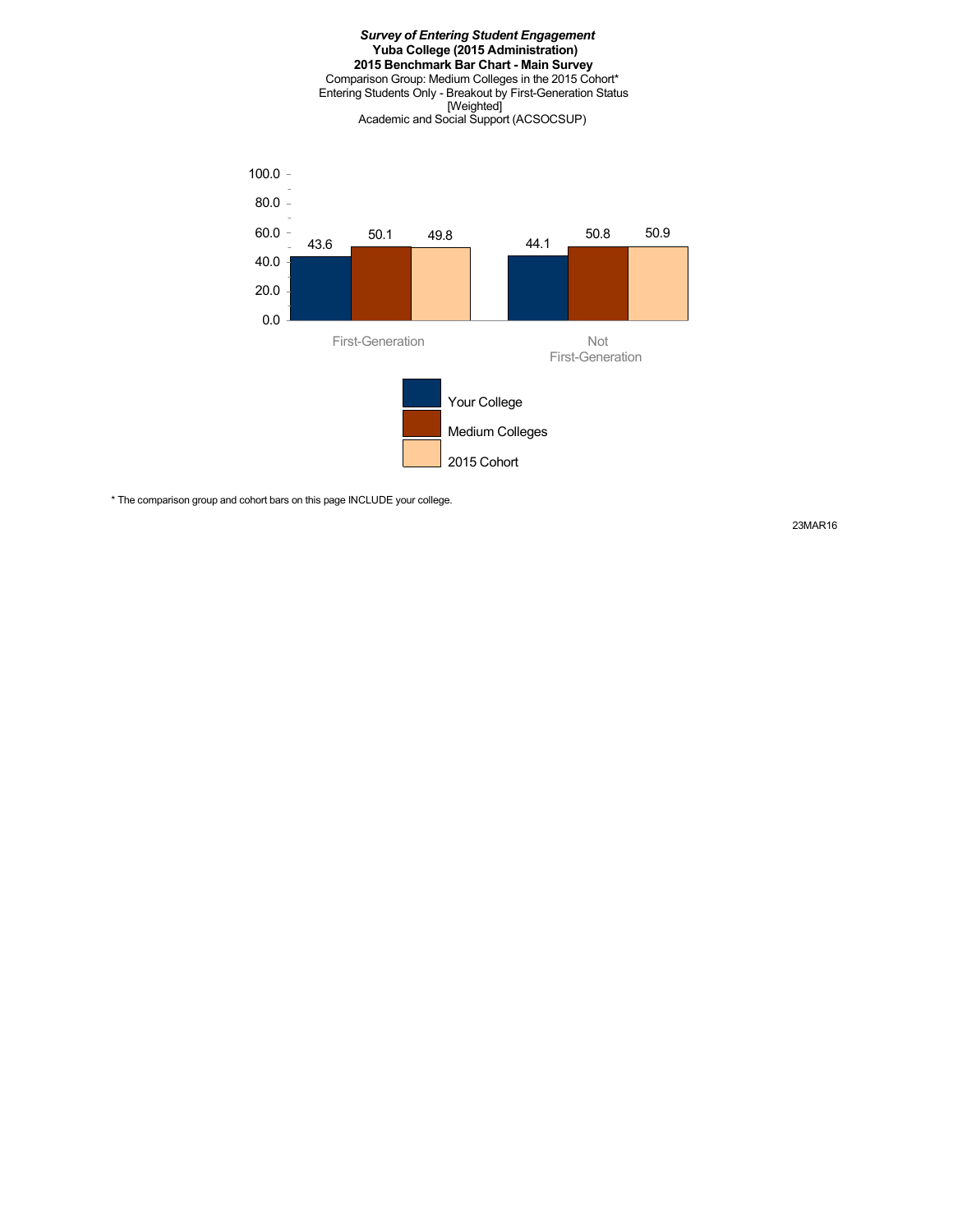Comparison Group: Medium Colleges in the 2015 Cohort\*

Entering Students Only - Breakout by First-Generation Status

[Weighted]

Academic and Social Support (ACSOCSUP)

|                                                                                                                                                                      |                 |                       | Your<br>College | <b>Medium Colleges</b> |                         | 2015 Cohort |                         |
|----------------------------------------------------------------------------------------------------------------------------------------------------------------------|-----------------|-----------------------|-----------------|------------------------|-------------------------|-------------|-------------------------|
| Item                                                                                                                                                                 | Variable        | <b>Breakout Group</b> | <b>Mean</b>     | <b>Mean</b>            | <b>Effect</b><br>Size** | <b>Mean</b> | <b>Effect</b><br>Size** |
| Item 18: Think about your experiences from the time of your decision to attend this college through the end of the first three weeks of your first semester/quarter. |                 |                       |                 |                        |                         |             |                         |
| 1 = Strongly disagree, $2$ = Disagree, $3$ = Neutral, $4$ = Agree, $5$ = Strongly agree                                                                              |                 |                       |                 |                        |                         |             |                         |
| 18I. All instructors clearly explained academic and<br>student support services available at this college                                                            | <b>RESOURCE</b> | First-generation      | 3.68            | 3.89                   |                         | 3.89        |                         |
| [ACSOCSUP]                                                                                                                                                           |                 | Not first-generation  | 3.52            | 3.85                   | $-0.36**$               | 3.87        | $-0.39**$               |
| 18m. All instructors clearly explained course<br>grading policies [ACSOCSUP]                                                                                         | <b>GRADEPOL</b> | First-generation      | 4.26            | 4.26                   |                         | 4.26        |                         |
|                                                                                                                                                                      |                 | Not first-generation  | 4.19            | 4.25                   |                         | 4.26        |                         |
| 18n. All instructors clearly explained course syllabi<br>(syllabuses) [ACSOCSUP]                                                                                     | <b>SYLLABI</b>  | First-generation      | 4.43            | 4.36                   |                         | 4.35        |                         |
|                                                                                                                                                                      |                 | Not first-generation  | 4.36            | 4.36                   |                         | 4.36        |                         |
| 18o. I knew how to get in touch with my instructors<br>outside of class [ACSOCSUP]                                                                                   | <b>FACMEET</b>  | First-generation      | 4.11            | 4.30                   |                         | 4.28        |                         |
|                                                                                                                                                                      |                 | Not first-generation  | 4.10            | 4.31                   |                         | 4.30        |                         |
| 18g. At least one other student whom I didn't<br>previously know learned my name [ACSOCSUP]                                                                          | <b>OSTUDNAM</b> | First-generation      | 3.94            | 4.11                   |                         | 4.09        |                         |
|                                                                                                                                                                      |                 | Not first-generation  | 4.01            | 4.17                   |                         | 4.17        |                         |
| 18r. At least one instructor learned my name<br>[ACSOCSUP]                                                                                                           | <b>FACNAM</b>   | First-generation      | 3.89            | 4.29                   | $-0.48**$               | 4.23        | $-0.38**$               |
|                                                                                                                                                                      |                 | Not first-generation  | 4.17            | 4.29                   |                         | 4.29        |                         |
| 18s. I learned the name of at least one other<br>student in most of my classes [ACSOCSUP]                                                                            | <b>STUNAM</b>   | First-generation      | 4.11            | 4.24                   |                         | 4.22        |                         |
|                                                                                                                                                                      |                 | Not first-generation  | 4.14            | 4.29                   |                         | 4.27        |                         |

\* The comparison group and cohort columns on this page EXCLUDE your college.

\*\* T-test: 2-tailed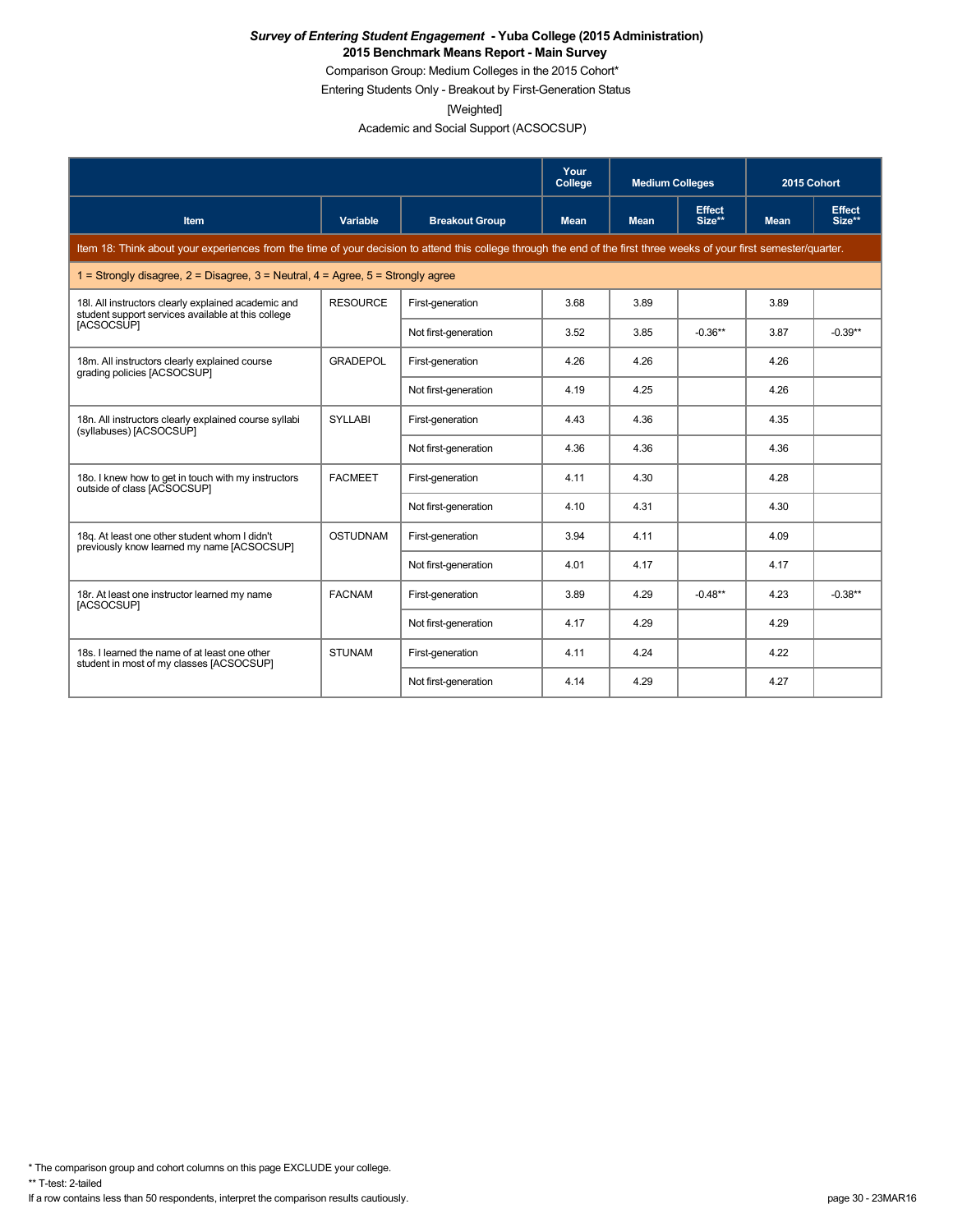**2015 Benchmark Frequency Distributions - Main Survey**

Comparison Group: Medium Colleges in the 2015 Cohort\*

Entering Students Only - Breakout by First-Generation Status: First-Generation Students

[Weighted]

Academic and Social Support (ACSOCSUP)

|                                                                                                                                                                      |                 |                   | Your College            |                | <b>Medium Colleges</b> |         | 2015 Cohort |                |
|----------------------------------------------------------------------------------------------------------------------------------------------------------------------|-----------------|-------------------|-------------------------|----------------|------------------------|---------|-------------|----------------|
| Item                                                                                                                                                                 | Variable        | <b>Responses</b>  | Count                   | <b>Percent</b> | Count                  | Percent | Count       | <b>Percent</b> |
| Item 18: Think about your experiences from the time of your decision to attend this college through the end of the first three weeks of your first semester/quarter. |                 |                   |                         |                |                        |         |             |                |
| 18I. All instructors clearly explained                                                                                                                               | <b>RESOURCE</b> | Strongly disagree | 3                       | 2.0            | 149                    | 1.7     | 772         | 1.9            |
| academic and student support services<br>available at this college [ACSOCSUP]                                                                                        |                 | <b>Disagree</b>   | 9                       | 6.7            | 625                    | 7.2     | 2,756       | 6.9            |
|                                                                                                                                                                      |                 | Neutral           | 39                      | 27.9           | 1,694                  | 19.6    | 7,941       | 19.9           |
|                                                                                                                                                                      |                 | Agree             | 66                      | 47.7           | 3,718                  | 43.0    | 16,950      | 42.4           |
|                                                                                                                                                                      |                 | Strongly agree    | 22                      | 15.7           | 2,451                  | 28.4    | 11,538      | 28.9           |
|                                                                                                                                                                      |                 | <b>Total</b>      | 138                     | 100.0          | 8,637                  | 100.0   | 39,957      | 100.0          |
| 18m. All instructors clearly explained course<br>grading policies [ACSOCSUP]                                                                                         | <b>GRADEPOL</b> | Strongly disagree | 0                       | N/A            | 64                     | 0.7     | 273         | 0.7            |
|                                                                                                                                                                      |                 | <b>Disagree</b>   | $\overline{\mathbf{c}}$ | 1.2            | 187                    | 2.2     | 935         | 2.3            |
|                                                                                                                                                                      |                 | Neutral           | 15                      | 11.0           | 806                    | 9.3     | 3,884       | 9.7            |
|                                                                                                                                                                      |                 | Agree             | 68                      | 48.8           | 3,985                  | 46.1    | 18,134      | 45.3           |
|                                                                                                                                                                      |                 | Strongly agree    | 54                      | 39.0           | 3,606                  | 41.7    | 16,778      | 41.9           |
|                                                                                                                                                                      |                 | Total             | 138                     | 100.0          | 8,648                  | 100.0   | 40,004      | 100.0          |
| 18n. All instructors clearly explained course<br>syllabi (syllabuses) [ACSOCSUP]                                                                                     | <b>SYLLABI</b>  | Strongly disagree | 1                       | 0.4            | 33                     | 0.4     | 190         | 0.5            |
|                                                                                                                                                                      |                 | <b>Disagree</b>   | 2                       | 1.6            | 149                    | 1.7     | 726         | 1.8            |
|                                                                                                                                                                      |                 | Neutral           | 9                       | 6.5            | 645                    | 7.5     | 3,042       | 7.6            |
|                                                                                                                                                                      |                 | Agree             | 50                      | 37.5           | 3,617                  | 41.9    | 16,731      | 41.9           |
|                                                                                                                                                                      |                 | Strongly agree    | 72                      | 53.9           | 4,190                  | 48.5    | 19,226      | 48.2           |
|                                                                                                                                                                      |                 | Total             | 133                     | 100.0          | 8,634                  | 100.0   | 39,916      | 100.0          |
| 180. I knew how to get in touch with my<br>instructors outside of class [ACSOCSUP]                                                                                   | <b>FACMEET</b>  | Strongly disagree | 0                       | N/A            | 56                     | 0.6     | 297         | 0.7            |
|                                                                                                                                                                      |                 | <b>Disagree</b>   | 5                       | 3.9            | 210                    | 2.4     | 963         | 2.4            |
|                                                                                                                                                                      |                 | Neutral           | 22                      | 15.7           | 788                    | 9.1     | 3,967       | 9.9            |
|                                                                                                                                                                      |                 | Agree             | 64                      | 46.1           | 3,655                  | 42.3    | 16,977      | 42.4           |
|                                                                                                                                                                      |                 | Strongly agree    | 47                      | 34.3           | 3,940                  | 45.6    | 17,832      | 44.5           |
|                                                                                                                                                                      |                 | Total             | 138                     | 100.0          | 8,649                  | 100.0   | 40,035      | 100.0          |
| 18q. At least one other student whom I<br>didn't previously know learned my name                                                                                     | <b>OSTUDNAM</b> | Strongly disagree | 5                       | 3.9            | 265                    | 3.1     | 1,256       | 3.1            |
| [ACSOCSUP]                                                                                                                                                           |                 | Disagree          | 6                       | 4.3            | 449                    | 5.2     | 2,170       | 5.4            |
|                                                                                                                                                                      |                 | Neutral           | 19                      | 13.8           | 978                    | 11.3    | 4,739       | 11.8           |
|                                                                                                                                                                      |                 | Agree             | 68                      | 49.2           | 3,343                  | 38.6    | 15,468      | 38.6           |
|                                                                                                                                                                      |                 | Strongly agree    | 40                      | 28.7           | 3,632                  | 41.9    | 16,420      | 41.0           |
|                                                                                                                                                                      |                 | Total             | 138                     | 100.0          | 8,666                  | 100.0   | 40,054      | 100.0          |
| 18r. At least one instructor learned my<br>name [ACSOCSUP]                                                                                                           | <b>FACNAM</b>   | Strongly disagree | 5                       | 4.0            | 100                    | 1.2     | 724         | 1.8            |
|                                                                                                                                                                      |                 | <b>Disagree</b>   | 11                      | 7.9            | 253                    | 2.9     | 1,546       | 3.9            |
|                                                                                                                                                                      |                 | Neutral           | 17                      | 12.2           | 713                    | 8.3     | 3,765       | 9.5            |
|                                                                                                                                                                      |                 | Agree             | 64                      | 46.7           | 3,562                  | 41.4    | 15,729      | 39.5           |
|                                                                                                                                                                      |                 | Strongly agree    | 40                      | 29.2           | 3,982                  | 46.2    | 18,028      | 45.3           |
|                                                                                                                                                                      |                 | <b>Total</b>      | 138                     | 100.0          | 8,611                  | 100.0   | 39,792      | 100.0          |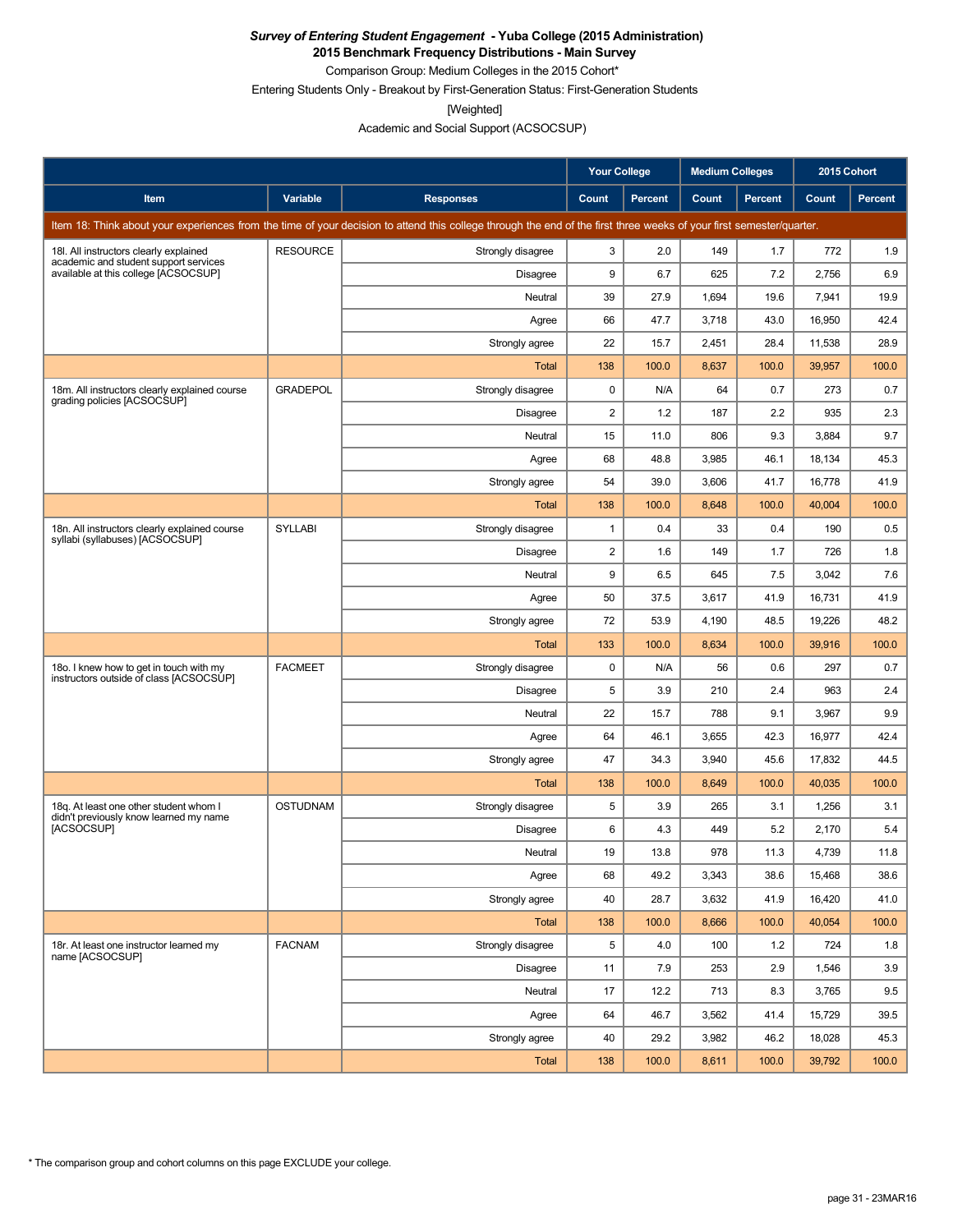**2015 Benchmark Frequency Distributions - Main Survey** Comparison Group: Medium Colleges in the 2015 Cohort\*

Entering Students Only - Breakout by First-Generation Status: First-Generation Students

[Weighted]

Academic and Social Support (ACSOCSUP)

|                                                                                                                                                                      |               |                   | Your College |         | <b>Medium Colleges</b> |                | 2015 Cohort |         |
|----------------------------------------------------------------------------------------------------------------------------------------------------------------------|---------------|-------------------|--------------|---------|------------------------|----------------|-------------|---------|
| <b>Item</b>                                                                                                                                                          | Variable      | <b>Responses</b>  | Count        | Percent | Count                  | <b>Percent</b> | Count       | Percent |
| Item 18: Think about your experiences from the time of your decision to attend this college through the end of the first three weeks of your first semester/quarter. |               |                   |              |         |                        |                |             |         |
| 18s. I learned the name of at least one<br>other student in most of my classes<br>[ACSOCSUP]                                                                         | <b>STUNAM</b> | Strongly disagree | 4            | 3.2     | 152                    | 1.8            | 795         | 2.0     |
|                                                                                                                                                                      |               | <b>Disagree</b>   | 2            | 1.6     | 359                    | 4.2            | 1,753       | 4.4     |
|                                                                                                                                                                      |               | Neutral           | 14           | 9.8     | 735                    | 8.5            | 3.701       | 9.2     |
|                                                                                                                                                                      |               | Agree             | 71           | 51.6    | 3,392                  | 39.2           | 15,537      | 38.8    |
|                                                                                                                                                                      |               | Strongly agree    | 47           | 33.8    | 4,017                  | 46.4           | 18,260      | 45.6    |
|                                                                                                                                                                      |               | Total             | 138          | 100.0   | 8,655                  | 100.0          | 40,046      | 100.0   |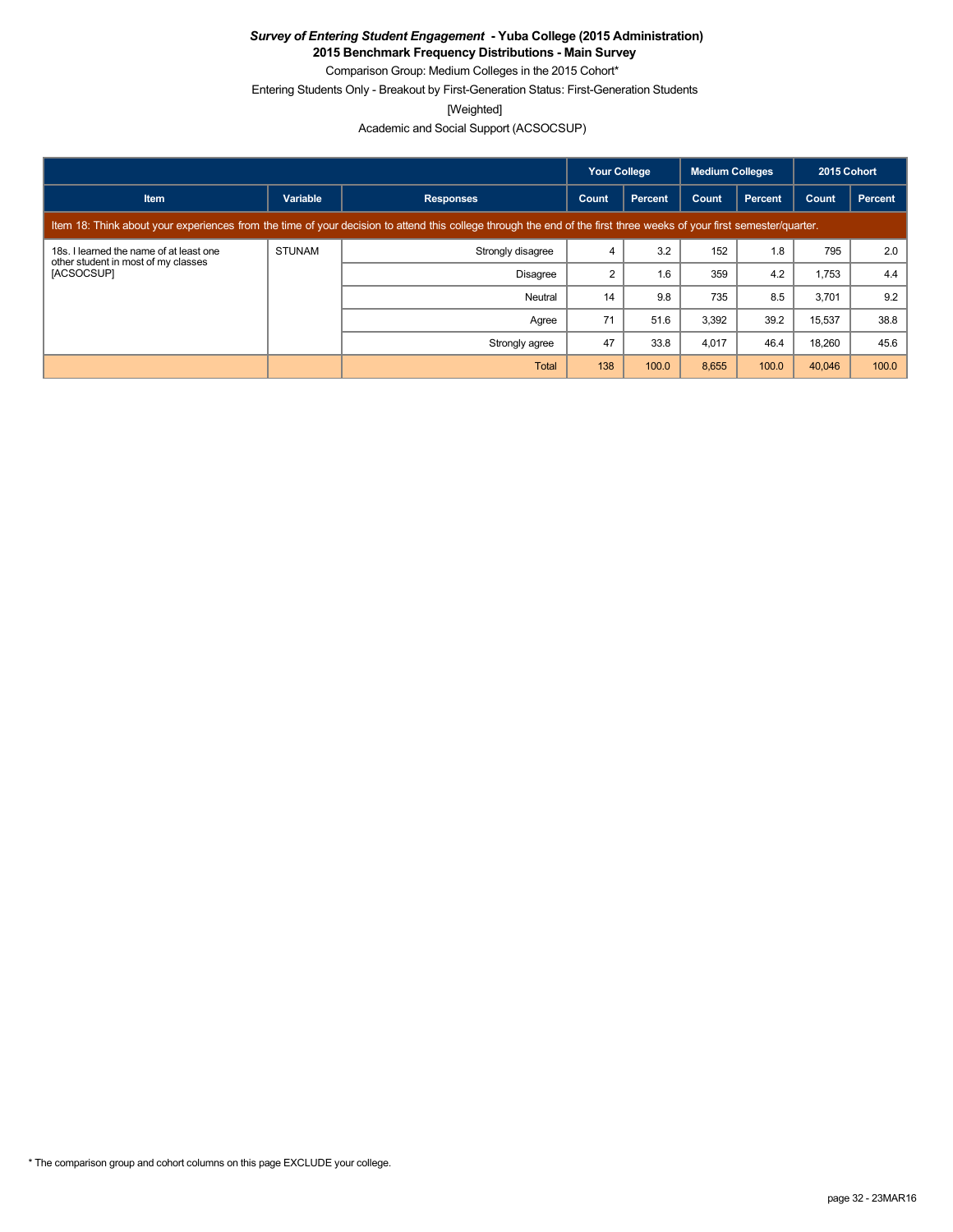**2015 Benchmark Frequency Distributions - Main Survey**

Comparison Group: Medium Colleges in the 2015 Cohort\*

Entering Students Only - Breakout by First-Generation Status: Not First-Generation Students

[Weighted]

Academic and Social Support (ACSOCSUP)

|                                                                                                                                                                      |                 |                   | <b>Your College</b> |                | <b>Medium Colleges</b> |                | 2015 Cohort |         |
|----------------------------------------------------------------------------------------------------------------------------------------------------------------------|-----------------|-------------------|---------------------|----------------|------------------------|----------------|-------------|---------|
| Item                                                                                                                                                                 | Variable        | <b>Responses</b>  | Count               | <b>Percent</b> | Count                  | <b>Percent</b> | Count       | Percent |
| Item 18: Think about your experiences from the time of your decision to attend this college through the end of the first three weeks of your first semester/quarter. |                 |                   |                     |                |                        |                |             |         |
| 18I. All instructors clearly explained                                                                                                                               | <b>RESOURCE</b> | Strongly disagree | 6                   | 5.0            | 235                    | 1.9            | 990         | 1.8     |
| academic and student support services<br>available at this college [ACSOCSUP]                                                                                        |                 | <b>Disagree</b>   | 13                  | 10.9           | 975                    | 7.9            | 4,198       | 7.6     |
|                                                                                                                                                                      |                 | Neutral           | 29                  | 24.6           | 2,474                  | 19.9           | 10,900      | 19.6    |
|                                                                                                                                                                      |                 | Agree             | 55                  | 46.4           | 5,524                  | 44.5           | 24,371      | 43.9    |
|                                                                                                                                                                      |                 | Strongly agree    | 16                  | 13.1           | 3,205                  | 25.8           | 15,072      | 27.1    |
|                                                                                                                                                                      |                 | Total             | 120                 | 100.0          | 12,413                 | 100.0          | 55,532      | 100.0   |
| 18m. All instructors clearly explained course<br>grading policies [ACSOCSUP]                                                                                         | <b>GRADEPOL</b> | Strongly disagree | 0                   | N/A            | 74                     | 0.6            | 337         | 0.6     |
|                                                                                                                                                                      |                 | <b>Disagree</b>   | 3                   | 2.7            | 277                    | 2.2            | 1,232       | 2.2     |
|                                                                                                                                                                      |                 | Neutral           | 11                  | 9.1            | 1,072                  | 8.6            | 4,955       | 8.9     |
|                                                                                                                                                                      |                 | Agree             | 66                  | 55.0           | 5,999                  | 48.2           | 26,166      | 47.1    |
|                                                                                                                                                                      |                 | Strongly agree    | 40                  | 33.2           | 5,017                  | 40.3           | 22.922      | 41.2    |
|                                                                                                                                                                      |                 | Total             | 120                 | 100.0          | 12,439                 | 100.0          | 55,611      | 100.0   |
| 18n. All instructors clearly explained course<br>syllabi (syllabuses) [ACSOCSUP]                                                                                     | <b>SYLLABI</b>  | Strongly disagree | 0                   | N/A            | 48                     | 0.4            | 238         | 0.4     |
|                                                                                                                                                                      |                 | <b>Disagree</b>   | 2                   | 1.4            | 192                    | 1.5            | 899         | 1.6     |
|                                                                                                                                                                      |                 | Neutral           | 3                   | 2.3            | 828                    | 6.7            | 3,761       | 6.8     |
|                                                                                                                                                                      |                 | Agree             | 66                  | 55.3           | 5,539                  | 44.6           | 24,355      | 43.9    |
|                                                                                                                                                                      |                 | Strongly agree    | 49                  | 41.1           | 5,811                  | 46.8           | 26,280      | 47.3    |
|                                                                                                                                                                      |                 | Total             | 119                 | 100.0          | 12,418                 | 100.0          | 55,532      | 100.0   |
| 180. I knew how to get in touch with my<br>instructors outside of class [ACSOCSUP]                                                                                   | <b>FACMEET</b>  | Strongly disagree | 2                   | 1.8            | 76                     | 0.6            | 308         | 0.6     |
|                                                                                                                                                                      |                 | <b>Disagree</b>   | 5                   | 4.6            | 221                    | 1.8            | 1,182       | 2.1     |
|                                                                                                                                                                      |                 | Neutral           | 11                  | 9.1            | 950                    | 7.6            | 4,554       | 8.2     |
|                                                                                                                                                                      |                 | Agree             | 61                  | 50.9           | 5,778                  | 46.4           | 25,208      | 45.3    |
|                                                                                                                                                                      |                 | Strongly agree    | 40                  | 33.6           | 5,420                  | 43.6           | 24,401      | 43.8    |
|                                                                                                                                                                      |                 | Total             | 120                 | 100.0          | 12,445                 | 100.0          | 55,653      | 100.0   |
| 18q. At least one other student whom I<br>didn't previously know learned my name                                                                                     | <b>OSTUDNAM</b> | Strongly disagree | 3                   | 2.3            | 270                    | 2.2            | 1,298       | 2.3     |
| [ACSOCSUP]                                                                                                                                                           |                 | Disagree          | 5                   | 4.6            | 601                    | 4.8            | 2,719       | 4.9     |
|                                                                                                                                                                      |                 | Neutral           | 23                  | 19.6           | 1,132                  | 9.1            | 5,317       | 9.6     |
|                                                                                                                                                                      |                 | Agree             | 45                  | 37.2           | 5,127                  | 41.2           | 22,301      | 40.1    |
|                                                                                                                                                                      |                 | Strongly agree    | 43                  | 36.3           | 5,311                  | 42.7           | 24,015      | 43.2    |
|                                                                                                                                                                      |                 | Total             | 120                 | 100.0          | 12,441                 | 100.0          | 55,650      | 100.0   |
| 18r. At least one instructor learned my<br>name [ACSOCSUP]                                                                                                           | <b>FACNAM</b>   | Strongly disagree | $\mathbf{1}$        | 0.5            | 174                    | 1.4            | 782         | 1.4     |
|                                                                                                                                                                      |                 | Disagree          | 4                   | 3.2            | 349                    | 2.8            | 1,754       | 3.2     |
|                                                                                                                                                                      |                 | Neutral           | 14                  | 11.4           | 946                    | 7.6            | 4,322       | 7.8     |
|                                                                                                                                                                      |                 | Agree             | 58                  | 48.4           | 5,127                  | 41.3           | 22,507      | 40.6    |
|                                                                                                                                                                      |                 | Strongly agree    | 43                  | 36.5           | 5,805                  | 46.8           | 26,043      | 47.0    |
|                                                                                                                                                                      |                 | Total             | 119                 | 100.0          | 12,400                 | 100.0          | 55,407      | 100.0   |